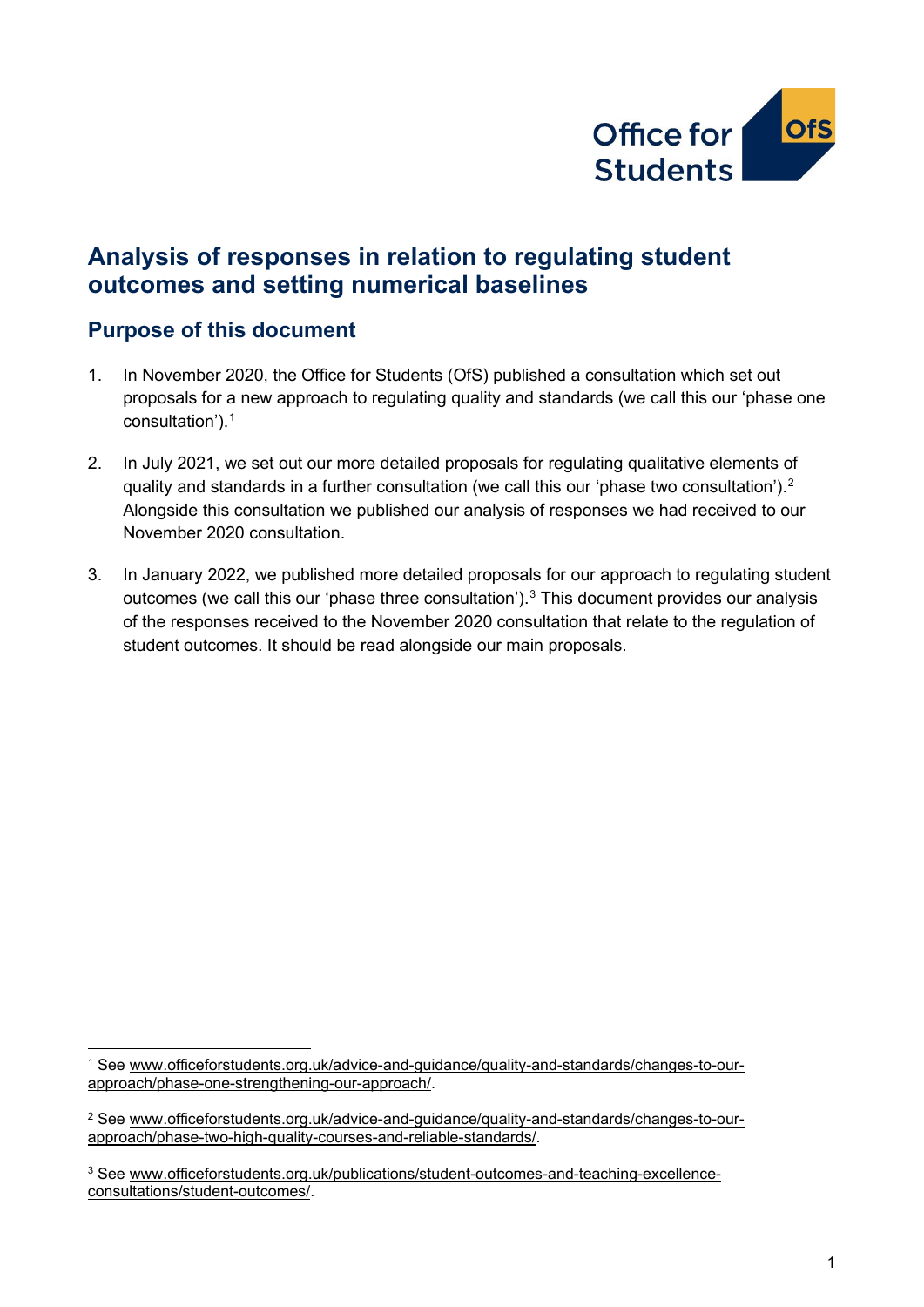# **Contents**

| Considering data about higher education courses that are not eligible for funding by the OfS as | 39 |
|-------------------------------------------------------------------------------------------------|----|
|                                                                                                 |    |
|                                                                                                 |    |
|                                                                                                 |    |
|                                                                                                 |    |
|                                                                                                 |    |
|                                                                                                 |    |
|                                                                                                 |    |
|                                                                                                 |    |
|                                                                                                 |    |
|                                                                                                 |    |
|                                                                                                 |    |
|                                                                                                 |    |
| Assessment of initial condition B3 for providers seeking registration with the OfS51            |    |
|                                                                                                 |    |
|                                                                                                 |    |
|                                                                                                 |    |
|                                                                                                 |    |
|                                                                                                 |    |
|                                                                                                 |    |
|                                                                                                 |    |
|                                                                                                 |    |
|                                                                                                 |    |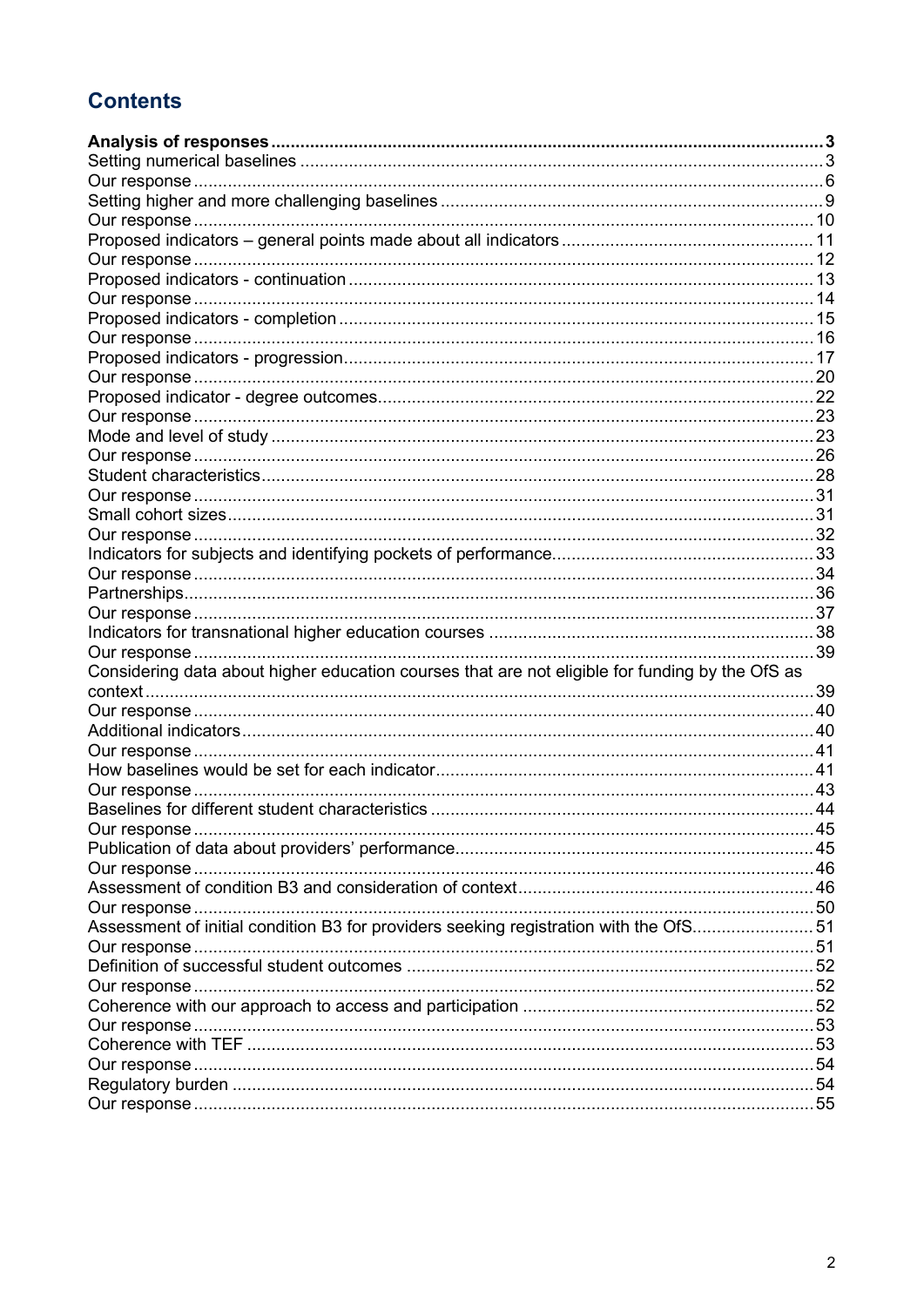# <span id="page-2-0"></span>**Analysis of responses**

# <span id="page-2-1"></span>**Setting numerical baselines**

- 4. The phase one consultation set out that, as described in the regulatory framework, assessment of condition B3 would be made in relation to a minimum level of absolute performance in order to protect students.<sup>[4](#page-2-2)</sup> It proposed that we would set numerical baselines for student outcomes and assess a higher education provider's absolute performance in relation to these.
- 5. A minority of respondents agreed with the proposed approach to set absolute numerical baselines. These respondents agreed that all students should expect the same minimum quality of education, including the outcomes delivered, and recognised that an assessment of absolute performance, rather than against benchmark values, was necessary if the Office for Students (OfS) was to avoid integrating disadvantage into the regulatory requirements by setting lower requirements for providers that recruit students from underrepresented groups.
- 6. There was, however, widespread support for the principles underpinning the proposals, to ensure that all students receive higher education that meets minimum quality and that gaps in outcomes between student groups reduce; and there was also considerable support for a more risk-based approach. However, the vast majority of respondents were not in favour of an approach that sets numerical baselines and assesses absolute performance as a way of achieving the OfS's policy aims.
- 7. The most common argument made against assessing providers based on absolute performance was that it would ignore external factors, which respondents argued were outside providers' control and could negatively affect outcomes. Student characteristics were the most mentioned factor, with respondents pointing out that there are currently differences in outcomes between demographic groups, and in relation to prior attainment. Respondents also commented on changes in students' personal circumstances, their choices about their education or career paths and their responsibility for achieving their own successful outcomes.
- 8. Respondents also suggested that an approach that assessed performance in absolute terms would not take account of known regional differences in outcomes and the local context in which providers operate.
- 9. Some respondents suggested that the established differences in outcomes between student groups are already being addressed through access and participation plans (APPs), and therefore to consider student outcomes through condition B3 represented a duplication.
- 10. Other respondents suggested that the process for setting minimum baselines and assessing providers' absolute performance is very challenging, given the variation in student outcomes between student groups, courses, and employment sectors and the considerable variation

<span id="page-2-2"></span><sup>4</sup> See [www.officeforstudents.org.uk/publications/consultation-on-regulating-quality-and-standards](http://www.officeforstudents.org.uk/publications/consultation-on-regulating-quality-and-standards-in-higher-education/)[in-higher-education/](http://www.officeforstudents.org.uk/publications/consultation-on-regulating-quality-and-standards-in-higher-education/) and [www.officeforstudents.org.uk/publications/securing-student-success](https://officeforstudents-my.sharepoint.com/personal/liz_mccarty_officeforstudents_org_uk/Documents/Documents/www.officeforstudents.org.uk/publications/securing-student-success-regulatory-framework-for-higher-education-in-england/)[regulatory-framework-for-higher-education-in-england/.](https://officeforstudents-my.sharepoint.com/personal/liz_mccarty_officeforstudents_org_uk/Documents/Documents/www.officeforstudents.org.uk/publications/securing-student-success-regulatory-framework-for-higher-education-in-england/)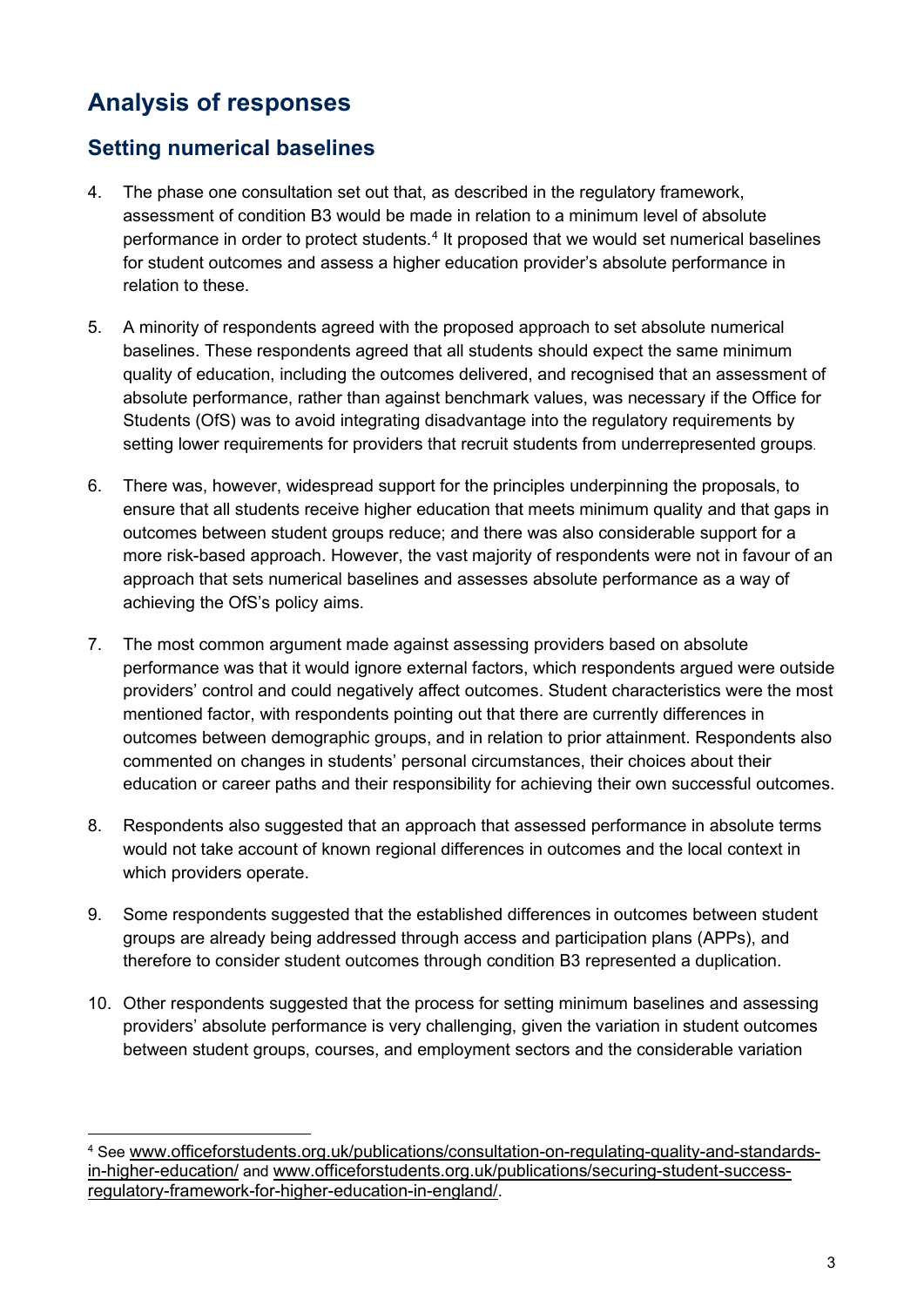between providers in scale of operation, courses, and UK-based and non-UK based education.

- 11. It was suggested by some respondents that the high continuation rates observed in UK higher education, compared with those seen internationally, demonstrates that the sector is too riskaverse in recruiting students from underrepresented groups or innovating provision, and that the focus on continuation may encourage this and reduce flexibility in higher education courses.
- 12. A large number of respondents suggested that assessing absolute performance would generate the unintended consequence of reduced access and participation for students from underrepresented groups because it would create disincentives for providers to recruit these students. This is because these students have worse outcomes, require more support to succeed and pose greater risks for provider performance than others. Respondents suggested that higher entry requirements and less flexible delivery models could become normalised.
- 13. Respondents suggested that providers may be less willing to admit students with disabilities because they are considerably less likely to progress to graduate-level employment or further higher study than students without a declared disability, or they may need more time to complete or to repeat as part of reasonable adjustments. One respondent noted that students with disabilities make up a higher proportion of those registered on courses in creative subjects, and the proposals may incentivise closures due to lower graduate progression rates or lower graduate salaries in these types of courses. It was also noted that students with physical disabilities may be less geographically mobile, leading to less choice of provider at the point of application.
- 14. Some respondents suggested that providers might be less willing to recruit mature students because their continuation and completion tend to be worse and mature students whose objective is study for pleasure, rather than to progress to graduate employment, would not contribute positively to a progression indicator.
- 15. Other respondents suggested that if providers became more risk-averse in admissions decisions and course provision there could be a particular impact on minority ethnic students, due to persistent attainment gaps at school level leading to less choice of provider at the point of application.
- 16. Respondents also suggested that an assessment of absolute performance would be detrimental to the diversity of providers, courses and geographical access to higher education. It was suggested that the proposed approach could discourage providers from innovative admissions practices or course offers, including flexible and modular study options aimed at widening participation and lifelong learning models that accommodate students' need to pause and return to higher study based on personal circumstances.
- 17. Respondents also commented that the proposals could lead providers to discontinue courses that would not perform well against the baselines and to adopt a risk-averse approach to developing course portfolios. For example, courses whose graduates do not typically achieve graduate-level employment might be discontinued. This could generate geographical gaps in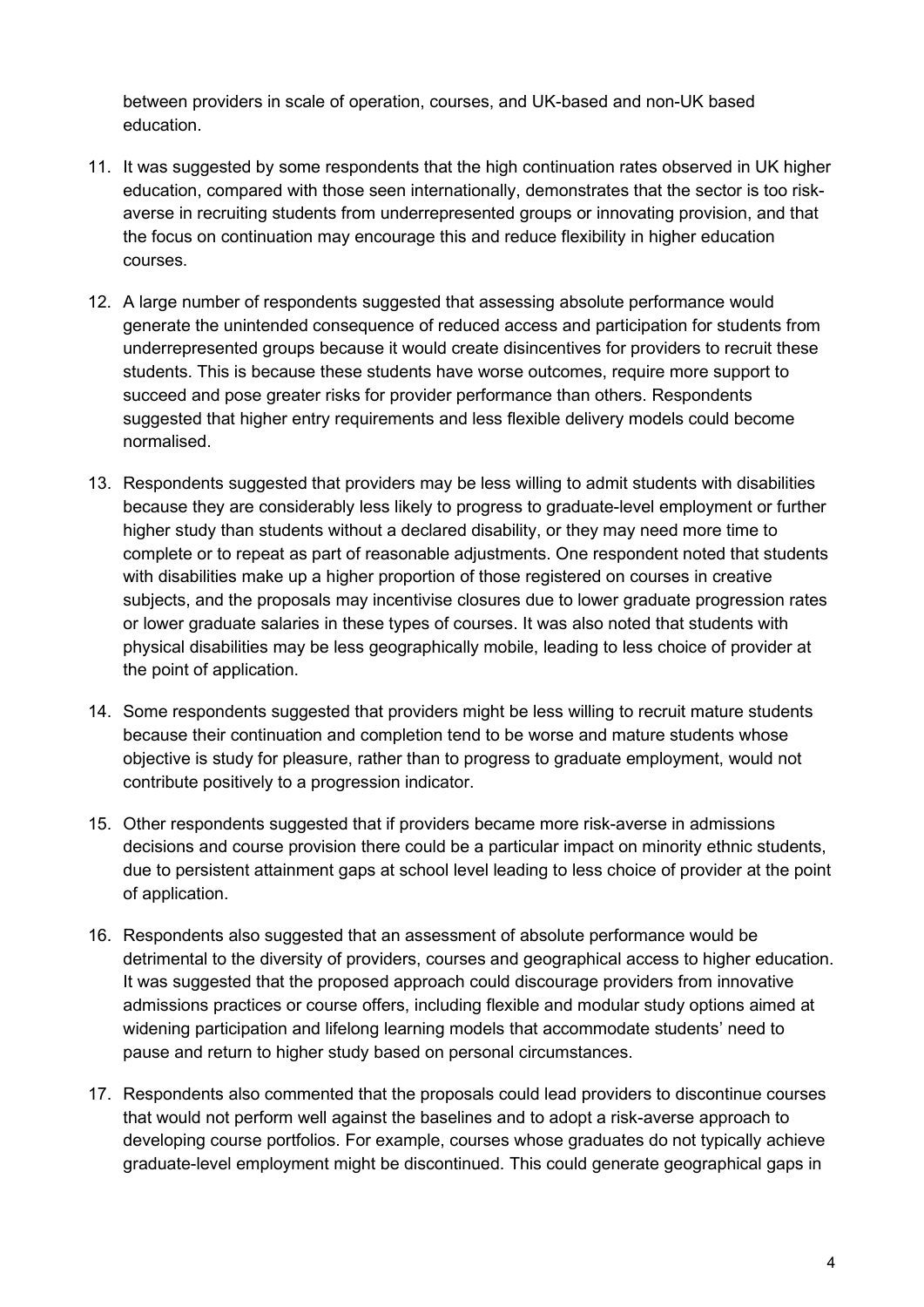course availability, including through partnership provision, and reduced access for students who need to study in their home location or mature students who return to education.

- 18. Another common point made by respondents was a view that outcomes indicators will obscure or ignore other relevant aspects of 'quality'. It was suggested that a focus on performance against a numerical baseline would lead to providers focusing on achieving a narrow set of outcomes measures at the expense of a broader focus on quality.
- 19. Some respondents pointed out that successful outcomes against baselines may not in fact mean that a provider is providing a high quality student experience.
- 20. One respondent considered that the proposals suggest that the OfS has already reached a firm view on the application of numerical baselines for continuation, completion and progression, as well as on the approach that it will take to considering the drivers of 'outcomes' unrelated to the quality of the educational provision.

### **Impact on specific types of providers**

- 21. Respondents suggested that the proposals would unfairly disadvantage providers with high proportions of students from disadvantaged backgrounds, or studying as part of transnational educational partnerships, because assessment would not consider 'value added' or students' prior levels of attainment and socioeconomic circumstances, which affect outcomes and which they argued are outside providers' control.
- 22. It was suggested that further education colleges that deliver higher education could opt to withdraw from higher education because of the proposals, expanding geographical gaps in delivery and disadvantaging students, particularly those from disadvantaged backgrounds, and stakeholders. We have taken this to mean that because some of the providers in the English higher education sector with the lowest rates of continuation, completion and progression are further education colleges, this might result in those providers finding it challenging to meet baselines and therefore facing regulatory intervention, and they might withdraw from higher education to avoid this.
- 23. Respondents also suggested that small and specialist providers that focus on widening participation for students from underrepresented groups could be discouraged by the reliance on absolute performance, because their outcomes cannot be compared to larger providers where underrepresented students will be part of a larger student body.

#### **Alternatives suggested to absolute performance measures**

- 24. A considerable number of respondents suggested that a benchmarking approach should be used to set baselines and assess student outcomes. They stated that benchmarking used in the Teaching Excellence and Student Outcomes Framework (TEF) demonstrates that it would be possible to set baselines for intervention that reflect a provider's benchmark, which could increase over time in response to successful intervention, while establishing a high absolute baseline that would exclude from regulatory intervention providers performing well above the baseline. The view was that this would resolve various issues about the role of contextual information in assessment.
- 25. Other arguments were that benchmarking is important to ensure that providers' operating contexts and missions, and regional differences between them, are considered; that this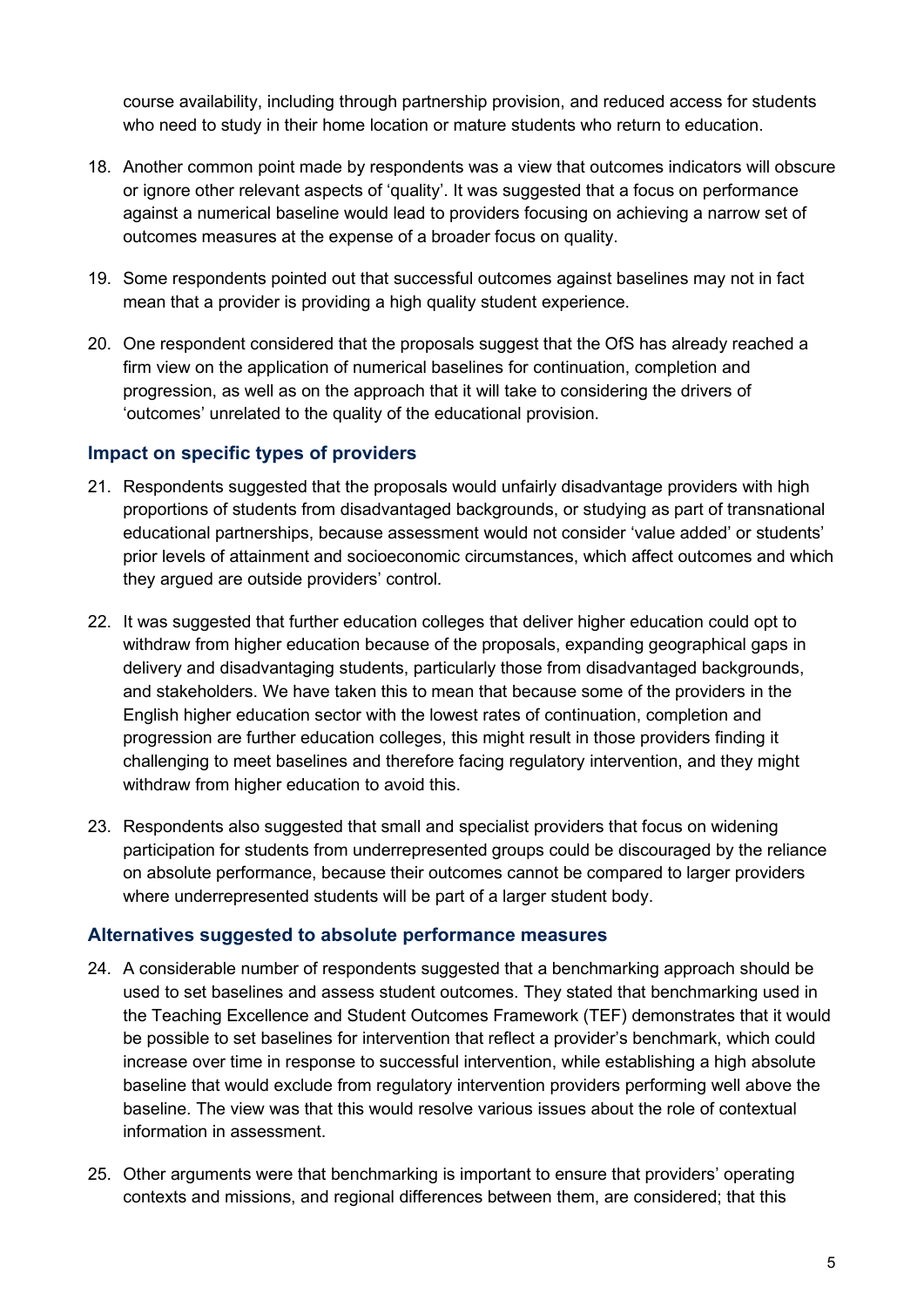approach would be more transparent; and that benchmarking would ensure that factors that may be outside providers' control, but which impact on student outcomes, are considered, including socioeconomic factors. Some respondents stated that benchmarking was essential for a meaningful, robust, and fair assessment of student outcomes.

- 26. A number of respondents suggested that approaches to maintain quality and standards must not have unintended consequences for access and participation and efforts to expand equality and diversity across the sector. It was suggested that the OfS should complete an equality impact assessment to consider how the proposals could impact the access and participation of students from disadvantaged backgrounds, by driving risk-averse provider admissions.
- 27. Other respondents suggested that if the OfS proceeds to assess provider performance in absolute terms, this should be focused on exceptional cases, given the diversity of the higher education sector, student groups, and established inequalities reflected geographically and between student groups.
- 28. Others thought the OfS should ensure that providers delivering courses to meet the needs of certain student groups, including specialist and strategically important courses that do not have high levels of demand, are not disincentivised, because otherwise this could damage the diversity and vibrancy of the higher education sector.
- 29. A further suggestion was that, if the OfS proceeds with the use of baselines that do not change to reflect differences between demographic groups, it should ensure that such assessment balances reliance on absolute performance with progress towards the commitments in access and participation plans.

- <span id="page-5-0"></span>30. Our phase one consultation set out our proposal to continue to have numerical baselines for condition B3 that apply to all providers' absolute performance, and that the assessment of condition B3 should heavily rely on this. We also proposed that we should continue to give appropriate consideration to contextual factors for an individual provider, as a way of ensuring that we have properly interpreted its absolute performance. This would allow us to assess whether there are any contextual factors that might contribute to performance being below a numerical baseline, and which might explain the absolute performance. We explained that our proposal meant that considering contextual factors in this way could mean that, if a provider's performance was below one or more numerical baselines, this could potentially be judged to be acceptable if contextual or other relevant factors accounted for such performance.
- 31. We have reflected on comments that context did not appear to be an integral part of our assessment. We now propose that our minimum requirements are tested through a combination of assessing:
	- the student outcomes a provider has delivered against numerical thresholds
	- the context in which those outcomes were delivered.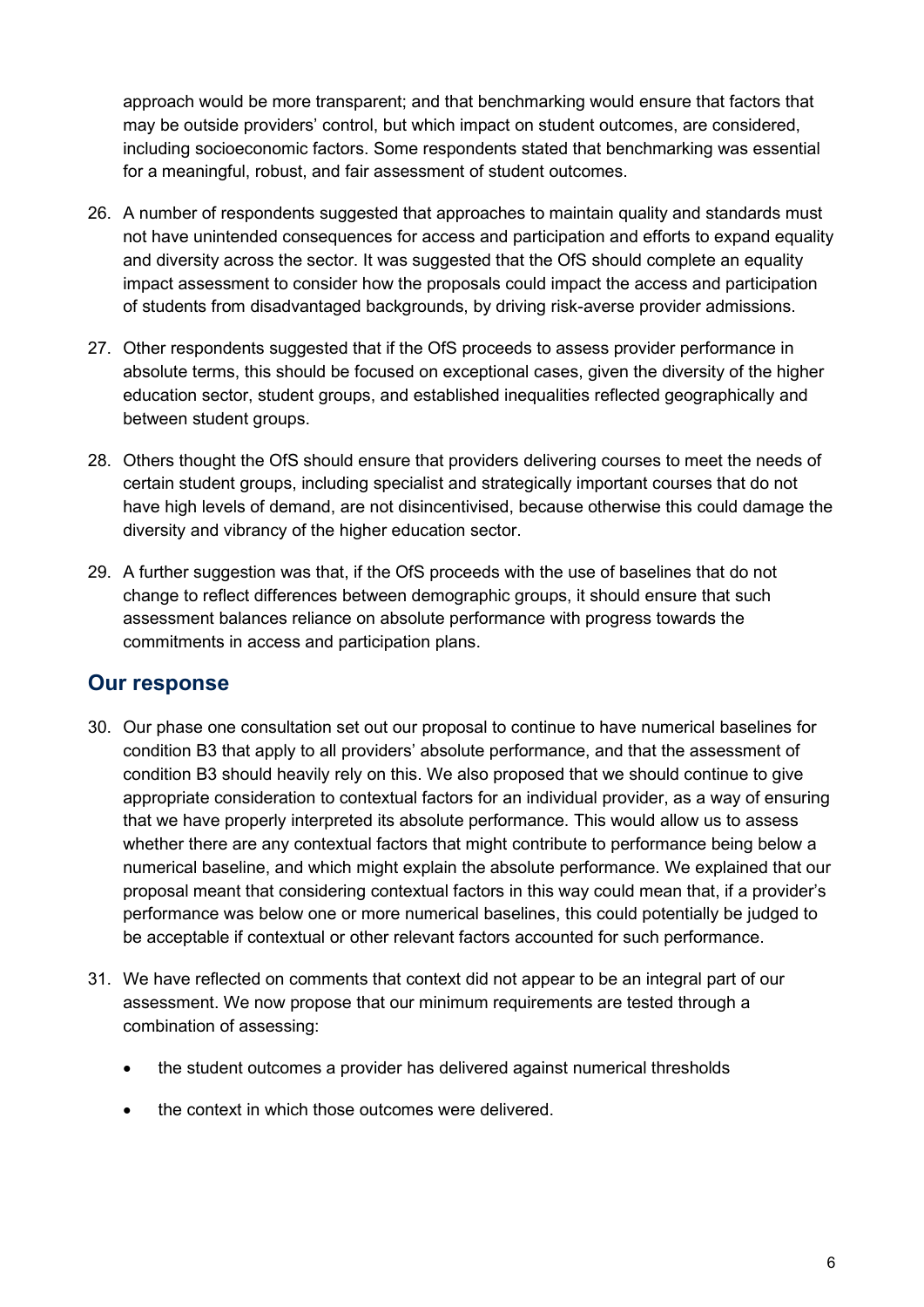This is explained further in the phase three consultation, 'Consultation on regulating student outcomes'. [5](#page-6-0)

This change in our approach has introduced the use of the term 'numerical thresholds', which we have used throughout this document in addition to our terminology of 'baselines' from the phase one proposals.

In this document:

- 'baseline' or 'numerical baseline' has been used to refer to the proposals set out in our phase one consultation, and our analysis of the responses we received
- 'numerical threshold' has been used to refer to the proposals we are setting out in phase three of our consultation.
- 32. We set out the factors that we proposed to consider, and were interested in views about other contextual factors we should take into account and the weight we should place on them. We have considered the responses to the consultation and have set out further detail of how we propose to consider contextual factors, including student characteristics, both in setting the numerical thresholds and in assessing an individual provider's performance. More details of our approach can be found in Proposals 3 and 5 in our separate consultation document.  $6$ These proposals mean that we will take account of most of the factors respondents identified as relevant, including student characteristics (such as disability or socioeconomic background) and region of study, where we consider this appropriate. In proposing to take these factors into account, we consider that concerns about the impact on particular provider types will also be addressed.
- 33. We are proposing to make changes to the contextual factors that we will consider when assessing a provider's performance. These are set out in Proposal 5 of the phase three consultation document, and include the use of individual provider benchmarks in our consideration of provider context.
- 34. We recognise that there may be positive reasons for students leaving their courses or pursuing careers that are not managerial or professional, and this is also reflected in the approach proposed in our phase three consultation. We also consider that providers have a considerable influence over the outcomes students achieve and that factors beyond their control are not so extensive as to make it impossible to establish minimum requirements including numerical thresholds.
- 35. We have considered comments that suggested that established differences in outcomes between different student groups are already, and would more appropriately continue to be, addressed through APPs. As respondents' comments recognised, APPs in their current form

<span id="page-6-0"></span><sup>5</sup> See [www.officeforstudents.org.uk/publications/student-outcomes-and-teaching-excellence](http://www.officeforstudents.org.uk/publications/student-outcomes-and-teaching-excellence-consultations/student-outcomes/)[consultations/student-outcomes/.](http://www.officeforstudents.org.uk/publications/student-outcomes-and-teaching-excellence-consultations/student-outcomes/)

<span id="page-6-1"></span><sup>&</sup>lt;sup>6</sup> See Proposals 3 and 5 in [www.officeforstudents.org.uk/publications/student-outcomes-and](http://www.officeforstudents.org.uk/publications/student-outcomes-and-teaching-excellence-consultations/student-outcomes/)[teaching-excellence-consultations/student-outcomes/.](http://www.officeforstudents.org.uk/publications/student-outcomes-and-teaching-excellence-consultations/student-outcomes/)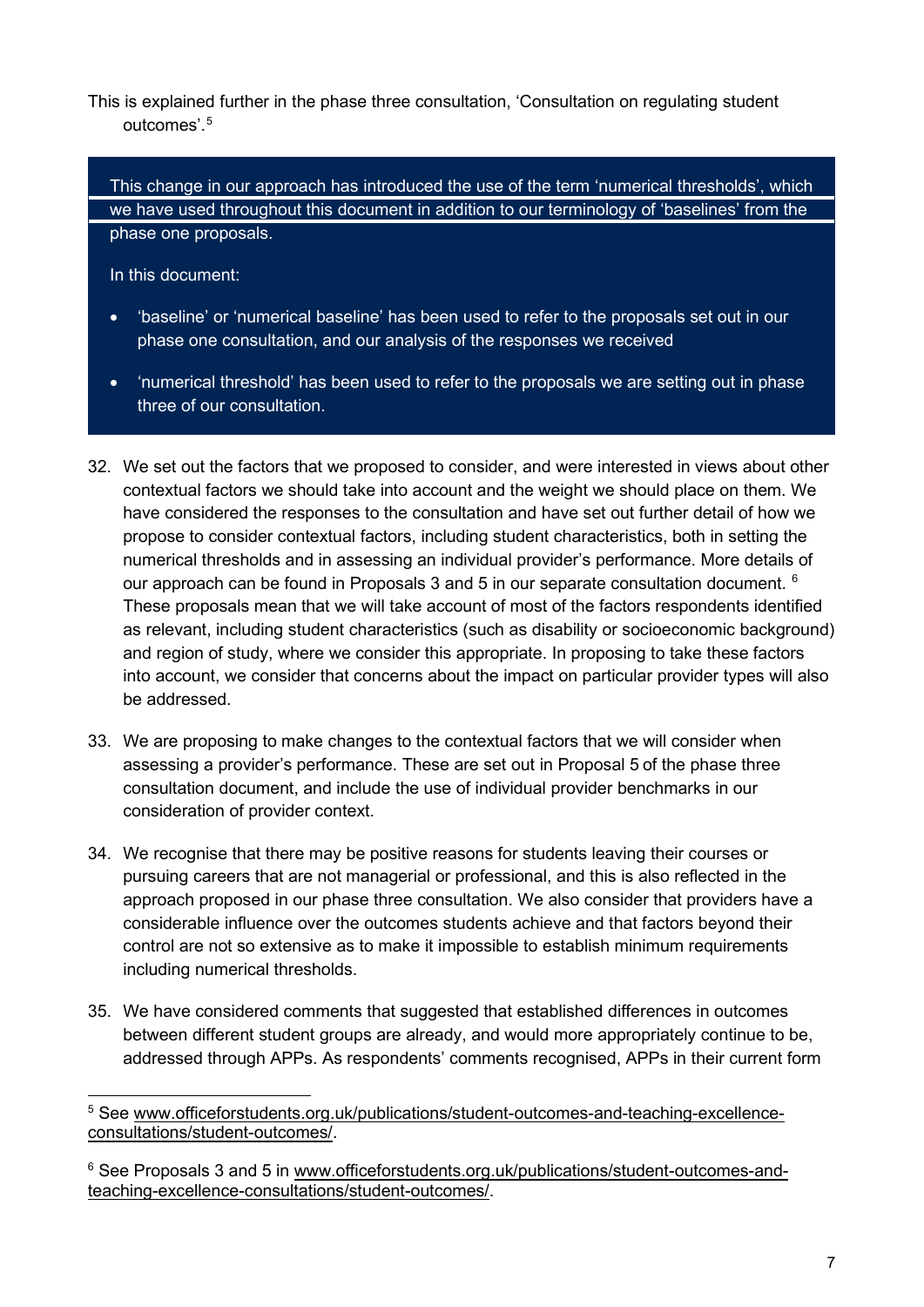deal with gaps in performance between different groups, and providers will have different priorities and areas for improvement. Our view is that closing gaps in performance between different student groups is only meaningful once minimum requirements for quality are met, and APPs are not currently intended to secure a minimum expectation of performance for any group of students.

- 36. APPs are therefore not, in their current form, an appropriate mechanism to secure the policy objective that students from all backgrounds should expect providers to deliver a minimum level of outcomes. They are also only a requirement for providers that are registered in the Approved (fee cap) category of the OfS's Register of higher education providers and want to charge a higher fee limit. There is therefore a large number of registered providers that are not subject to regulation through APPs. A reliance on APPs would therefore not be sufficient to protect all students and improve outcomes at all providers.
- 3[7](#page-7-0). The Secretary of State for Education has published new guidance on future APPs.<sup>7</sup> We will have regard to that guidance, and our view is that the proposals set out in the phase three consultation are consistent with the Secretary of State's desire to ensure that more students from disadvantaged backgrounds successfully complete their course and progress to highly skilled employment.
- 38. We have considered the impact of our proposals on the incentives for providers to recruit and support students from underrepresented groups. In general, we do not consider that the impact of our proposals will be detrimental to the interests of those students, or potential students, because:
	- a. It is a consequence of our policy intention that those providers that do not achieve student outcomes that meet the minimum requirements we expect will face regulatory intervention. We maintain that it is appropriate that this approach should apply regardless of the characteristics of the students that a provider recruits. As our intervention is likely to be escalatory, providers will be given the opportunity to improve their outcomes over an appropriate period of time.
	- b. There is a direct benefit to students from underrepresented groups and future students if their provider takes action to improve the outcomes it delivers.
	- c. The impact of our proposed numerical thresholds would be that a relatively small proportion of students from underrepresented groups would be studying at providers that might be subject to regulatory action.
	- d. Our proposals in relation to the TEF would reward providers that demonstrate excellence in teaching and student outcomes for the particular types of student they recruit by considering, if a provider is judged to meet our minimum requirements, how well it performs against its benchmark.
	- e. Our requirements in APPs will complement the approach set out in B3.

<span id="page-7-0"></span><sup>7</sup> See 'The future of access and participation', available at [www.officeforstudents.org.uk/advice-and](http://www.officeforstudents.org.uk/advice-and-guidance/regulation/guidance-from-government/)[guidance/regulation/guidance-from-government/.](http://www.officeforstudents.org.uk/advice-and-guidance/regulation/guidance-from-government/)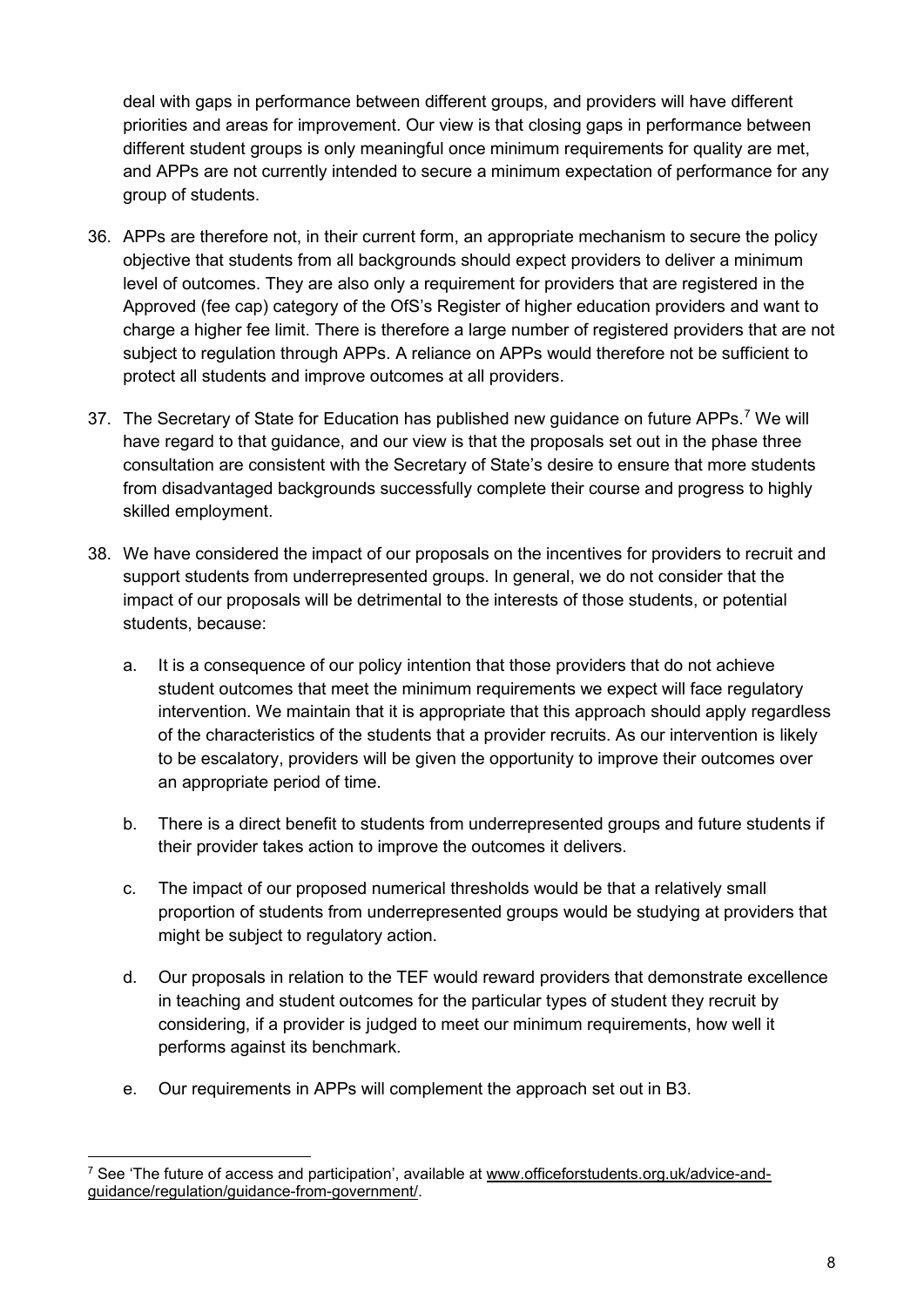- 39. We have noted the points made by respondents about the possibility that a provider might fail to meet a numerical threshold for its students despite having met the minimum requirements for the other ongoing conditions for quality and standards. $8$  We agree that this would be possible, and this is intentional. We have set out in the phase three consultation that we consider it necessary to act where a provider does not deliver positive outcomes for its students. This is because we consider student outcomes to be an essential part of our approach to regulating quality, but also because condition B3 has a particular function in securing value for money for students and the taxpayer.
- 40. We consider that our wider approach to regulating quality and standards will address the concerns raised by respondents that we have a narrow focus on data; the other B conditions ensure that there are regulatory requirements relating to other aspects of quality.
- 41. In relation to the comment that we have already reached a firm view on the use of numerical baselines, the phase one consultation was published at an early stage of policy development to allow us to gather views about our proposed approach to inform how we might develop more detailed proposals. We were open-minded about the extent of changes to the proposals that might be necessary as we developed our phase three proposals. We have made changes where we think these are appropriate, and have set out our responses to the consultation responses within this document and in the phase three consultation. We will carefully consider responses to the phase three consultation before any decisions are taken.

# <span id="page-8-0"></span>**Setting higher and more challenging baselines**

- 42. The phase one consultation proposed that more challenging baselines would be set that would apply to each indicator and all providers.
- 43. A small number of respondents supported the OfS proposal to set higher and more challenging baselines, because they thought this would better enable the OfS to deliver a riskbased approach to regulation and to maintain public confidence. It was suggested that setting baselines at too low a level would mean some providers will only seek to meet the baselines, which could lower the quality of provision.
- 44. Others commented that they were not clear that current baselines are too low and commented that any changes would need to remain proportionate for all types of provider to achieve and be fairly assessed against. Other respondents commented on the potential impact that higher baselines might have.
- 45. It was suggested that there might be a disproportionate impact on further education colleges and small providers, and that assessing performance against higher baselines could pose an unfair risk to providers that are providing high quality education as assessed through conditions B1, B2 and B4 but are catering to predominantly disadvantaged students.
- 46. As with other aspects of the proposals, some respondents suggested that higher baselines might result in a change to providers' recruitment behaviour, leading to their becoming more selective in their recruitment to avoid regulatory intervention, which would disadvantage

<span id="page-8-1"></span><sup>&</sup>lt;sup>8</sup> Our proposals for regulating these other aspects of quality and standards were set out in our phase two consultation.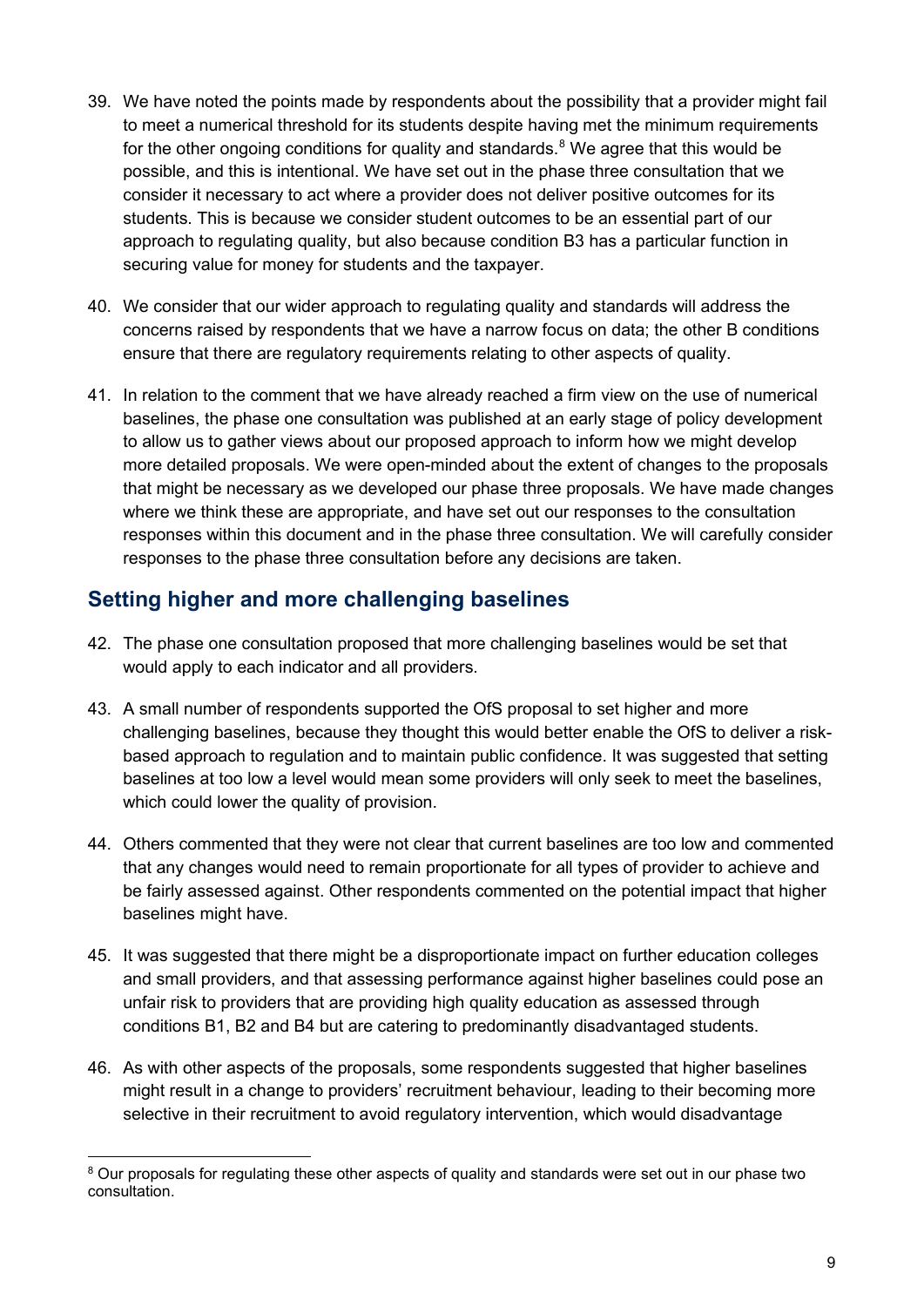students from underrepresented groups. Respondents also suggested that some subject areas would be placed at greater risk of 'low' performance than others, and that this would increase the possibility of course closure, which would narrow the range of subjects of offer.

- 47. Another respondent commented that raising the baseline for continuation from, for example, 75 to 90 per cent would lead to a loss of recognition of the achievement of the 75 per cent of students who succeed. If a provider were to be deregistered based on a failure to achieve the higher baseline, that would prevent the 75 per cent of students from having the opportunity to succeed.
- 48. Some respondents were concerned about the introduction of more challenging baselines while the sector is recovering from the coronavirus pandemic.

- <span id="page-9-0"></span>49. We are of the view that some baselines used during initial registration were too low. For example, the baseline for the percentage of students progressing to graduate employment or further study was 35 per cent, fewer than half of students who complete their studies and well below the average sector performance. We therefore consider that there is considerable scope for at least some of the numerical thresholds we set to be higher than the baselines we used during the initial registration period. We have set out in our phase three consultation the full range of factors which we propose taking into account when setting numerical thresholds. Further information on this can be found in Proposal 3.
- 50. Our phase three consultation document sets out the impact that we expect these numerical thresholds to have in general. We have also identified the impact for each of the proposed numerical thresholds on providers and students from underrepresented groups in a separate document. [9](#page-9-1)
- 51. We have set out in our phase three consultation how we propose to take account of the statistical uncertainty in small cohort sizes and consider that this will address points about the potential impact on small providers including further education colleges. We consider that beyond this the proposed numerical thresholds will affect any provider of any kind (regardless of its size or corporate form) that has performance below our minimum requirements.
- 52. We have considered the comment that a numerical threshold of, for example, 75 per cent would lead to a loss of recognition for the 75 per cent who succeed in favour of the protection of the 25 per cent who do not, and that if this resulted in deregistration this would deprive the 75 per cent of the opportunity of success. We have set out in our phase three consultation our proposals the general approach we would be likely to take to intervention when a provider was judged to be delivering below the numerical threshold for a particular indicator. Our intervention is likely to be escalatory, normally including the use of specific ongoing conditions requiring improvement, and therefore for registered providers there will be an appropriate period where a provider is likely to be given the opportunity to improve. However, where a provider does not improve over time, or there is a significant breach of condition B3 when we

<span id="page-9-1"></span><sup>&</sup>lt;sup>9</sup> See 'Setting numerical thresholds for condition B3', available at [www.officeforstudents.org.uk/publications/student-outcomes-and-teaching-excellence](http://www.officeforstudents.org.uk/publications/student-outcomes-and-teaching-excellence-consultations/student-outcomes/)[consultations/student-outcomes/.](http://www.officeforstudents.org.uk/publications/student-outcomes-and-teaching-excellence-consultations/student-outcomes/)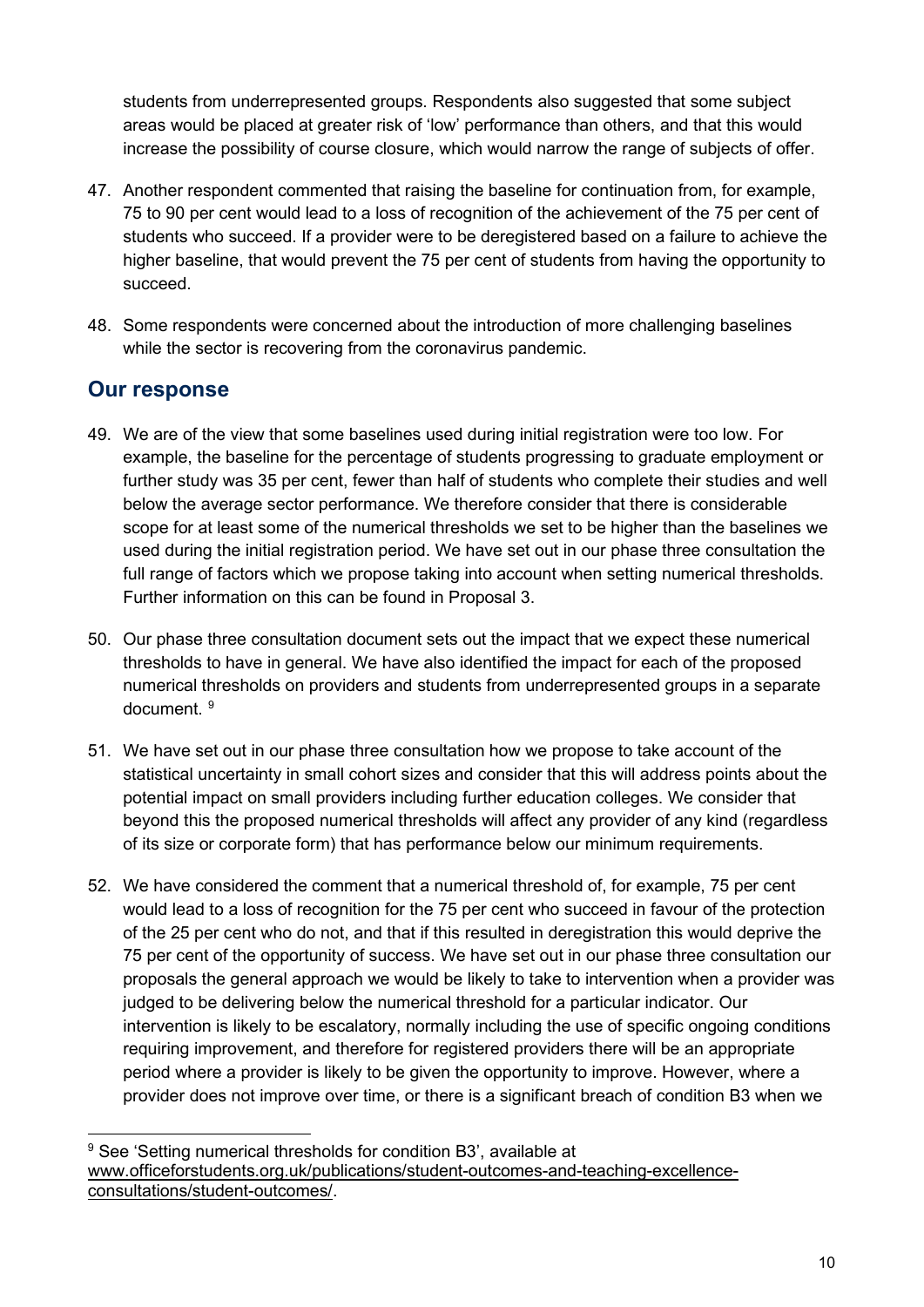first intervene, we may take the view that current and future students would be better served by other providers that have demonstrated their ability to deliver outcomes that meet our minimum requirements.

- 53. We have considered whether it remains appropriate to continue with our proposals at this time in light of the pandemic. We take the view that the imposition of minimum requirements should continue to apply regardless of the circumstances in which a provider is operating. We note that the data currently available for continuation shows that there does not appear to have been an immediate impact on this indicator during the pandemic. We do not yet know the longer-term impact on the sector or on student outcome indicators; for example, the effect of the pandemic on responses to our Graduate Outcomes survey has not yet been tested for graduates from the 2020-21 academic year. However, we think it would be wrong to set lower minimum requirements as a consequence of the pandemic, which will only have a temporary impact on student outcomes. We expect providers to do more to support future students who may have had lost learning in their secondary education as a result of the pandemic.
- 54. We have nonetheless taken a number of steps to allow us to understand and, where appropriate make allowances, for the immediate impact of the pandemic:
	- a. We have set out clearly that the evidenced effects of the pandemic on a provider's student outcomes would be one of the contextual factors we would consider in any decision on whether a provider has complied with condition B3.
	- b. We have disaggregated our data sets to show each of the last four years. This will allow us to see whether performance in the most recent years is markedly different from previous performance.

### <span id="page-10-0"></span>**Proposed indicators – general points made about all indicators**

- 55. The phase one consultation proposed to define our requirements by setting numerical baselines for acceptable performance for indicators relating to continuation, completion and progression to managerial and professional employment or higher-level study.
- 56. A large number of comments related to the use of indicators in general.
- 57. Several respondents suggested that continuation, completion and progression are unconnected to the quality of the course and should not be included in a definition of high quality. This argument was made most strongly for progression and completion, and less so for continuation. Respondents argued that there are factors outside the control of the provider that affect student outcomes, and that the use of these indicators could have a negative effect on widening participation by discouraging providers from recruiting students from underrepresented backgrounds, or via non-traditional routes, such as mature students entering higher education via Accreditation of Prior Experiential Learning. Respondents took the view that evidence shows that students from underrepresented groups tend to have worse outcomes compared with students from groups who are more widely represented. Because of this, some respondents suggested that the use of these indicators favoured more researchintensive providers with higher entry tariffs.
- 58. Some respondents suggested that continuation, completion and progression measures only partially capture student achievement and outcomes and do not consider the wider social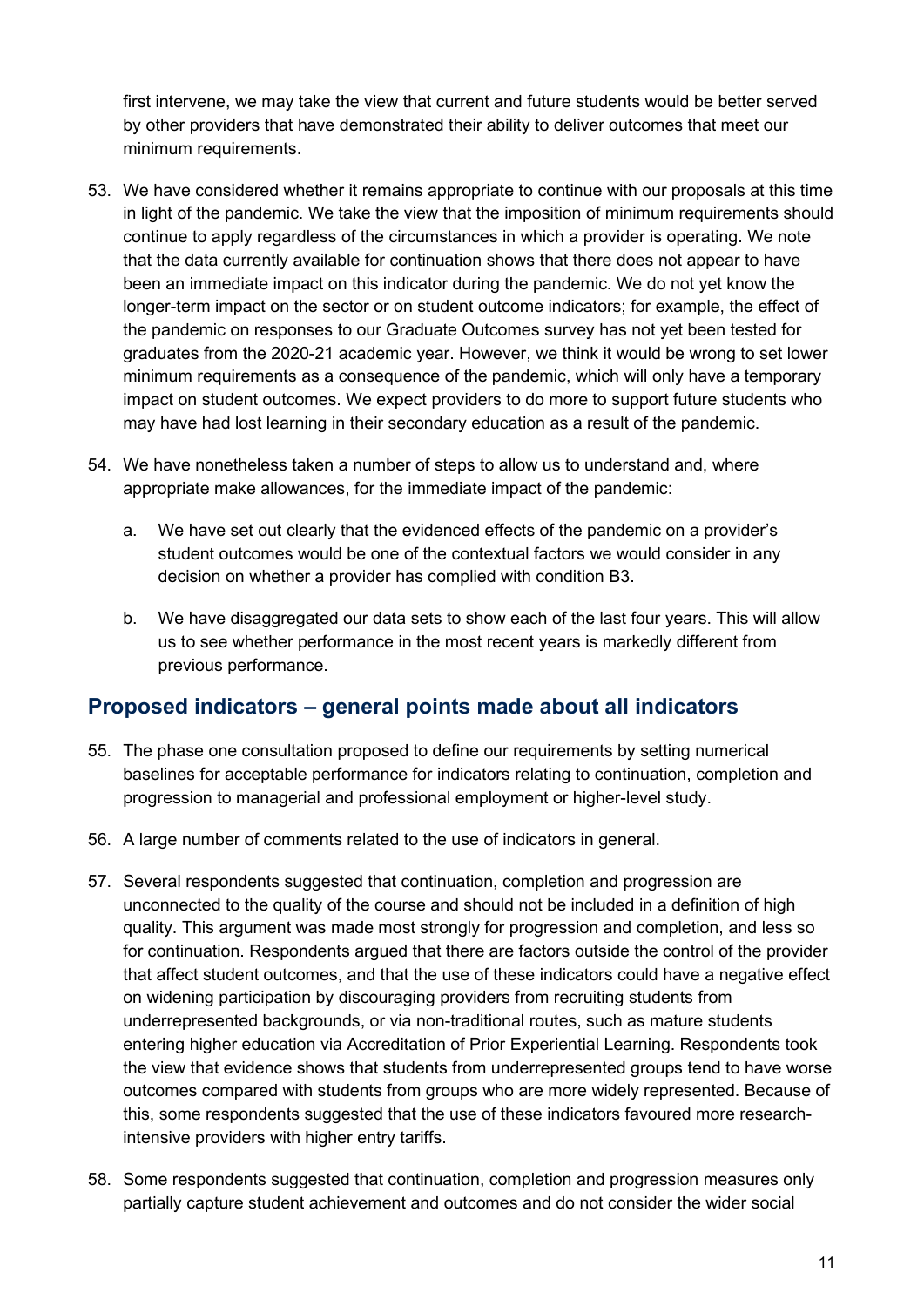benefits derived from higher education. Other respondents argued that there are often positive reasons for students leaving higher education.

- 59. Respondents also commented that the use of continuation and completion indicators in particular would disincentivise the development of flexible and modular learning and offers of credit transfer models of delivery, and that this was in contradiction to the government's policy aims. Some respondents asked how a continuation indicator would work for courses that are less than or one year of length. It was also suggested that, the more flexible study opportunities and modes a provider offers, the harder it is to measure completion for that provider.
- 60. Respondents suggested that flexible provision including distance learning, micro-credentials and modular study modes should be treated separately in the student outcome indicators, as it is not easy to compare with the outcomes from more traditional provision. Respondents also suggested that courses with intermediate awards (such as HNC-HND and integrated masters') and courses with integrated foundation years were particularly vulnerable to misrepresentation in student outcome data. Respondents suggested that many students on these types of courses change routes once they have the information and experience to understand what course or subject is most appropriate for them and their needs. Students moving to other pathways or courses at this stage should not be seen as failure, but rather that foundation courses are working as intended.
- 61. Students studying via short courses or modular study have often completed their studies before the reporting point, and students who opt to take extended study breaks risk being overlooked when compiling outcomes data. There should be an option to record such students separately, so that a provider's flexible approach does not compromise its student outcomes data.
- 62. It was suggested that clear and unambiguous definitions of continuation, completion and progression need to be set, so that it is clear what data is being measured and there is no risk of potential double or triple counting during aggregation.

- <span id="page-11-0"></span>63. We consider that providers should be held accountable for the outcomes of their students, as the contribution that they make to their ability to complete their higher education courses and succeed afterwards is considerable. Given the substantial financial investment in higher education made by both individual students and the taxpayer, there are strong value for money arguments for considering the outcomes from that investment.
- 64. Our proposals in relation to condition B3 sit alongside our broader approach to regulating quality and standards. [10](#page-11-1)Our approach to regulating quality and standards in general, condition B3 specifically, and assessing excellence through the TEF, recognises the importance of student outcomes as an integral aspect of high quality. While we recognise that other aspects of quality and standards are important, we disagree with respondents who argued that outcomes are unconnected with the quality of a course. We can see through various analyses,

<span id="page-11-1"></span><sup>&</sup>lt;sup>10</sup> See [www.officeforstudents.org.uk/publications/student-outcomes-and-teaching-excellence](http://www.officeforstudents.org.uk/publications/student-outcomes-and-teaching-excellence-consultations/student-outcomes/)[consultations/student-outcomes/.](http://www.officeforstudents.org.uk/publications/student-outcomes-and-teaching-excellence-consultations/student-outcomes/)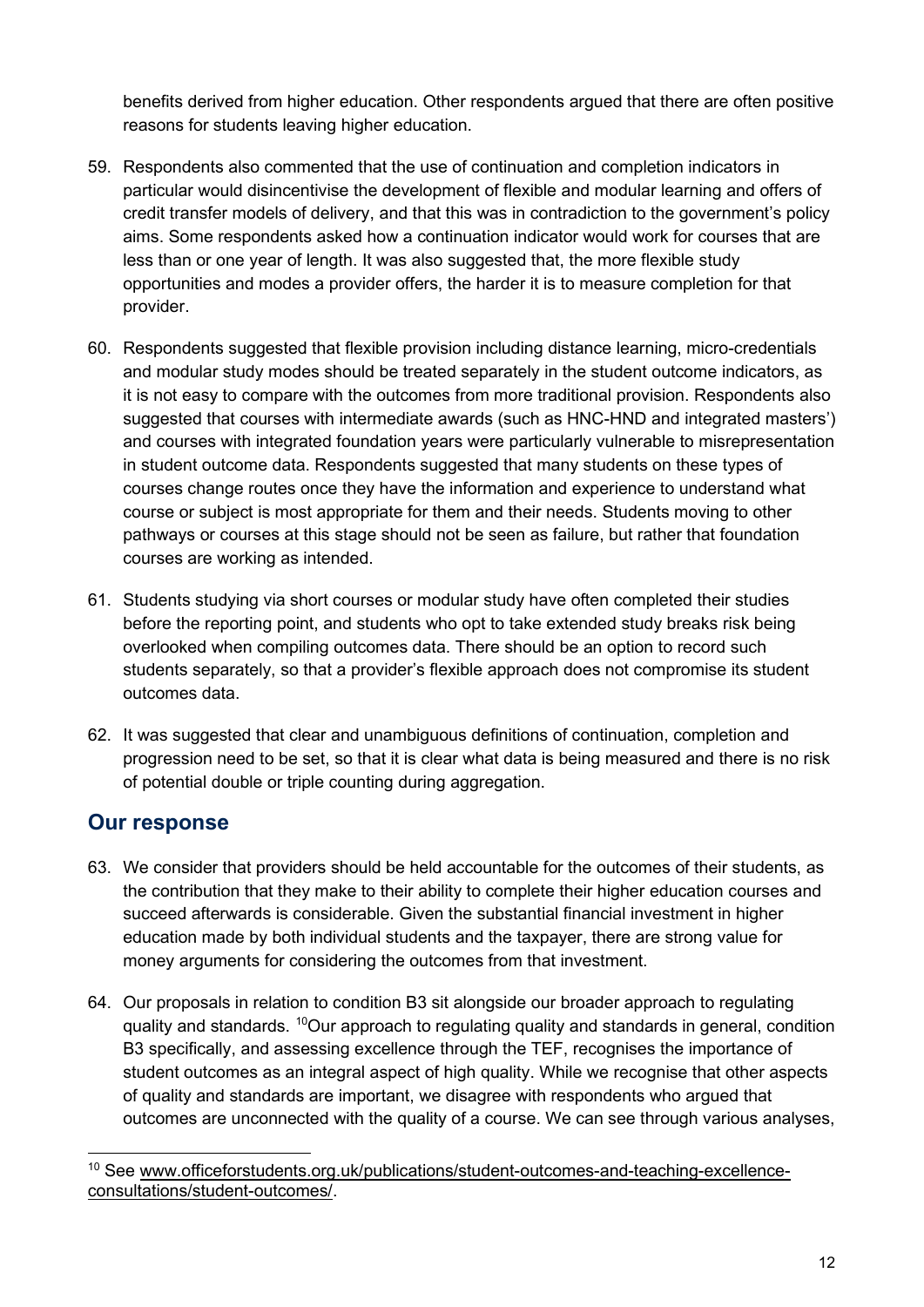including our Exploring Student Outcomes analysis and individual provider benchmarking, the impact that providers can have on outcomes for similar student populations.

- 65. However, as we set out in Proposal 2 of our consultation, we acknowledge that it would not be appropriate to use the proposed outcome measures in a way that required all providers to achieve extremely high absolute performance as a minimum. For example, there will always be some students whose life experiences mean that not completing a qualification is the right choice them. We also recognise that some students may leave higher education for positive reasons, and that students' motivations for study extend beyond gaining relevant employment. However, we do not accept that these factors are so extensive as to make it impossible to establish a minimum requirement, including numerical thresholds.
- 66. The outcome indicators we propose to use for condition B3 only partially capture the social benefits derived from higher education. As set out in our phase three consultation, one of the tests for the indicators we will use is the availability of data. We will always be open to considering use of other robust data sources and evidence that enable us to assess the wider benefits of higher education as context of a provider's performance.
- 67. We have set out in the phase three consultation document, in Proposal 3, our position on the use of existing student outcome indicators in relation to modular provision. In general, and as set out in the phase one consultation, we expect to consult further on appropriate measures of success for this kind of course.
- 68. We agree that it is important to have a clear and unambiguous definitions of the indicators we will use. These are set out in a separate data consultation.<sup>[11](#page-12-1)</sup> This also sets out how interim awards and students transferring from one provider to another would be counted within the indicators. In both of these circumstances our proposal is that this would be counted as a positive outcome.

# <span id="page-12-0"></span>**Proposed indicators – continuation**

- 69. The phase one consultation proposed that student continuation would be an indicator used to assess student outcomes. We consider continuation to be a relevant measure because continuation rates provide a strong indication of whether a student has been appropriately recruited onto a suitable course that matches their abilities and aspirations, and whether they then receive the support they need. Continuation rates identify at an early stage whether a student's investment of money and time has, for whatever reason, not led to a successful outcome. The continuation rates indicator focuses on an early point in the student lifecycle, currently identifying where students leave their studies within the first year for full-time students, or within the first two years for part-time students.
- 70. There was broad support for the use of continuation as a measure. Respondents agreed that it is a legitimate and reasonable measure of quality, and has been used within the sector as a measure for many years. Respondents suggested that it can be measured reasonably and

<span id="page-12-1"></span><sup>&</sup>lt;sup>11</sup> See [www.officeforstudents.org.uk/publications/student-outcomes-and-teaching-excellence](http://www.officeforstudents.org.uk/publications/student-outcomes-and-teaching-excellence-consultations/outcome-and-experience-data/)[consultations/outcome-and-experience-data/.](http://www.officeforstudents.org.uk/publications/student-outcomes-and-teaching-excellence-consultations/outcome-and-experience-data/)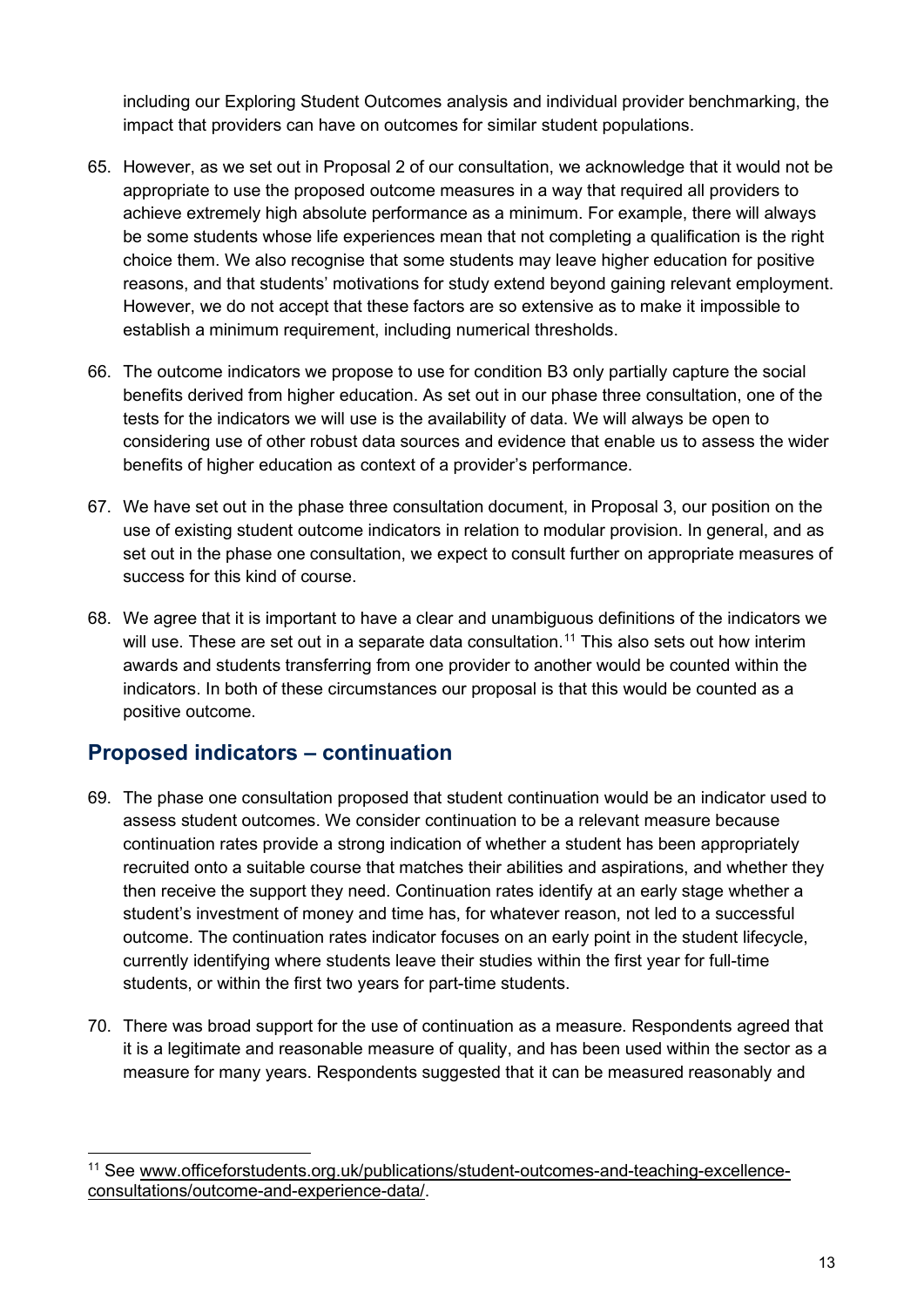effectively and can be substantially influenced by a provider. Respondents also suggested that information about continuation is important to facilitate student choice.

- 71. A very small number of respondents did not agree with the use of continuation as a measure. This was because they suggested it was not a measure of the quality of the course and might undermine initiatives to promote widening participation, particularly where personalised flexible-return approaches could be developed. Respondents suggested that providers might limit recruitment of students with characteristics that put them at a higher risk of noncontinuation, for example mature students.
- 72. A larger group of respondents suggested that because student characteristics have an effect on continuation rates, these should be taken into account when setting the baseline, assessing providers against it or both. Respondents suggested that considering student characteristics when using a continuation indicator would mitigate any negative impact on widening participation.
- *73.* A small number of respondents commented that non-continuation may be in the best interests of some students because of their personal circumstances and using a continuation indicator might encourage providers not to support this choice. This might include supporting decisions to transfer to another course within a provider. Another respondent suggested that there can be positive reasons for non-continuation, such as students pursuing opportunities that arise during their studies as a result of the professional networks to which industry specialist providers can connect their students.
- *74.* Some respondents commented on what they saw as potential consequences of assessing continuation rates. For example, some respondents suggested that use of a continuation indicator might make providers conservative about introducing courses that might have high non-continuation rates, despite employer demand. Examples of the courses this might affect were computer sciences, business, mass communication, engineering and technology. Other respondents suggested that providers might be reluctant to change the content of courses with high continuation rates, and stated that refreshing course content is crucial to prepare students to enter the world of work and to meet labour market needs.
- 75. Other comments were that while the use of continuation rates was valid, this should be as a 'soft indicator' to identify potential regulatory concern, rather than as a regulatory requirement in its own right.

### <span id="page-13-0"></span>**Our response**

76. We note that, while there was disagreement with the proposed approach to using absolute performance, most respondents agreed with the use of continuation in the assessment of quality. In relation to the comments from a small number of respondents that it was not a measure of quality, we see student outcomes, including continuation, as an integral part of an assessment of quality. We agree that the use of continuation rates on their own would not be an effective measure of the quality of a course, but all higher education courses at registered providers are also subject to other conditions of registration that cover requirements for the academic experience and resources and support for students. We also agree that continuation indicators should be used as a soft indicator that might trigger investigation into other quality matters.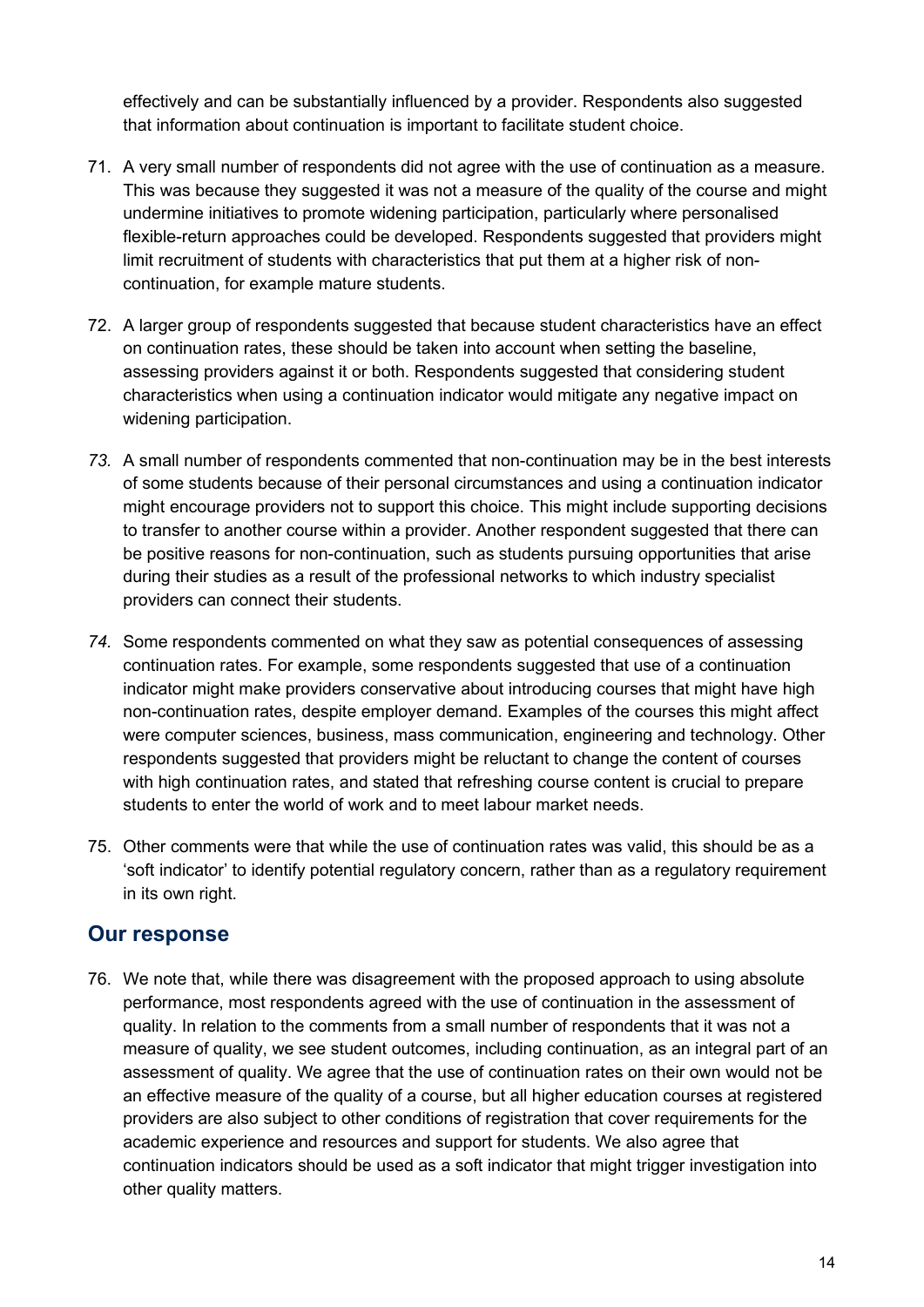- 77. However, using continuation as a soft indicator would not, in our view, be adequate to protect students and the taxpayer from weak outcomes. Our view is that student outcomes will be affected by the quality of the course, but that they should also be assessed in their own right, both as a distinct aspect of quality and because of value for money and consumer protection considerations.
- 78. We have considered the responses that suggested student characteristics should be taken into account when assessing continuation rates in order to mitigate any possible risk to widening participation. Our view is that providers should be aiming to deliver similarly positive outcomes for students from all backgrounds, but we recognise that student characteristics have historically affected performance. We have therefore set out in our phase three consultation how we propose to address this. As set out in paragraph 73, we acknowledge that some non-continuation may be in the best interests of students or for positive reasons, but think that this is not likely to be the case for the majority of students who do not continue on their course. We do not think this prevents the use of such an indicator to assess performance.
- 79. In relation to comments that providers might be disincentivised from delivering courses that are in high demand from employers but might have high non-continuation rates, we consider that demand from employers and students should incentivise providers to continue to deliver those courses and to work to improve the continuation rates of students. However, we recognise that the subject may be a relevant matter of context, and we have therefore set out in our phase three consultation how we have considered this issue further.
- 80. Respondents also suggested that providers may be unwilling to change the content of their courses if these courses have high continuation rates. The other conditions of registration for quality and standards will provide mechanisms to ensure that overall course content and academic experience remain high quality. For example, our phase two consultation set out proposals for condition B1 which, if implemented, would require courses to be 'up-to-date'.

# <span id="page-14-0"></span>**Proposed indicators – completion**

- 81. The consultation proposed that we would continue to assess student outcomes by constructing a student completion indicator. We consider that this indicator is one of the most relevant measures of student outcomes available, and tells us whether a provider is recruiting students able to succeed through to the end of its courses. For students studying for higher education qualifications in the UK who are taught or registered by an English higher education provider on courses funded by the OfS, this indicator can be reliably constructed from data that is already available.
- 82. Respondents broadly recognised that completion was a legitimate indicator of student success and, like the continuation indicator, a measure that has been in use within providers for a long time and an outcome over which they have some control. Respondents noted that acceptable rates of completion are unlikely to be achieved without good-quality resources and academic support and this is likely to mean the provider is also delivering high quality provision.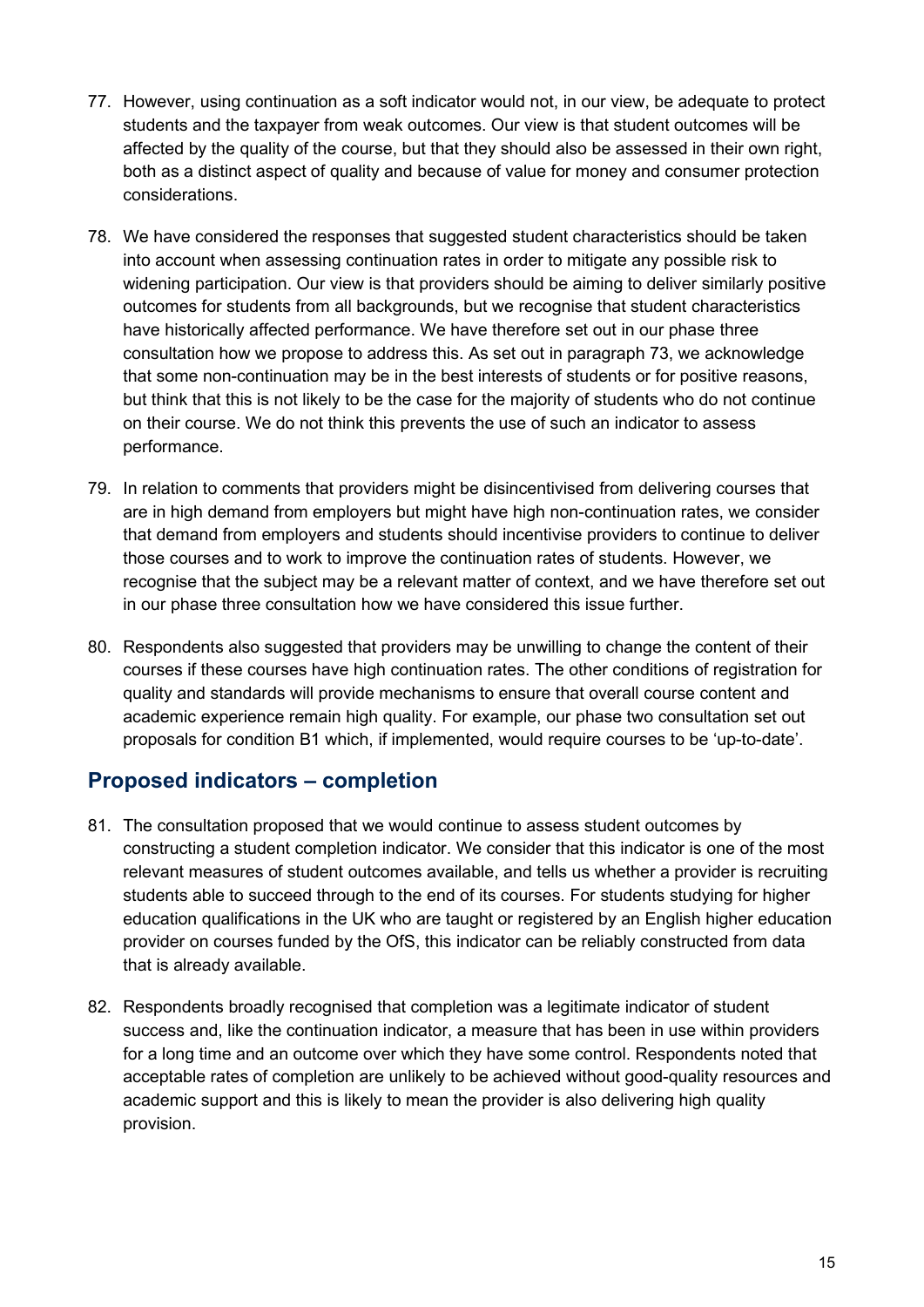- 83. Several respondents asked for further information on the detail of the construction of the indicator, for example whether student transfers would be treated positively and whether data would be split by degree classification.
- 84. Some respondents suggested that projections of completion (the method used to construct the current completion indicator) should not be used as a basis for setting baselines or making regulatory interventions. However, other respondents recognised that using cohort tracking methodology to conduct an actual completion rate would result in data being heavily lagged and this was also not ideal for regulatory purposes.
- 85. Several respondents suggested that the use of a completion indicator might have unintended consequences; for example, that providers might concentrate on achieving completion rather than maintaining academic standards and this could result in grade inflation.
- 86. Some respondents made specific suggestions about the construction of the indicator. These included that:
	- a. Completion with a different or lower award should not be considered a negative outcome within the indicator, as that might be what best meets a student's needs and circumstances.
	- b. Student transfers should be counted positively. The receiving provider should not be penalised for any poor completion rates arising from this transfer if the majority of the credits were delivered by the previous provider.

- <span id="page-15-0"></span>87. We note that there was broad agreement regarding the use of a completion indicator as part of an assessment of student outcomes. Our data consultation on the definition and construction of the indicators proposes two possible approaches to measuring completion. Une is a projected completion rate, while the other would be an actual completion rate based on tracking cohorts of students. Respondents to the phase one consultation recognised that there were pros and cons of using either approach, and we are now seeking views on which approach we should use. In our phase three consultation we have proposed numerical thresholds based on both methods.
- 88. Where it is unclear from the available data whether a particular type of outcome should be viewed as positive within the construction of an indicator, we propose to treat it as either positive or neutral, rather than negatively. For example, we propose to treat the outcomes of those students who have transferred to another course or provider as neutral, and also recognise that completion of a lower award than originally intended could still be interpreted as a positive outcome. We take the view that this, in combination with the way we propose to set numerical thresholds and the use of other information about an individual provider's context in reaching regulatory judgements, will ensure that the use of completion as an indicator of quality remains appropriate.
- 89. In relation to comments that the use of a completion indicator may lead to grade inflation if providers are reluctant to fail students to achieve good completion rates, we consider this unlikely. as failure to uphold academic standards in this way could lead to regulatory intervention in relation to other conditions of registration, and to degree awarding powers for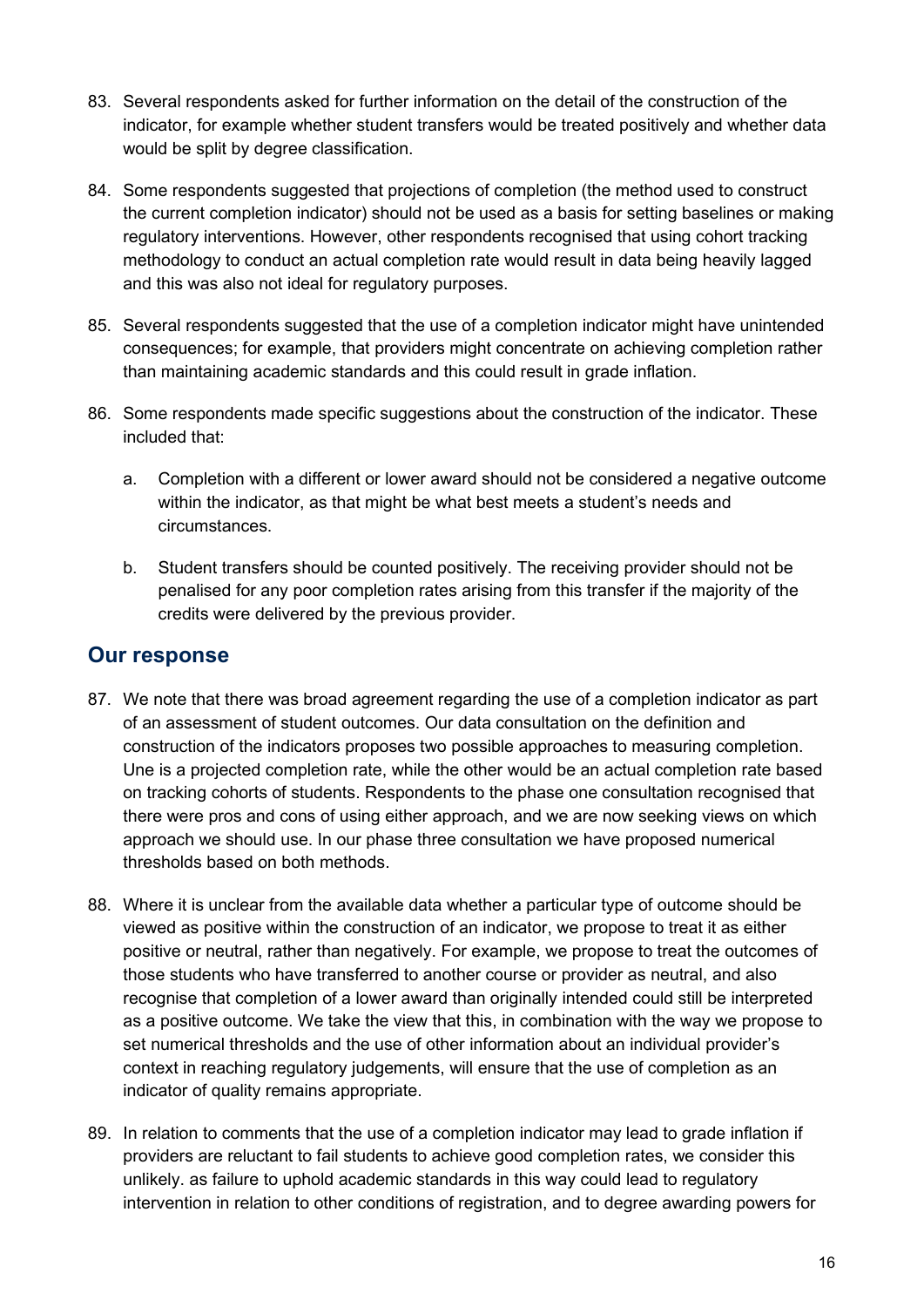providers that hold such powers. These other regulatory tools therefore create strong incentives for providers to maintain standards as they improve completion rates.

### <span id="page-16-0"></span>**Proposed indicators – progression**

- 90. The consultation proposed that we would continue to assess student outcomes by constructing an indicator for progression to higher-level study or professional and managerial employment.
- 91. We consider that a progression indicator is appropriate to use for regulatory purposes, because this will tell us whether a provider's students have successful outcomes beyond graduation. Although individual students will define their success beyond graduation in relation to their own goals and motivations, it is important to ensure that graduates are achieving outcomes consistent with the higher education qualification they have completed. Low rates of progression into employment and higher-level study destinations commensurate with the qualification they have completed may suggest that a course has not equipped students with knowledge and skills appropriate to their intended learning aims, or did not effectively support them to transition into the workplace.
- 92. The consultation also proposed that we would use the Graduate Outcomes (GO) survey to construct the progression indicator rather than the Destinations of Leavers of Higher Education survey. This would mean that we would only have progression indicators for the cohorts of qualifiers in the 2017-18 academic year onwards. We proposed that employment that does not have degree study as a prerequisite would not be counted as a positive outcome for the purposes of the indicator.
- 93. Only a small number of respondents suggested that progression to higher-level study or professional and managerial employment was an appropriate measure of student success or quality. A larger number commented that it was not, because the purpose of higher education is broader than ensuring students achieve professional or managerial employment. Some respondents suggested that using a progression indicator also fails to recognise the responsibility of students to achieve successful outcomes. Others suggested that progression was a suitable measure of value for money in terms of the return to the Treasury from graduate income, but this was not the same as an indicator of quality.
- 94. Several respondents suggested there were wide-ranging factors, outside the control of the provider, that affect progression rates; for example, the region in which the provider and its students are located, and whether it is a deprived area or an area with high skills needs. Respondents also suggested that graduate employment outcomes are significantly influenced by social factors, structural inequalities and employer bias. A specific example was given in relation to land-based subjects, where most students were said to be female and outcomes that could be affected by sex discrimination in the labour market could mistakenly be attributed to providers. Respondents stated that because of these social issues graduate employment rates tend to be higher for students from more advantaged backgrounds, regardless of the effective performance of the institution.
- 95. A number of respondents also considered that providers were not able to sufficiently influence progression because of the role played by student choice, for instance where students chose employment that is not at managerial or professional level based on their personal interests or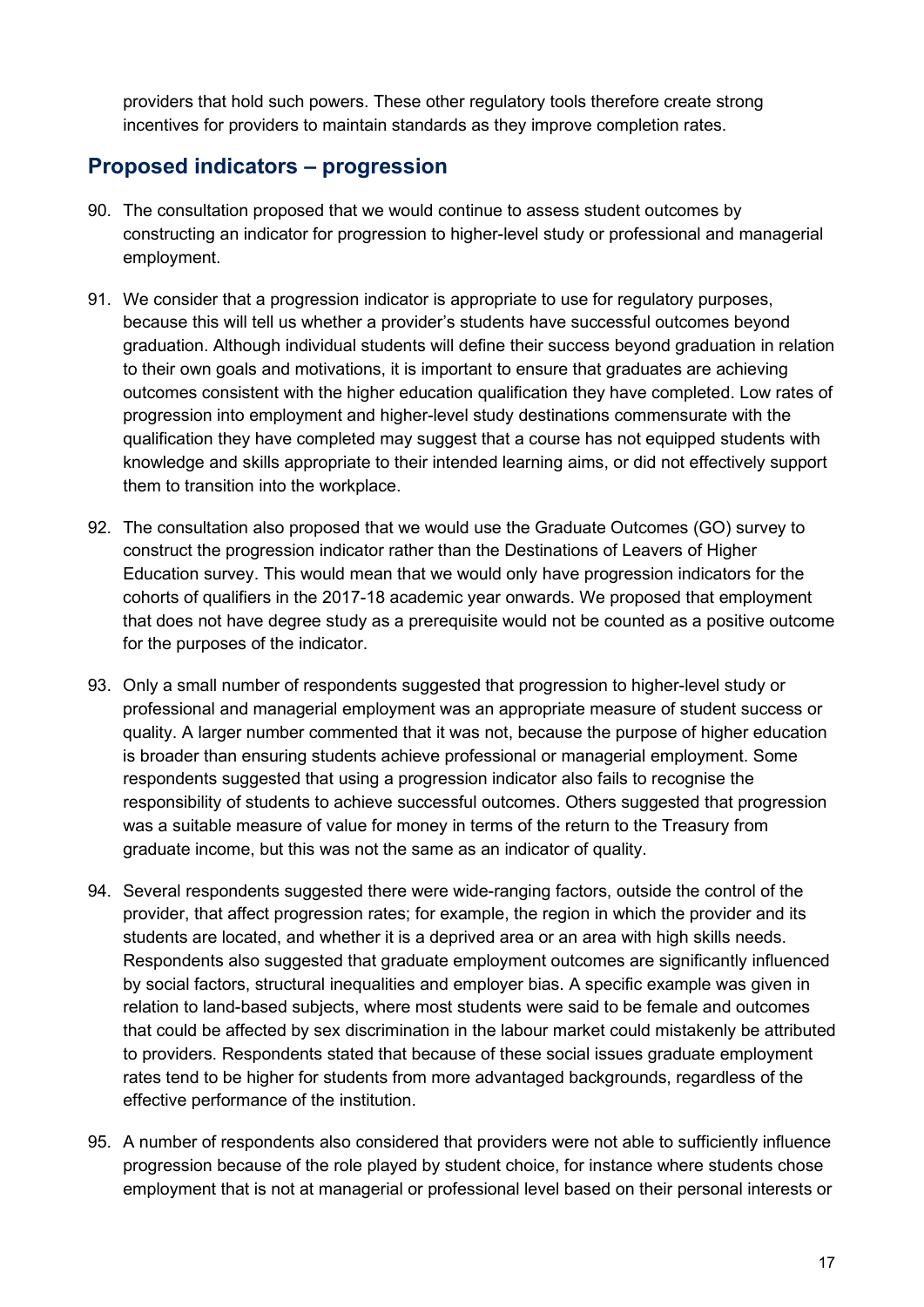values. Personal circumstances may also be a factor: some students may not immediately take up employment, for example students with severe disabilities, some with caring or other commitments, or students who are studying for reasons of personal health or wellbeing.

96. Respondents suggested that, if a progression indicator was used, performance against a benchmark value should be considered, because they considered performance to be heavily dependent on factors relating to sex, ethnicity, socioeconomic group, location of graduate and entry tariff. Respondents also suggested that, if progression data was not benchmarked, it would be likely to penalise providers that focus on widening participation and those located in relatively economically disadvantaged regions. It was also suggested that only considering absolute performance would have a bigger impact on providers that deliver certain subjects.

### **Construction of the indicator to use 'professional and managerial' employment**

- 97. Some respondents commented that certain vocational or work-based courses do not lead to employment classed as 'professional and managerial', such as early years education (nursery), veterinary nursing, teaching assistants courses, but that these lead to relevant and valuable employment outcomes. There was a suggestion that the indicator should therefore measure progression to 'employment' or 'suitable employment'.
- 98. Other respondents commented that graduates from the arts or humanities might enter roles of social importance that might not be classified as 'professional and managerial', such as entry level roles in the cultural and heritage sectors, or working for charities or community organisations. Other respondents said that in the land-based sector, graduates usually enter their chosen sector at a level below that generally recognised as graduate employment, but progress swiftly thereafter. A progression indicator that only measures professional and managerial employment may therefore not capture successful outcomes for these graduates.
- 99. Other respondents pointed out that the pilot subject-level TEF saw many Bachelor of Laws (LLB) graduates taking a subsequent vocational law course who were considered as nonprogressing, even though this is one of the best outcomes for LLB students.
- 100.A number of responses suggested that freelance or self-employment should be recognised as a successful outcome. This was said to be because graduates draw heavily on the skills developed during study. Some respondents noted that self-employment and portfolio careers are increasingly the preferred career path for many graduates in disciplines such as the creative and performing arts. It was suggested that a progression indicator that did not count self-employment as a positive outcome might disincentivise providers from encouraging entrepreneurship and start-ups.
- 101.Other respondents suggested that the indicator should count voluntary activity, and activity that contributes to civic and social wellbeing, as a positive outcome and a valid progression from degree level study. This is because respondents said there is an increasing proportion of graduates entering the world of social enterprise and the third sector following graduation, and it is important that the voluntary sector also benefits from skilled and qualified graduates.

### **Scope of the Standard Occupational Classification definitions**

102.A number of respondents noted what they saw as issues with the use of the Standard Occupational Classification (SOC) definitions to determine whether a role is classified as graduate employment. They suggested that SOC codes include too many similar roles where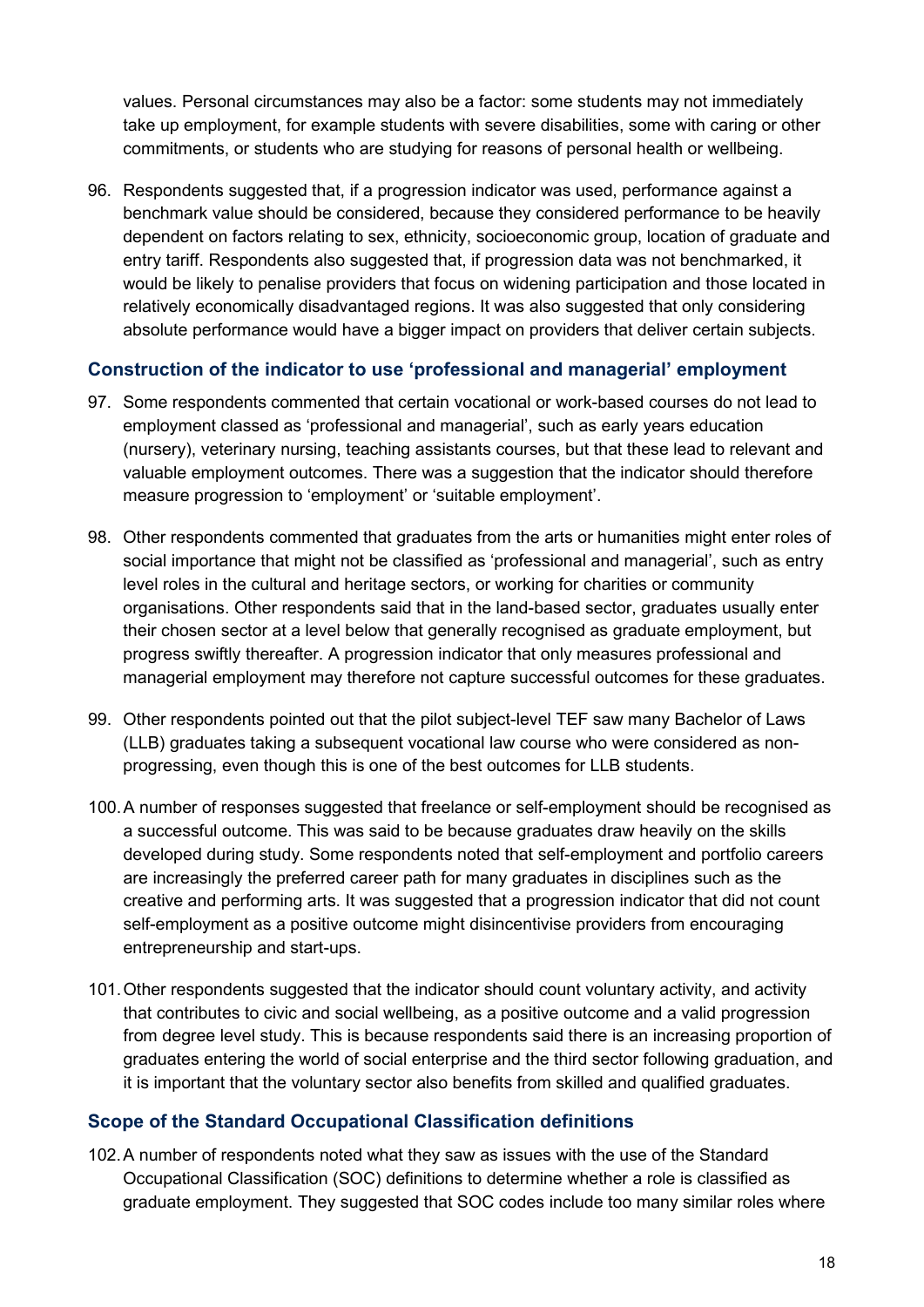some are considered graduate jobs and others not, and that they are problematic for specialist providers, where courses to a career such as 'artist blacksmith' have no SOC equivalent. One respondent noted that SOC must be kept up to date to ensure that providers operating within innovative and dynamic sectors are being properly and fairly regulated.

### **Progression from Level 4 and 5 courses**

103.A number of respondents highlighted issues in relation to progression outcomes for students completing courses at Levels 4 or 5. They suggested that students studying at these levels might not have any intention to progress to a Level 6 qualification, and may not aspire to managerial or professional employment for a number of years following graduation.

### **Alternative suggestions**

- 104.Some respondents suggested that a progression indicator should take into account how competitive each employment sector is and the likelihood of gaining a job in the relevant profession, which would provide context for the distance travelled and value added by a provider.
- 105.Another suggestion was that a progression indicator should refer to the proportion of graduates retained locally, to encourage greater collaboration between providers and local employers in line with the economic strategy.

### **Issues with the Graduate Outcomes survey**

106.One respondent suggested that the current process to measure progression through a survey does not capture the outcomes for all leavers (the response rate for GO is around 50 per cent). Therefore, respondents suggested, it is not representative of all student outcomes and might be particularly problematic at subject level, where progression numbers under this measure might be very low.

### **Use of LEO data as a supplementary indicator**

- 107.The consultation asked respondents for views on using the Longitudinal Education Outcomes (LEO) dataset to provide further indicators in relation to graduate outcomes.
- 108.Some respondents saw the benefit of using LEO, due to its reliability as a dataset; the use of contextual background information such as the region, age and ethnicity of the graduates surveyed; and the time period covered, allowing capture of a wide range of students, including those who take longer to progress to professional careers.
- 109.Others considered that LEO provides information that could be used as supplementary data alongside the Graduate Outcomes survey, and that it provides data that helps prospective students make informed study choices and providers plan their provision, as they can see the progression of their alumni over a longer period.
- 110.However, respondents overwhelmingly did not support using the LEO dataset. This was because it was considered to be relatively new and excludes some groups, such as international and postgraduate students and those who gain employment or become resident outside the UK.
- 111.It was also considered that a potential time lag of up to 10 years between graduation and reporting meant that the dataset would not be an accurate reflection of the current quality of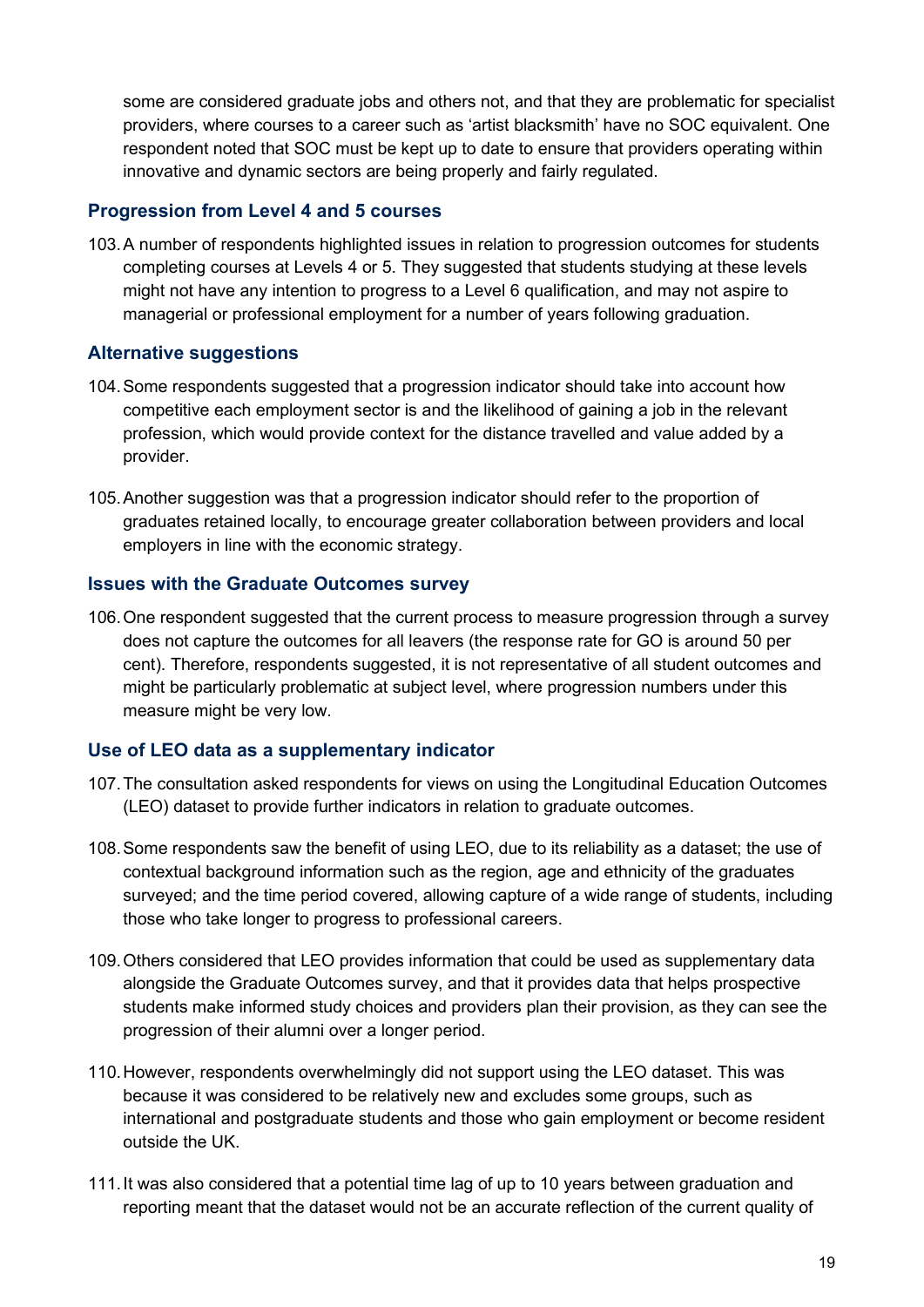the higher education at a specific provider, and would not be useful in assessing the progression outcomes for newly registered providers.

- 112.Additionally, respondents did not consider that salary data provides an indicator of the quality of a course or of a provider, the value to society of a particular career or the personal benefit gained by the student either from their studies or from their choice of employment.
- 113.It was also noted that the use of LEO data could affect providers' behaviour, for instance by reducing recruitment onto nursing or other courses leading to less highly paid employment, or providers encouraging graduates to move out of lower-income regions in search of more highly paid employment.
- 114.In addition, it was considered that its use could disadvantage providers and courses that recruit a higher proportion of students from underrepresented groups because of their unequal access to some career opportunities, or could disadvantage providers and courses recruiting a high proportion of female students because of the gender pay gap in some employment fields.

- <span id="page-19-0"></span>115.We have considered the points made by respondents that progression is an inappropriate indicator of quality for the reasons described by respondents in paragraphs 94 to 96. We accept that students' motivation for entering higher education may not be solely about achieving a managerial or professional employment outcome, but we take the view that considering the extent to which a provider is preparing students to be able to take up graduate level employment or further study is in the interests of both students and taxpayers. For this reason, we also do not think it is appropriate to construct this indicator to consider any employment as a positive outcome. The detail of the proposed construction of progression indicators is set out in our indicators consultation.
- 116.We agree with respondents who suggested that progression is relevant as a measure of value for money. We set out in our phase one consultation our view that an assessment of student outcomes is an integral part of our consideration of quality, but that it also relates to value for money for both the student and the taxpayer. A low level of progression to employment that has a degree as a prerequisite may suggest that students are not developing relevant knowledge and skills.
- 117.In relation to the construction of the indicator, we recognise that some courses delivered by some specific, specialist providers result in employment that is directly relevant to the vocational courses studied and is highly sought after. This employment is sometimes not classed as managerial or professional on the basis of SOC coding – for example construction, artistic blacksmiths and nannies – and so would not count positively within a progression indicator. All the examples provided by respondents have previously been taken into account as relevant context as we have assessed progression outcomes for individual providers, and we would continue to do this. This means that in practice, even though progression from these courses to a relevant occupation would not count positively in the construction of the indicator, we would be likely to consider it positively within our assessment of that provider's context. As we will be considering performance at a subject level this will make it easier to take account of this circumstance.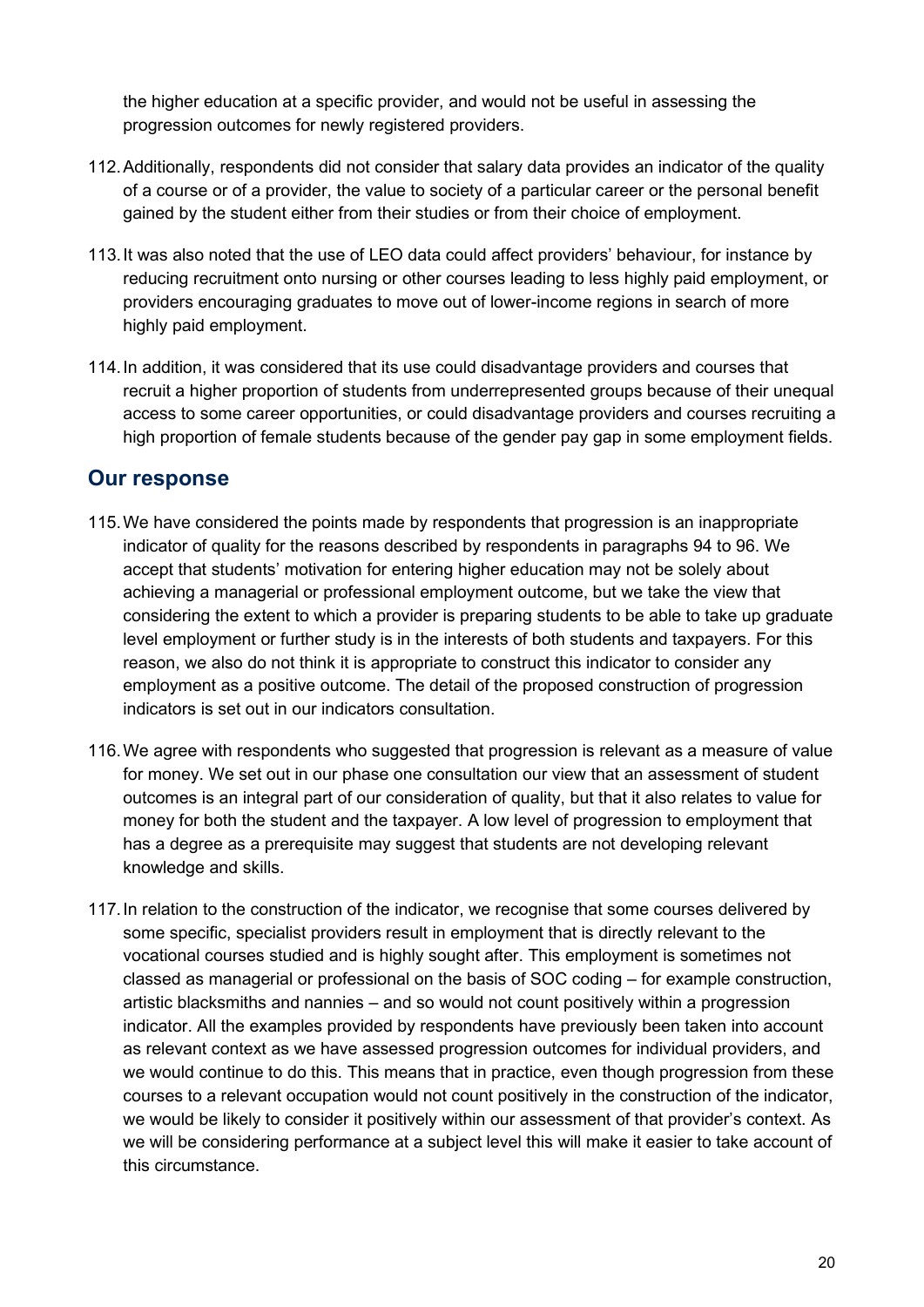- 118.Other examples that were provided by respondents, such as teaching assistants and veterinary nurses have been reclassified in relevant codes in SOC2020, and would therefore count as positive outcomes. Our consultation on the construction of the indicators provides details about the construction of the progression indicator. It also explains that we propose to count positively within the indicator graduates who are self-employed and undertake voluntary work that maps to SOC groups 1 to 3.
- 119.In relation to progression to employment from Level 4 and 5 qualifications, we agree that students might intend to study at these levels without any intention to progress to a Level 6 qualification, and that their progression is less likely to be directly into a managerial or professional employment. This is apparent in the current progression rates from Levels 4 and 5. We are proposing to address this concern by treating 'other undergraduate' (which includes Level 4 and 5 courses) as a separate level of study from 'first degree'. This means that a separate numerical threshold would be set for courses at these levels. The value of that numerical threshold would be influenced by the general sector trends for progression and would therefore be likely to be set lower than the numerical threshold for first degree. We are also proposing that split indicators will be constructed to allow us to separately identify level 4 and level 5 courses. This will enable us to see whether there are a particular trends within the 'other undergraduate' grouping.
- 120.In relation to comments that SOC codes need to be kept up to date, SOCs are produced by the Office for National Statistics and are normally updated every 10 years. It is possible that new courses and occupations will fall outside the classifications, but it will always be possible for us to take context into account to overcome any issues in relation to the mapping of courses and relevant occupations to SOC codes.
- 121.Beyond this, we recognise that the application of any standard classification will not be able to fully reflect the nuances of individual employment circumstances in all instances. However, we consider that the classification produced by the ONS is a robust and nationally recognised method of classifying occupations, which supports a transparent and well understood definition.
- 122.We think that there is validity in some of the points made about the factors that may influence progression rates and may not always be in the control of a provider. However, our view is that providers do and should have a considerable influence on the outcomes of their students, and the existence of factors beyond their control does not prevent us being able to use progression as a measure, particular if performance across the sector as a whole may be affected by similar external factors. This is because we propose, when we set numerical thresholds for the assessment of progression, to take account of performance across the sector, and this will account for the effect of many of these factors. Beyond this, the consideration of context for an individual provider further mitigates the concerns raised about the factors that might influence progression rates. We have set out in our phase three consultation how we propose to set numerical thresholds and how our assessment will take account of context.
- 123.In relation to comments about the use of the GO survey, and that the response rates mean it is not representative of student outcomes, we recognise that this is survey data. However, we consider that the GO survey is the best source of information on what graduates are doing. We consider that it is appropriate to use it to construct indicators for use in assessing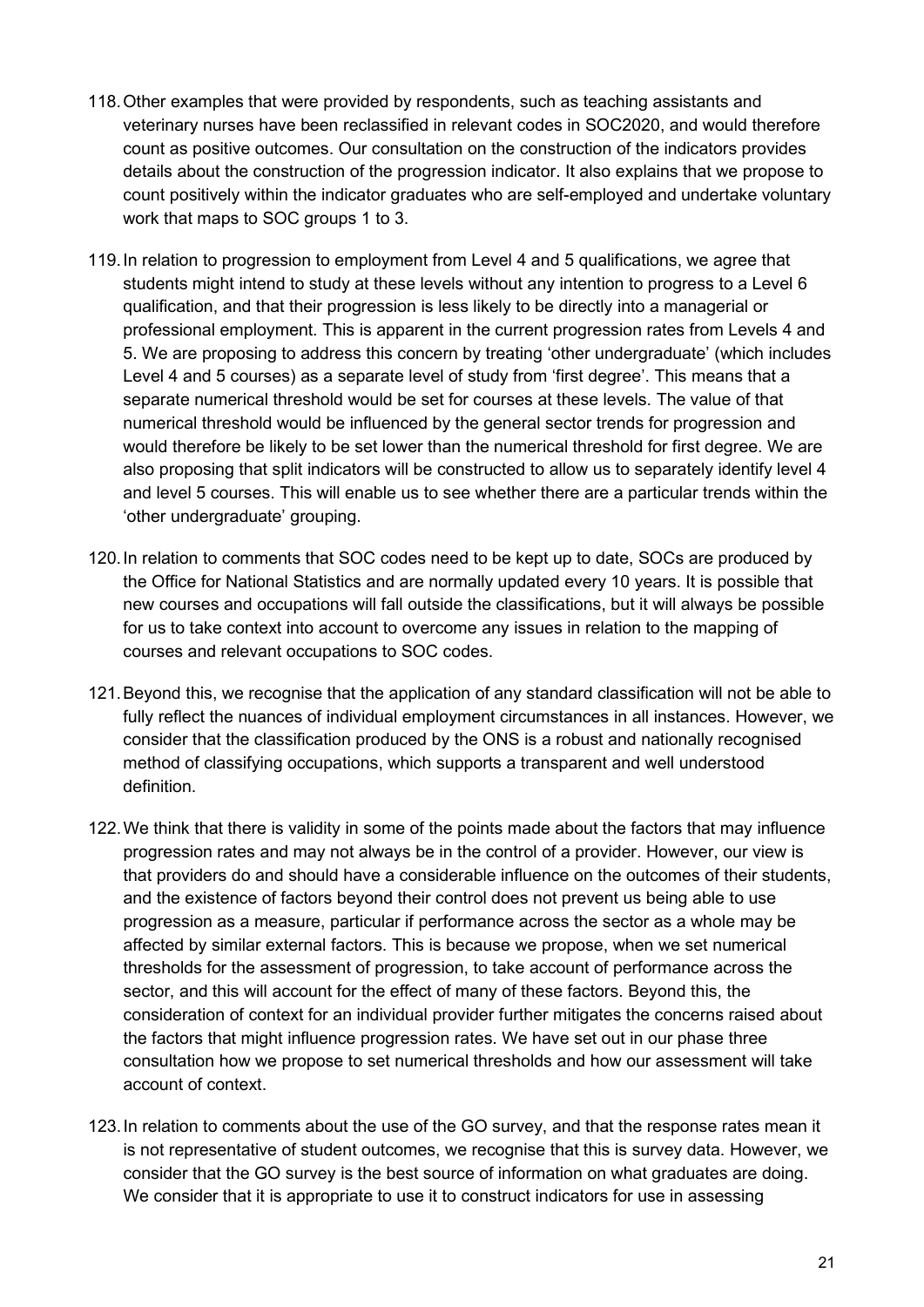condition B3 alongside consideration of contextual factors. Recent research commissioned by the Higher Education Statistics Agency has shown that the responses are, in general, sufficiently representative to use without weighting and we have proposed an approach to response rate thresholds and data suppression in the technical consultation that will allow us to take into account localised instances where the data may not be sufficiently robust to use for regulatory purposes.

- 124.When the GO survey was developed, the census point was set later than that of the Destination of Leavers from Higher Education survey, at 15 months after a qualification is awarded rather than six months. This recognised that it was more likely to be more meaningful to survey students 15 months after graduation, when they could be expected to have taken up employment or study opportunities, and addresses the point made by some respondents that graduates may start their careers in a non-managerial position but progress swiftly after this. It was recognised that this extended period may nevertheless increase the likelihood of lower response rates, and this balance was tested through consultation with providers and others.
- 125.We note that respondents were not in favour of using graduate salary-based datasets such as LEO to construct indicators. Our interpretation is that this is in part because respondents thought we were proposing to set baselines for graduate salary-based indicators. Our phase one consultation had suggested that we might consider using LEO data to construct supplementary indicators, which might help with the interpretation of data from GO. We had not proposed to set baselines for any supplementary indicators. We are still of the view that graduate salary-based indicators – whether calculated from LEO or GO data – may provide useful context to interpret providers' performance in relation to progression to graduate employment, but also consider that graduate salaries data would not enable us to measure progression into graduate employment as effectively.
- 126.Our proposed progression measure is more appropriate for use, as it enables us to better meet our policy objective of ensuring progression to graduate employment rather than to highly paid employment. However, we recognise that there is a strong link between graduate employment and earnings. We proposed in our phase one consultation that LEO data could inform our general monitoring activity. We also expect that LEO data could be part of the additional data we review when considering contextual factors for an individual provider when we assess compliance with condition B3 (see proposal 5 on implementation in the phase three consultation document).

### <span id="page-21-0"></span>**Proposed indicator – degree outcomes**

127.The phase one consultation proposed that we would no longer consider the percentage point gap between the proportion of leavers from Level 6+ undergraduate degrees who were awarded first or upper second degree classifications and those who were awarded classified degrees. We proposed that this should no longer be a measure in relation to the baseline regulation of student outcomes for providers that have an approved APP, because the indicator relates to the gaps in degree classifications awarded to students with different characteristics, rather than considering an absolute measure of the outcomes a provider delivers for its students. We proposed that we would continue to consider this indicator for any provider without an approved APP.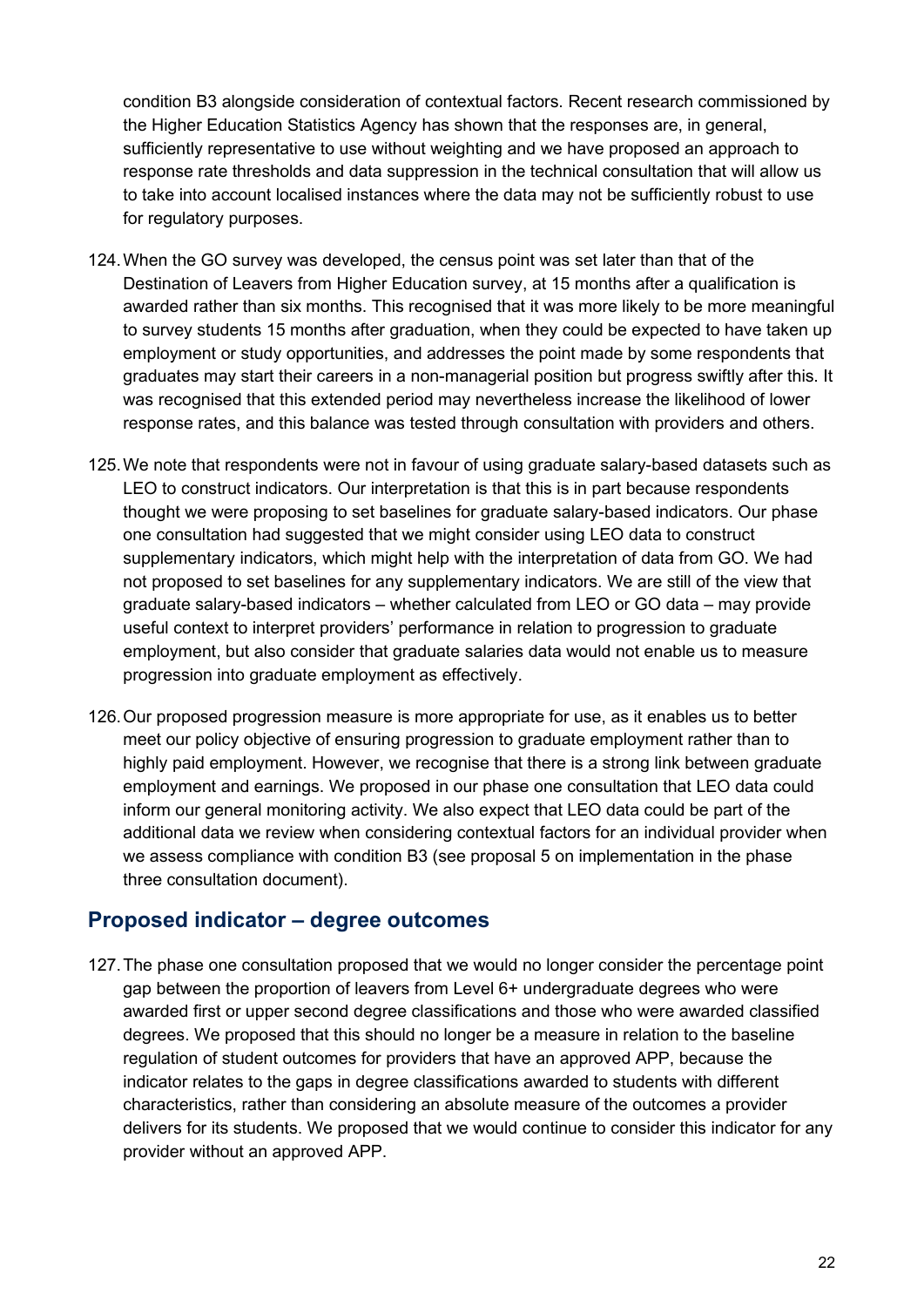128.A very small number of comments about this proposal pointed out that many further education colleges do not have an APP and may be disadvantaged by this proposal, and that further clarity is needed on how providers without an APP will be affected by this approach.

### <span id="page-22-0"></span>**Our response**

129.The few respondents who commented were concerned that the proposed approach would disadvantage providers without an APP. Our proposal was intended to remove duplication of regulation for providers that have an APP, but we have further considered whether it is necessary to continue to include this indicator. Given the comments on complexity of the number of indicators that would be generated for condition B3, we have decided that this indicator is not necessary, given that it does not set numerical thresholds for absolute performance and instead looks at gaps in performance. We have therefore decided that condition B3 will not include an indicator for gaps in degree outcomes.

# <span id="page-22-1"></span>**Mode and level of study**

- 130.The phase one consultation proposed that indicators would be constructed separately, both for full-time and part-time modes and for different levels within each mode of study.
- 131.The phase one consultation also invited views on whether any additional indicators should be considered, for example: the separation of first degree courses that include an integrated foundation year from other first degrees; top-up courses; sandwich year provision; apprenticeships; and accelerated degrees or distance learning.
- 132.Respondents were generally in agreement with the levels for the indicators proposed in the consultation, because they are well established and already routinely engaged with by providers. Respondents said it was appropriate to allow different baselines for different levels of study to be considered. These have been carried forward in our phase three consultation.

### **Apprenticeships**

- 133.A significant number of respondents said that apprenticeships should be considered as an additional indicator because these courses have distinctive characteristics and the intentions and experiences of students are often different. Respondents took the view that student outcomes are likely to be better if learning is linked to employment and the programme is designed to provide a direct route into graduate-level employment.
- 134. Respondents also suggested that, as study is delivered in partnership with an employer, there are factors that may affect outcomes that are not relevant for other types of courses, such as the study being paid for by the employer and changes within an employer organisation or a student's employment status affecting their ability to continue.

### **Integrated foundation year**

135.Respondents were generally in favour of separating courses with an integrated foundation year into an additional indicator. Respondents were of a view that, because courses with an integrated foundation year have a potentially different student population, typically holding non-standard entry qualifications, there would be value in looking at the performance of these courses separately from first degrees. Respondents said there is data to suggest that students on an integrated foundation year have historically been less likely to continue, and that not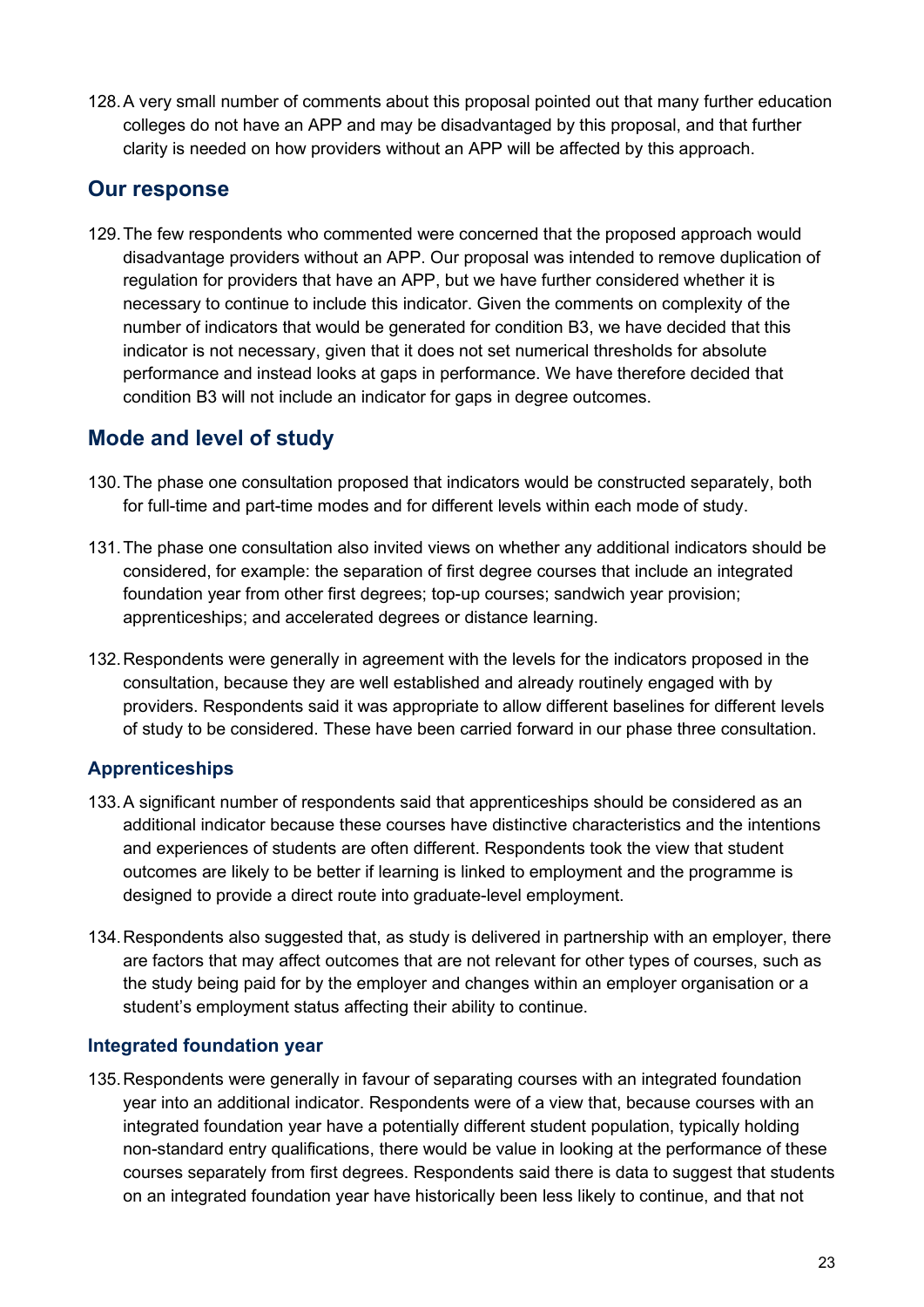separating out this provision may incentivise providers to remove it. It is viewed as an essential route in some subject areas, such as engineering, and was seen to provide an important role in widening participation.

#### **Pathway courses**

136.One respondent considered that other pathway courses offering preparation for higher education courses at Levels 3 to 7 should be considered and assessed separately, rather than compared with courses that have different intended outcomes, to ensure assessment of outcomes is adequate.

### **Courses with a sandwich year**

137.A small number of respondents said that sandwich year courses should be considered as an additional indicator, because the student experience is very different for this type of course and the sandwich element is likely to impact on students' employability and therefore outcomes. The additional level of detail would provide useful information to providers considering changes to current delivery mechanisms.

### **Distance learning**

- 138.A small number of respondents said that distance learning should be considered as an additional indicator. This was because distance learning students may be more likely to be studying for personal interest or academic stimulation, rather than to achieve particular employment outcomes. Separating this data would provide information about the different outcomes for students compared with their counterparts on campus, and would be useful information to providers considering changes to current delivery mechanisms.
- 139.One respondent suggested that blended learning is likely to grow after the pandemic and this may also be another indicator that should be considered.

#### **Accelerated degrees**

140.A small number of respondents said that accelerated degrees should be considered as an additional indicator. This was seen to be potentially useful information to providers considering changes to delivery mechanisms, and would ensure parity of treatment for those offering alternative provision.

#### **Top-up degrees**

141.A small number of respondents said that top-up degrees should be considered as an additional indicator because they have distinctive characteristics. Having separate data would enable further analysis and actions to be focused on these distinctive groups and fully capture the different routes into particular programmes, such as nursing. Respondents suggested that top-up degrees generally recruit students who have a genuine desire to continue their studies, and therefore continuation and completion rates are likely to be higher.

#### **Separate indicators for Level 4 and 5 courses**

142.A small number of respondents suggested that 'other undergraduate' should be split further into Level 4 and Level 5 indicators. This was because 'other undergraduate' draws together a broad range of courses and qualifications that may not be comparable. Combining the levels may also deter innovation in sub-degree qualifications for fear of a negative impact on measurable indicators. Respondents also suggested that splitting the indicators by level would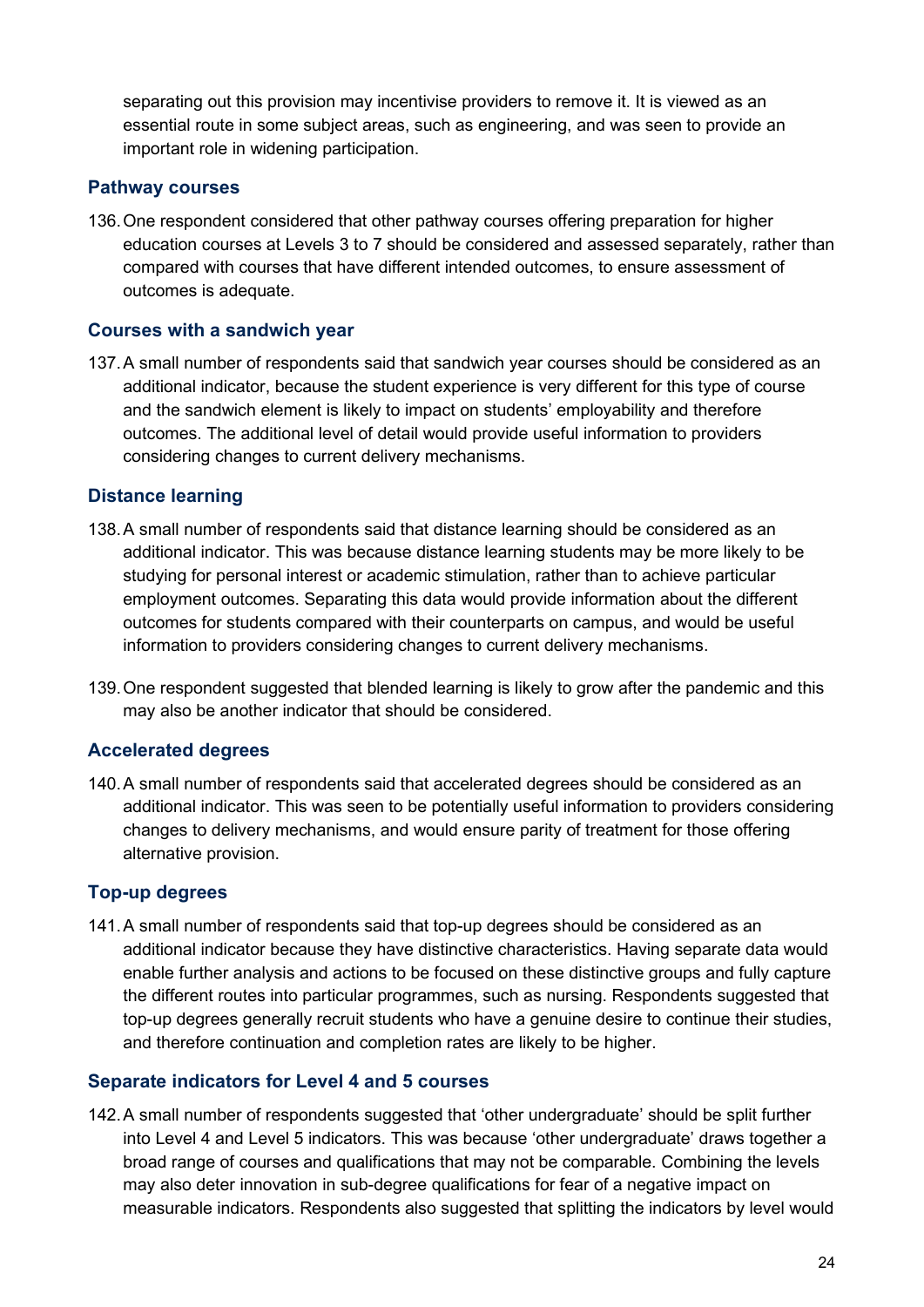make the data easier to understand, and that differentiation between the levels is important for progression indicators. This is because students who complete a Level 4 course expect a different outcome from those completing a Level 5 course, and many have no intention of progressing to further levels of study.

### **Other suggestions**

- 143.A small number of respondents suggested other indicators for mode and level of study, which are outlined below with reasons where they were given:
	- a. Modular, flexible or lifelong learning, because this type of provision is increasingly used to meet upskilling needs or to allow individuals to dip in and out of learning experiences in line with their personal needs and desires. Not having a separate indicator may discourage providers from delivering this, for fear of impact on overall measures of outcomes.
	- b. Professional postgraduate courses, such as short courses with teaching included and courses to prepare students for professional examinations.
	- c. Extended degrees.
	- d. Any mode of study that gives students experience of employment while studying, beyond apprenticeships and sandwich years, as this would provide valuable insight into any benefit of this experience.
	- e. A specific separate indicator for integrated masters' degrees.
- 144.There was general support for including separate indicators for different types of postgraduate courses as set out in the proposal, as this was seen to strengthen the focus on these courses. Some respondents suggested that as postgraduate research funding is the responsibility of UK Research and Innovation, this might lead to duplication of monitoring. Other respondents suggested that a further separation could be made for postgraduate indicators, for example between Master of Arts and Master of Fine Arts.

### **General points**

- 145.Other points that were made by respondents in connection to the proposed indicators for mode and level of study included the following:
	- a. A single baseline for each level of study may not achieve transparency and public confidence, given the number of factors for which it must account.
	- b. Having a different baseline for part-time students may not be in line with setting minimum expected outcomes for all students.
	- c. The differentiation between 'first degree' and 'undergraduate with postgraduate elements' may not have much meaning to students or applicants, as it may just be seen as progression. Therefore, there may be less value to having these separate indicators.
	- d. A small number of respondents felt strongly that no further indicators for mode and level should be considered in addition to those set out in the proposal, because the existing levels were sufficient. It was also suggested that students registered on courses with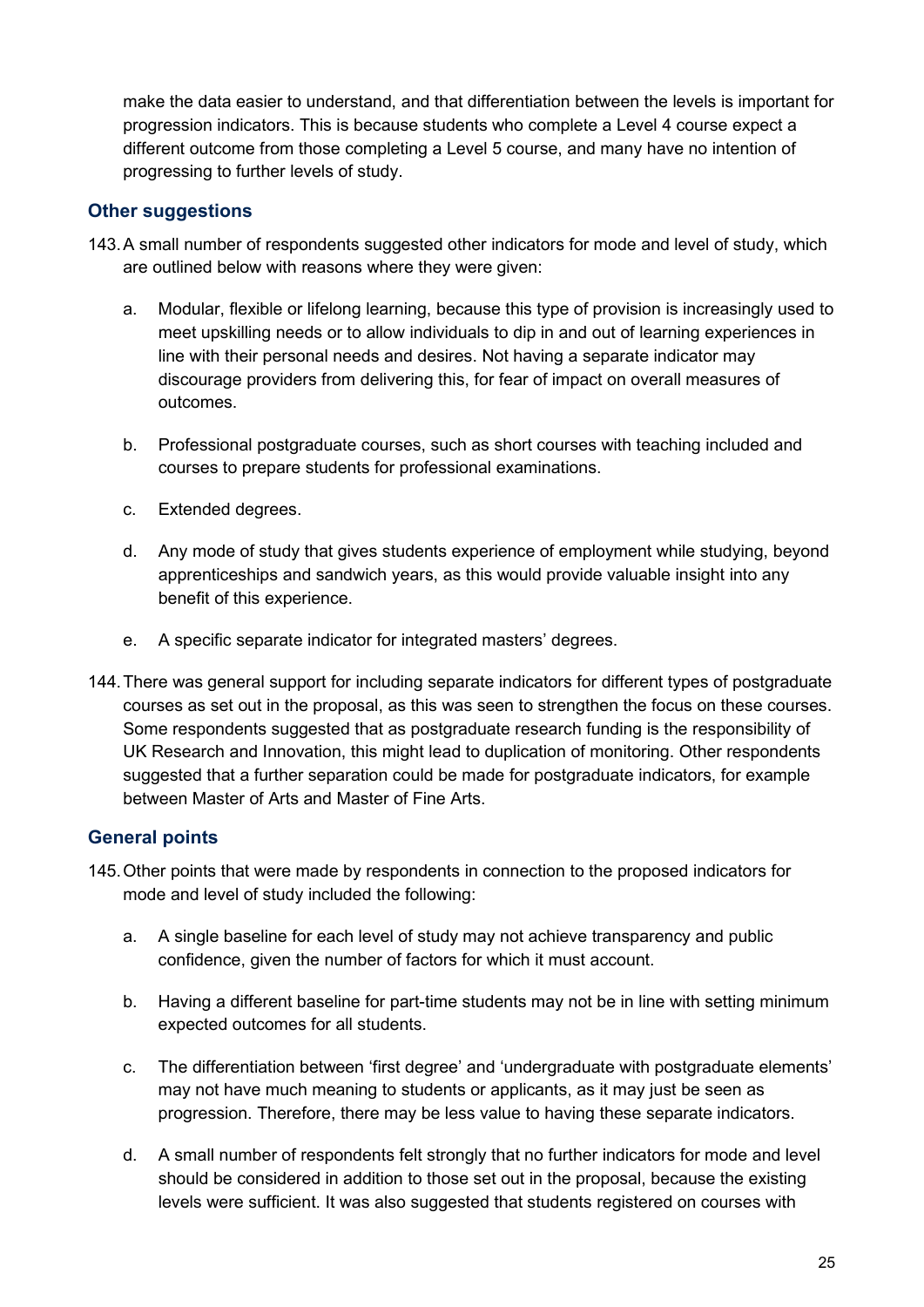other types of delivery, such as apprenticeships and accelerated degrees, are recruited with the appropriate qualifications to undertake the course at its entry point, so should have the same expectations regarding outcomes.

- <span id="page-25-0"></span>146.We note the broad agreement with constructing indicators separately for full- and part-time students and for different levels of study and, for the reasons set out in the phase one consultation, are continuing to propose that indicators will be constructed and assessed on this basis.
- 147.We agree that apprenticeship provision is sufficiently different from other types of courses, and recognise the fact that apprentices have employment contracts and 80 per cent of their training is delivered on the job by their employer. Our phase three and data consultations therefore propose that we will treat apprenticeships as a distinct 'mode' of study, separated by whether the apprenticeship is undergraduate or postgraduate in level.
- 148.In relation to integrated foundation years, we recognise that there is evidence that such courses have historically produced lower continuation rates and that this may be a reflection of the entry qualifications of students studying on these courses. Because these courses allow entry for (often mature) students without the formal qualifications necessary for entry to higher education, they can be an important mechanism for widening participation. However, we are also mindful of the point also made by some respondents that students register on courses with an integrated foundation year in order to progress to a first degree, and therefore sign up to the same learning outcome as any other student registering on a first degree course. Students on these courses also pay the same fee for the foundation year as for the first degree, and these courses therefore represent a more expensive route into higher education than many alternatives (for example access courses).
- 149.We have considered comments that suggest courses with an integrated foundation year should be considered separately from first degree courses because of the characteristics of the students who are generally recruited to these courses. We are mindful that there was strong agreement in responses to the phase one consultation that we should not set separate baselines based on student characteristics. We are therefore proposing in our phase three consultation that full-time first degree courses with an integrated foundation year should be separated in the data as a split indicator relating to different course type, but not a separate level of study with a separate numerical threshold. This is because the learning aim of the course onto which the student registers is the same as a first degree. However, we will separate out foundation years as a split indicator, which will allow us to see whether there are differences in a provider's performance between different course types without providing an incentive to accept weaker performance. Further detail is set out in our phase three consultation. It also sets out proposals to use a benchmark value as part of the process, to check the influence that factors such as student characteristics and entry qualifications may be having on a provider's performance.
- 150.In relation to creating separate indicators for courses delivered at Levels 4 and 5, rather than combining them in an 'other undergraduate' category, we are also proposing in the phase three consultation that we will show these as split indicators reporting on separate course types, but they will not have separate numerical thresholds. This is because constructing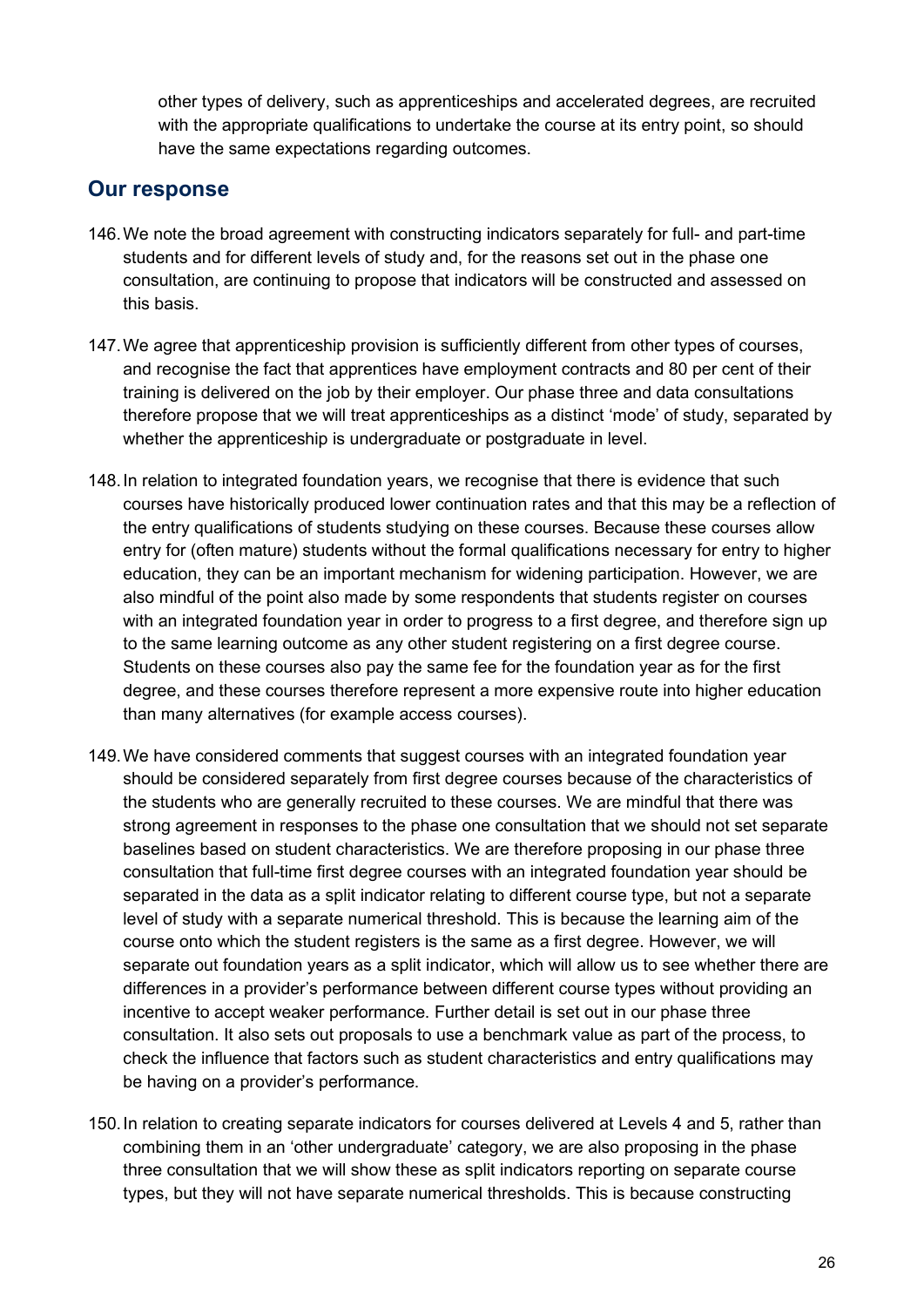separate indicators for each level would result in large numbers of sparsely populated indicators.

- 151.We have considered the suggestions made by respondents about other types of courses that they thought should be separated out within the indicators. We set out in our phase one consultation that any further splits of data would be subject to data availability and reliability. For this reason we are not able, at this time, to separate out accelerated degrees because these courses were only identified distinctly in data reporting in 2019-20 and only for those providers returning data to the Higher Education Statistics Agency (HESA) rather than through the Individualised Learner Record. We are also not clear that structural features of distance learning will persist in a way that might warrant separation in our measures as concepts of distance and blended learning become more blurred. We will consider whether there is merit to separation in the future, and note that this may be an aspect of our consideration of provider context when making assessments.
- 152.Other suggestions, such as pathway courses, top-up degrees, courses that offer employment opportunities, professional postgraduate courses, short courses with teaching included, and courses to prepare students for professional examinations, are not possible to distinguish in the data because they are returned by level of course . In relation to pathway courses, we propose that the biggest impact will be for registered providers that almost exclusively deliver these courses and that we will therefore be able to take the context of the provider into account when interpreting performance in the data.
- 153.Separating out Masters of Fine Art from MAs would rely on using course titles reported in data as free text, so data and therefore the correct identification of courses would be imperfect and potentially unreliable. We are therefore not looking to split these courses out, but looking at subject indicators is likely to have the same effect.
- 154.Some of the other suggestions are already covered by the levels set out in our phase one consultation; for example, extended degrees and integrated masters' are included in the 'undergraduate with postgraduate components' split.
- 155.We have considered the suggestion about splitting courses at Levels 4 and 5 rather than combining them in a single 'other undergraduate' indicator. We are therefore proposing in our phase three consultation that we do not separate out these levels with separate numerical thresholds. However, we will separate out these levels as a split indicator, which will allow us to see whether there are differences in a provider's performance between different course types and without providing an incentive to accept weaker performance. Further detail is set out in our phase three consultation.
- 156.In relation to separating out modular, flexible or lifelong learning, we agree that this would be helpful because of the structural features of these courses and the likelihood of different definitions of success compared with more traditional courses, but it is currently not possible to identify such courses in the data. As set out in the phase one consultation, this is an area we intend to develop as the government policy for the Lifelong Loan Entitlement develops, and in line with Data Futures. In the meantime, if a provider has a significant amount of modular or flexible courses that affect the performance in its indicators this can be taken into account as context, but this would need to be supported by evidence that these outcomes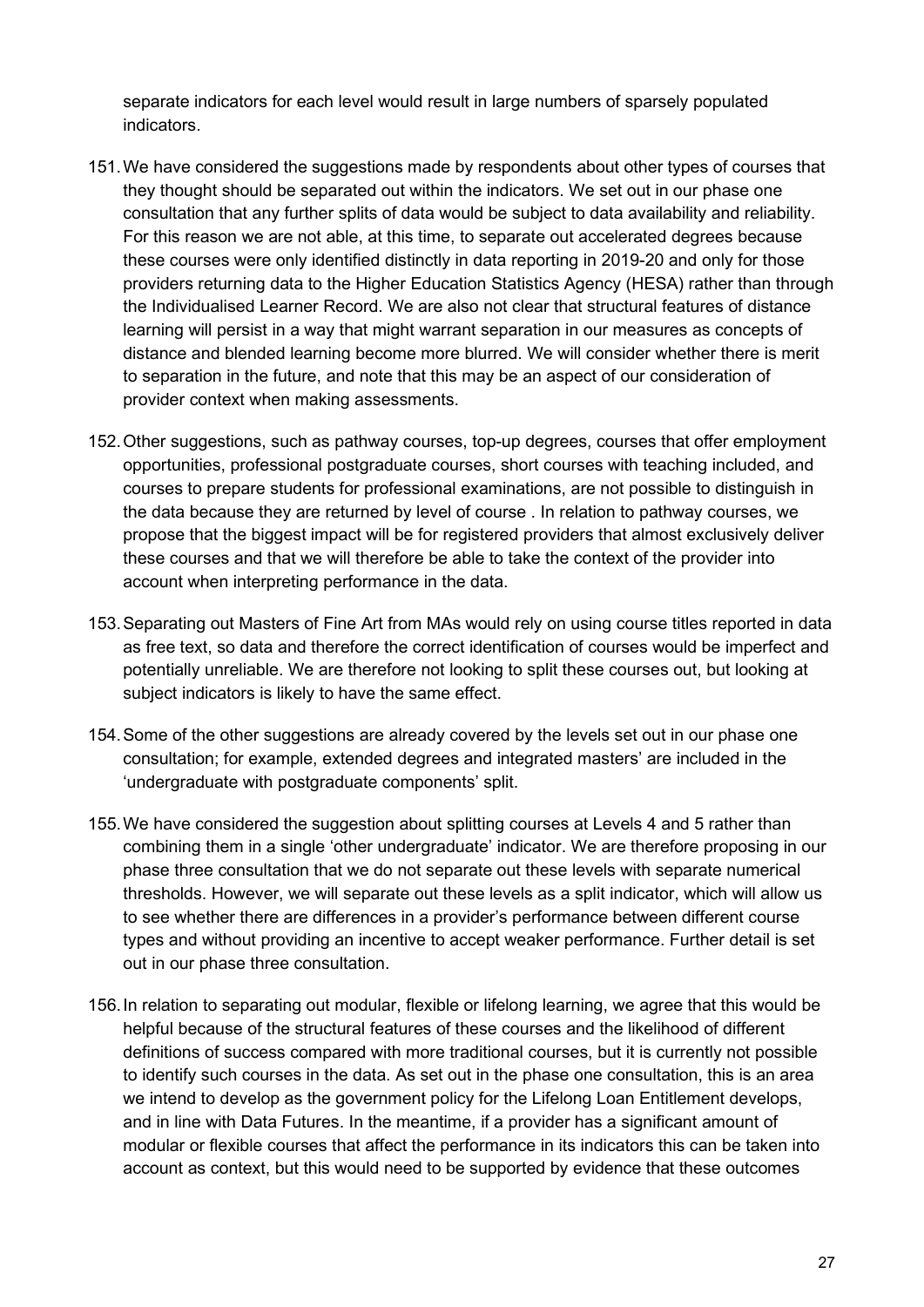were positive for students signed up to appropriate learning aims, and in line with their expectations.

157.Further detail about how each indicator will be constructed is included in our data consultation.

# <span id="page-27-0"></span>**Student characteristics**

- 158.The consultation proposed that the continuation, completion and progression indicators would be split to show the performance of different student demographic groups within each level and mode of study. This would continue to show performance for a given demographic group in aggregate, over a time series of up to five years for which data exists for the provider, but would not provide information for that group separately for each year of the time series. To date, these 'split indicators' have shown the performance within each indicator, broken down as follows:
	- age
	- Participation of Local Areas (POLAR) quintile
	- English Indices of Multiple Deprivation (IMD) quintile
	- ethnicity
	- disability
	- sex
	- domicile.
- 159.We did not propose to split each subject or partnership indicator by demographic group, because our view was this would create a substantial number of data points that would be too small to form the basis of meaningful judgements.
- 160.We welcomed views on whether there were further characteristics, such as other protected characteristics listed in the Equality Act 2010, which we should consider including in the list of 'split indicators', noting that the construction of any additional splits based on student characteristics would be dependent on data availability, quality and reliability.
- 161.A very small number of respondents disagreed with the use of split indicators based on student characteristics, stating that if the policy aim is that all students, regardless of background, were expected to achieve the same numerical baseline it should be unnecessary to look at demographic data. It was also suggested by some respondents that the performance of demographic groups should be monitored as part of APPs rather than as part of an assessment of quality.
- 162.A number of respondents commented that the demographic splits as proposed could lead to very small numbers of students and therefore unreportable outcomes. The issues relating to the use of data based on small population sizes and their statistical reliability were noted by respondents.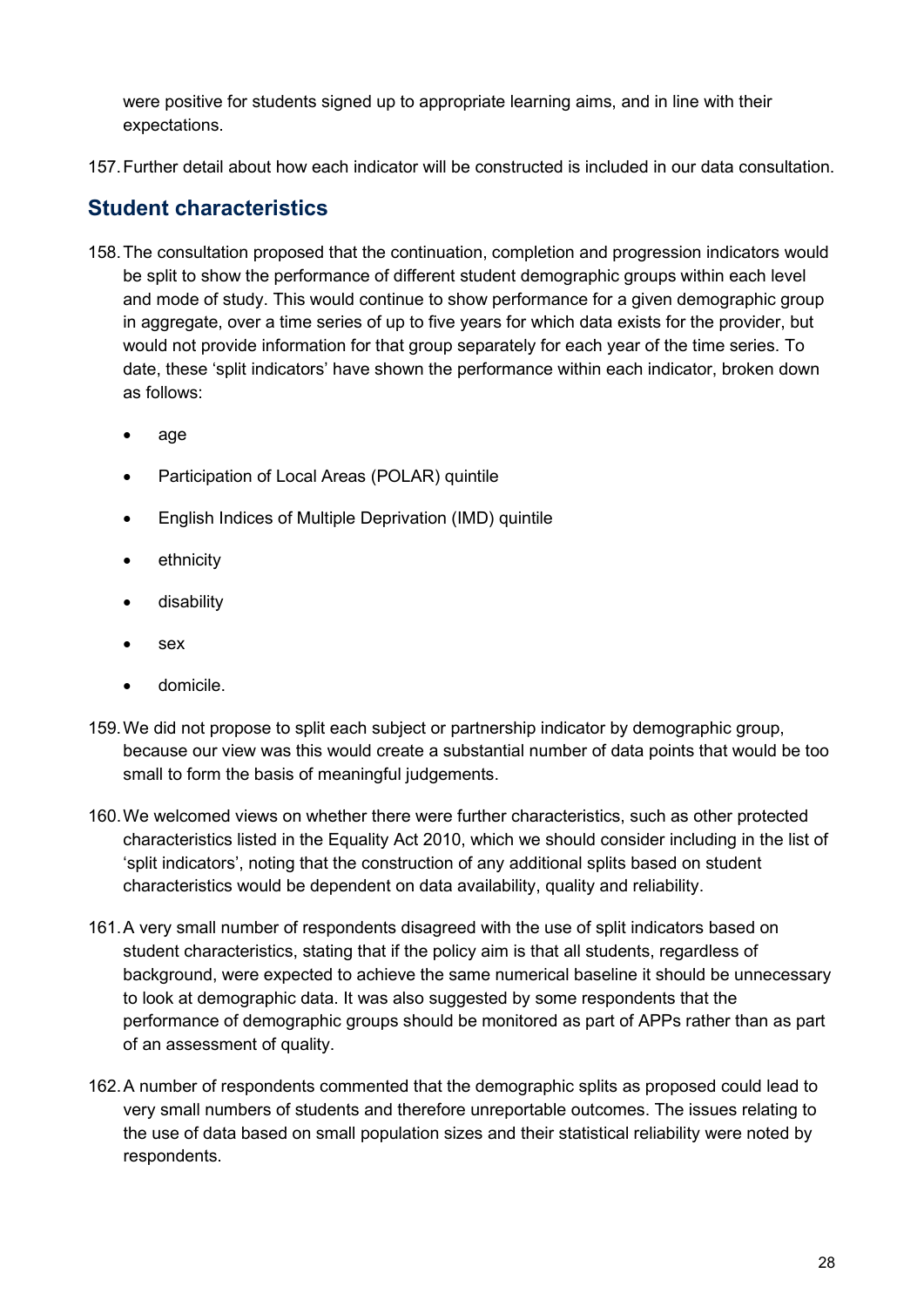- 163.However, the majority of respondents agreed with the proposed split indicators because these were the categories for which data was routinely gathered and are in alignment with split indicators use in APPs and previously for TEF. Most respondents suggested that gathering data for further indicators would create additional burden, and this was seen as undesirable.
- 164.A small number of respondents provided specific comments on some of the proposed split indicators.

### **Age**

165.Only a few comments were made in relation to use of age as a split indicator. One suggestion was that a small number of age bands should be used, rather than under and over 21, as this would recognise providers whose students are typically older than those who traditionally study undergraduate courses.

### **POLAR and IMD**

- 166.Some respondents were critical of the use of POLAR as a characteristic, because it was said to not capture broad enough measures of disadvantage. The most widespread criticism was of its use in relation to providers that are in, or recruit a large number of students from, London. Similar remarks were made by respondents in relation to major cities and densely populated areas generally. In these circumstances, the higher density of population in London, the relative absence of low-participation areas in London and the closer proximity of people of lower and higher wealth make this characteristic unreliable as a measure. Respondents noted that these weaknesses could lead to misleading or unmeaningful insights, misleading assumptions about student characteristics and a lack of statistical robustness.
- 167.Respondents also noted that POLAR data has less or no relevance to postgraduate and international students.
- 168.Some respondents suggested that the use of POLAR was unnecessary if the OfS was also looking at IMD data, as this would provide a more useful indication of students' social disadvantage compared to POLAR. Others suggested that tracking underrepresentation by area (TUNDRA) and UCAS multiple equality data could be used in addition to POLAR, to reduce the issues with the POLAR data.
- 169.A couple of respondents requested that lay definitions be included in the presentation of analytical work in relation to POLAR and IMD, because they viewed these measures as not as well understood as other split indicators.

### **Ethnicity**

170.Respondents who commented on this split indicator agreed with its use, but expressed a preference for it to be made more granular. A couple of respondents suggested that a split between minority ethnic and white students was of limited analytical use, and expressed a preference for a mid-level granular split (such as Asian, black, mixed, other and white) where this was possible. However, another respondent specifically commented that these more granular splits would still be very broad, and would risk concealing a wide variation of performance between different groups who would fall under one category, for example between Indian, Chinese and Bangladeshi students in the Asian split. A couple of respondents also suggested that the OfS should consider a split indicator for students from Gypsy, Roma or Traveller communities.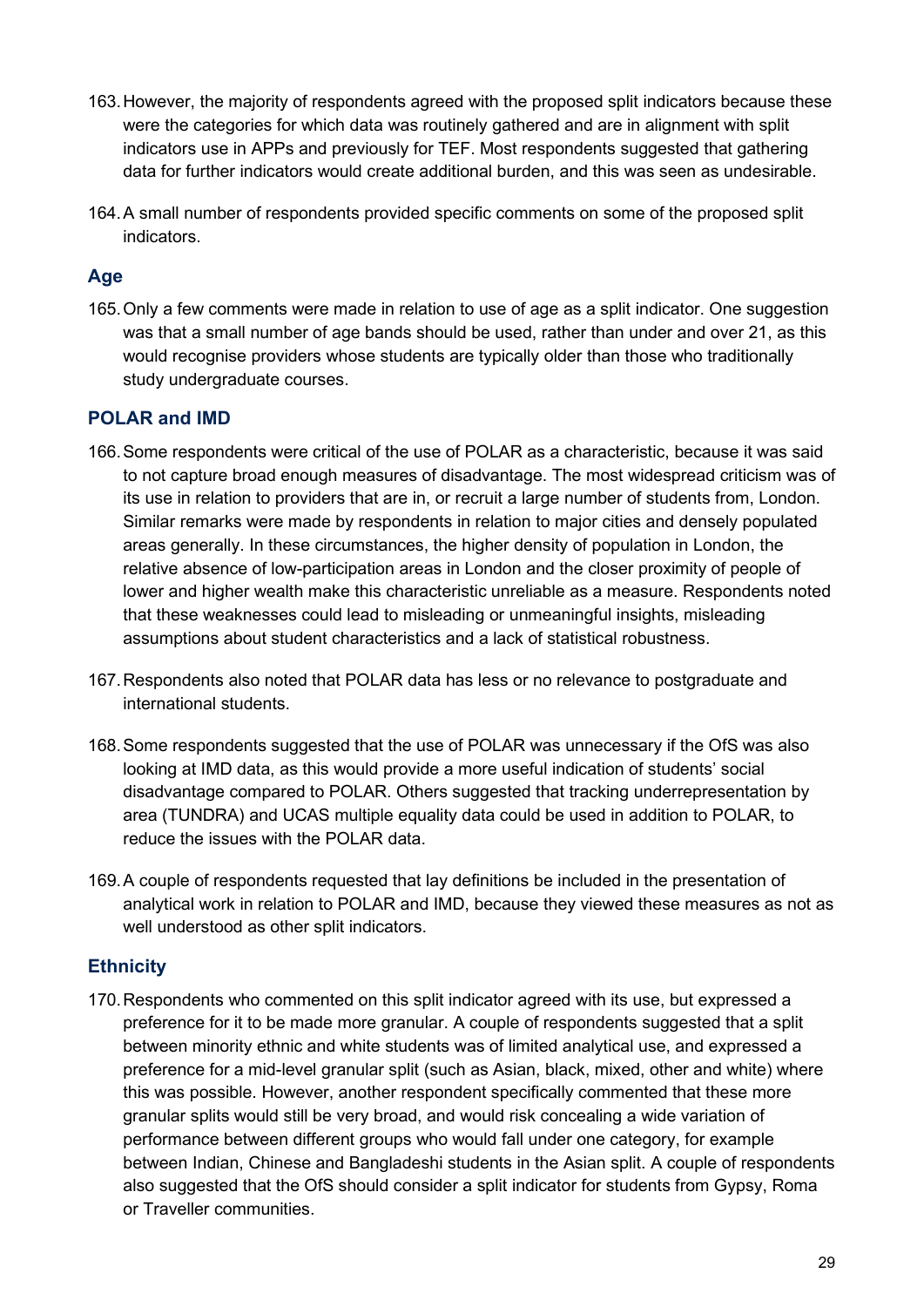### **Disability**

171.Only a few comments were made in relation to the use of disability as a split indicator. As with age and ethnicity, there was a suggestion that it could be further broken down for example to show the type of disability, such as mental health.

#### **Sex**

172.Some respondents advocated that sex should be replaced with a split indicator for gender, and others suggested that a gender or gender identity measure could complement the sex split indicator. Respondents asserted that this would be appropriate as sex no longer followed a binary definition. Some of these respondents cautioned against a binary male-female split for either sex or gender split indicators and, for example, advocated the inclusion of neutral or non-binary options. One respondent noted that Data Futures would need to be compatible with any changes made in this regard.

#### **Suggestions for additional or alternative split indicators**

- 173.As noted in paragraph 163, the majority of respondents did not favour additional split indicators. However, there were a small number of suggestions for additional indicators.
- 174.Some respondents expressed concern that the proposed split indicators covered some but not all protected characteristics under the Equality Act 2010. Religion and sexual orientation were specifically cited by respondents in this regard. In relation to religion, respondents noted that it was compulsory for higher education providers to return data on this to HESA, so appropriate data should already be available.
- 175.In relation to sexual orientation respondents recognised that there was a lack of data and that little was known about the experience of students who are lesbian, gay, bisexual, transgender or of other minority sexualities or sexual identities (LGBT+). It was suggested that collecting such data and including it as a split indicator would increase providers' knowledge of the diversity of their students.
- 176.Respondents commented that when sufficient data was available for the omitted protected characteristics, they should be included; otherwise, it would not be possible to identify poor outcomes that needed to be addressed among certain subsets of students.
- 177.Respondents suggested several other characteristics that the OfS should consider adopting as further split indicators. These included students with caring responsibilities; care leavers; family estrangement; those from military or armed forces families; and first in family with higher education experience. It was suggested that these categories of students often have distinct support needs and including these as split indicators would enhance and support access and participation plans.
- 178.Eligibility for free school meals and English as an additional language were also suggestions, with respondents commenting that these would complement existing split indicators such as IMD and POLAR.
- 179.Other characteristics suggested for split indicators included asylum seekers, prior attainment, and commuter students.

#### **Intersectional disadvantage**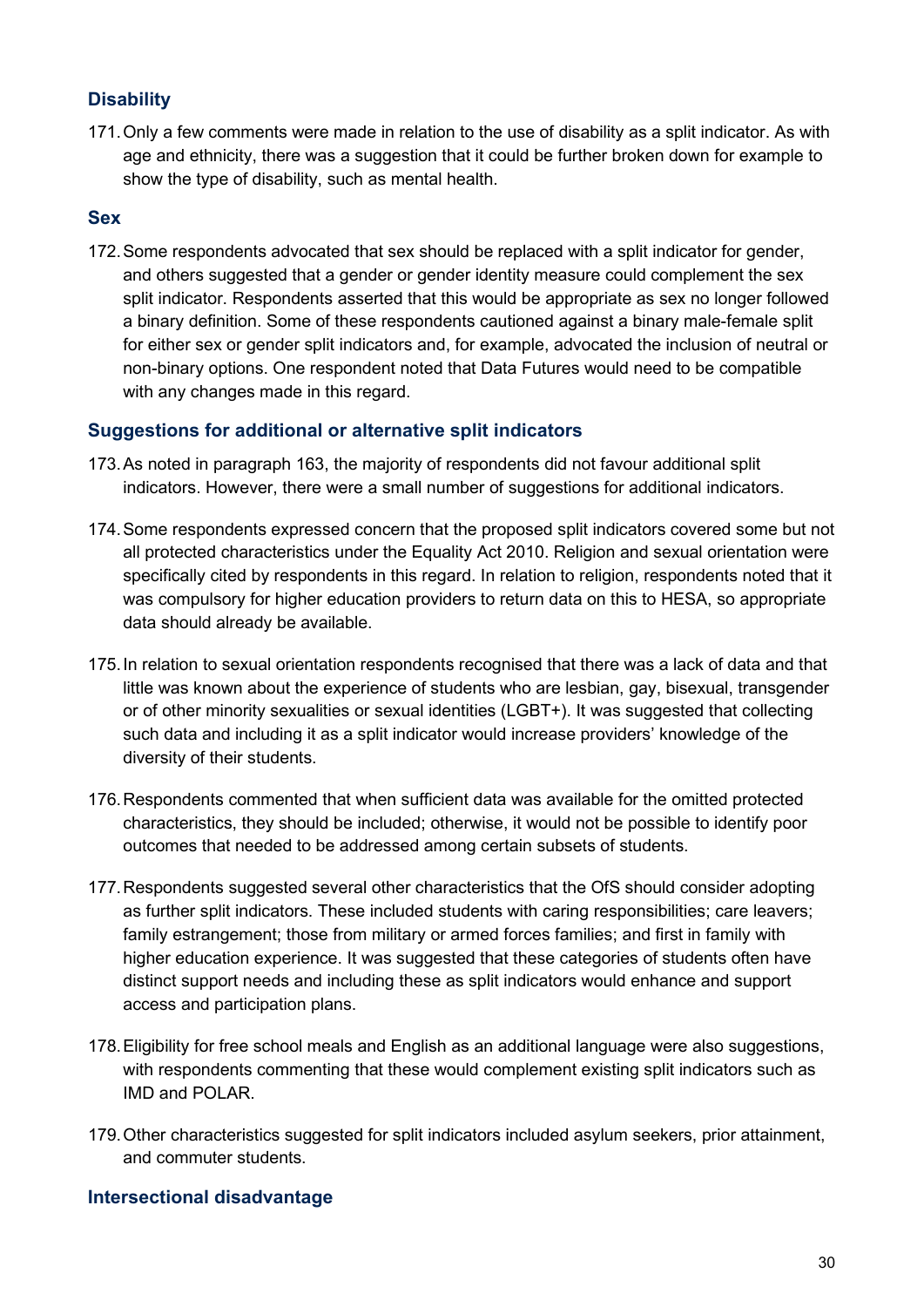180.A few respondents suggested that split indicators should be intersectional and based on multiple, rather than single, characteristics. It was suggested that data was already available for many providers that would facilitate an intersectional analysis. However, several other respondents acknowledged difficulties in creating intersectional split indicators, due to the small student numbers, the significant underrepresentation of some groups, a potential lack of statistical robustness and the risk of individual students being identifiable from the data.

### <span id="page-30-0"></span>**Our response**

- 181.We have considered the responses that argued that we should not seek to split indicators by student characteristic if our policy aim is to ensure that students from all backgrounds achieve the same outcome, and that this comparative data is something that is considered and regulated through APPs. We have also considered responses that argue that our approach makes it easier for high-tariff providers to meet baselines. However, looking at performance of student characteristics this way will allow us to identify whether a high-tariff provider is delivering positive outcomes for students from all backgrounds. While APPs currently require a provider to address gaps in performance, for example improving the continuation rates between different student groups, they do not set out a minimum level of performance that should be achieved for all groups of students. That mechanism is achieved through condition B3. In relation to comments about the issues with POLAR data, we will not be updating this classification in future and are therefore not proposing to continue with its use as a split indicator. Details of the proposals and reasoning are set out in our data consultation in Proposal 2.
- 182.We have considered the comments in relation to a more granular breakdown of data in relation to age, ethnicity and disability. We are proposing to disaggregate both age and ethnicity, but not disability because this would result in student populations within each split which would be too small to allow a meaningful assessment. A full explanation is provided in our data consultation.
- 183.We have decided not to include other protected characteristics because we do not currently have sufficient data for all characteristics for all providers to be able to do this. We will continue to use sex within our splits, because this is a protected characteristic and creating data based on this is therefore important for fulfilling our public sector equality duties.
- 184.In relation to caring responsibilities, care leavers, estrangement, military families and first in family with higher education experience, we agree that understanding the performance of these groups is beneficial, but creating split indicators would be likely to result in sparsely populated data points. We are therefore not proposing to use these categories to construct additional split indicators
- 185.Our indicators consultation proposes other splits for the data, including free school meals, associations between characteristics of students (ABCS) and GO quintiles, that we are able to construct from the data available to us and are relevant to understanding the performance of providers in relation to different groups of students.

# <span id="page-30-1"></span>**Small cohort sizes**

186.We proposed that indicators would be constructed for any size of student population but we recognised that data can become unreliable where the population is too small. We therefore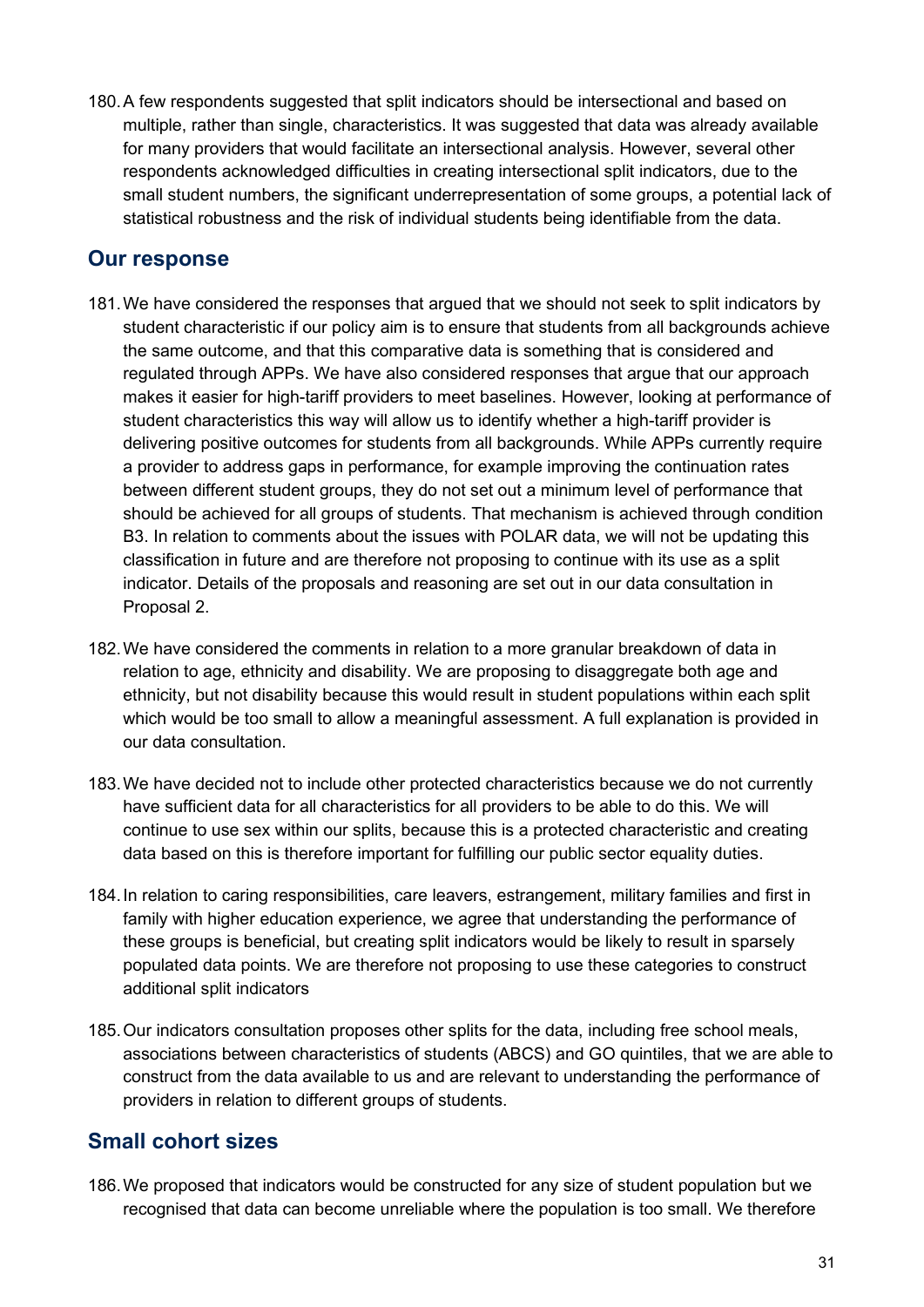also proposed that regardless of the population size, our presentation of the indicators would describe the statistical uncertainty associated with each indicator value. We set out in our phase one consultation that the size of student population that should be included in an assessment of the indicators, and the methods used to communicate statistical uncertainty, would be tested through further consultation.

- 187.A large number of respondents suggested that small providers with small student cohorts face additional difficulties when compiling meaningful and robust student outcome data, as data for the TEF and National Student Survey (NSS) already demonstrates. Respondents pointed out that data for small providers is often subject to fluctuations as the actions of one or two students has a disproportionate impact on the provider's outcomes data, which they considered would not reflect the quality of the course.
- 188.Some respondents suggested it is not possible to make any meaningful assessment of the quality of a provider's courses by judging the outcomes data of a provider with thousands of students against that of a provider with a few hundred. Respondents suggested that baselines should be scaled to account for the size of the student cohort.
- 189.Respondents also suggested that small providers and those with small student cohorts often find they must work harder processing outcomes data to account for fluctuations and variances, and this puts a disproportionate regulatory burden on the providers, which larger providers may not face. Many providers have limited staff resource available in general, and this is not necessarily a sign of poor-quality courses.
- 190.Outcomes data for small providers tends to be aggregated to aid data analysis and can hide both very good and very poor performance, leading to an unclear picture of the provider's true performance. This risks unnecessary regulatory intervention and ensures that small providers will always be outliers in any system using absolute baselines.
- 191.It was noted that introducing indicators at a more granular level for each mode, level and subject of study may result in small numbers of students, and therefore less comparable and credible data.

- <span id="page-31-0"></span>192.As set out in the phase one consultation, we recognise that there are issues with statistical reliability when considering smaller student populations. Respondents did not make suggestions about how we might approach the consideration of small population sizes, although one option would be to exclude from our assessment student outcomes for any provider or student cohort under a particular size. Our approach to reporting indicators and split indicators when the population size is small enough to represent a risk of data disclosure about individuals (in breach of the General Data Protection Regulation) is set out in our data consultation and in the proposed text of the new condition B3.
- 193.However, as a principle it is important that we are still able to regulate providers where the student population is small, because it is in the interests of those students that we do so. We have therefore set out proposals in our phase three consultation that explain how we will use a measure of statistical confidence when considering a provider's performance in an indicator. This will allow us to identify, even in small cohorts, when we should intervene to address providers' performance that is below a numerical threshold and where context does not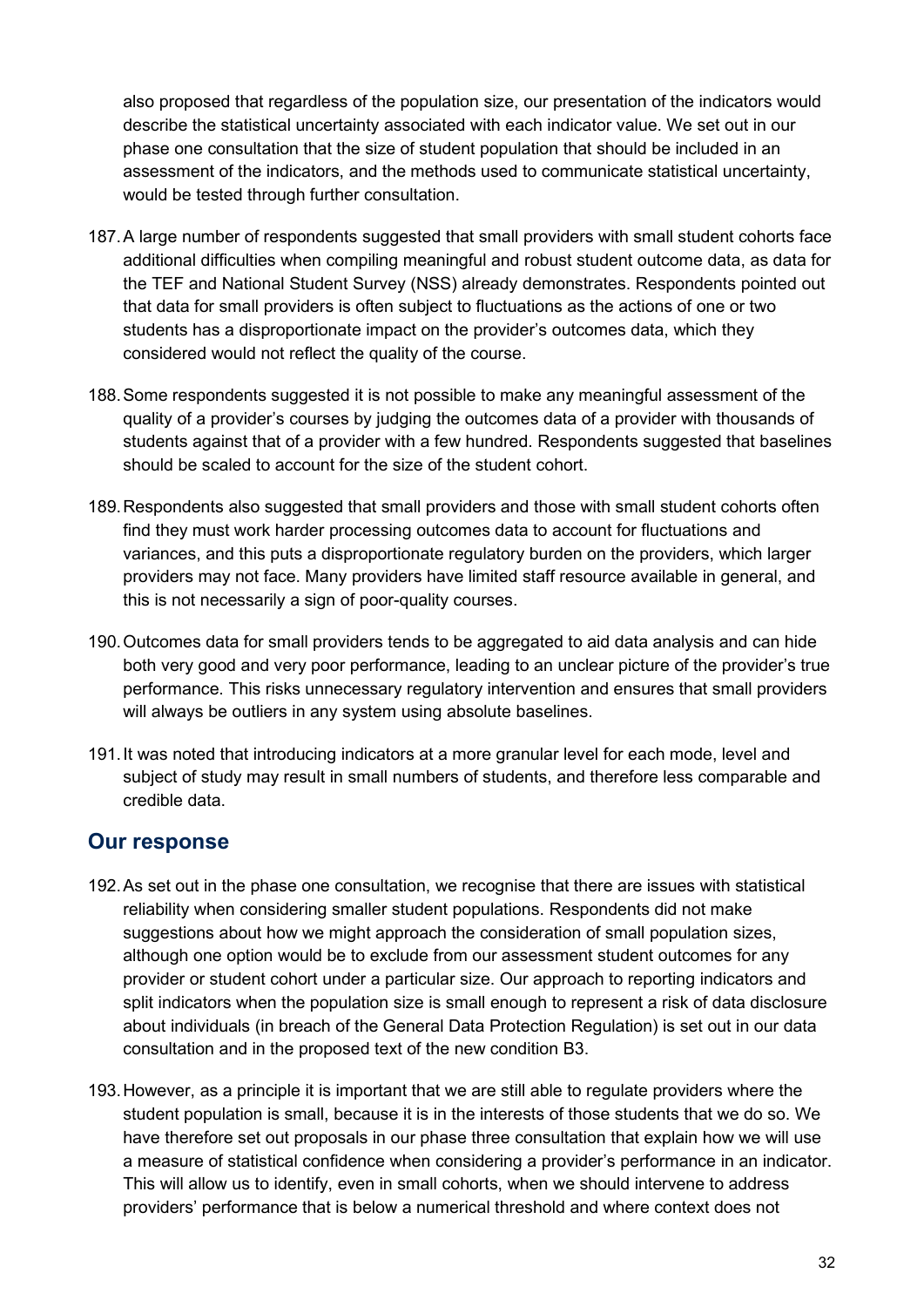adequately account for that performance. We consider that this approach also means that numerical thresholds do not need to be weighted or scaled according to student population size.

194.We recognise that smaller providers have more limited staff resource available, and will provide the relevant datasets to providers on an annual basis.

# <span id="page-32-0"></span>**Indicators for subjects and identifying pockets of performance**

- 195.The consultation proposed that the OfS will assess student outcomes at a more granular level, by considering the performance of a provider at subject level. We proposed to show performance for each subject within each mode and level of study, to allow us to identify pockets of poor performance.
- 196.The consultation proposed that indicators should be established for subjects at level 2 in the Common Aggregation Hierarchy (CAH) for each of the continuation, completion and progression indicators. We did not propose to set a different numerical baseline for each subject within each mode or level of study – the performance in each subject would be assessed against the baseline established for each mode and level of study.
- 197.There was some support for establishing indicators at a subject level, with respondents commenting that it was important to have consistency in performance between subjects, and that subject-level assessment would help to identify poor performance that would otherwise be hidden by being part of larger provision. Respondents who supported this proposal recognised that this would generate a substantial amount of information, and that the data would potentially require increased effort to interpret, but felt that this was a better option than not considering all factors affecting performance. Some respondents were broadly in favour of the proposal, as long as contextual information was factored into any assessment.
- 198.A large number of respondents suggested it was inappropriate to set the same baseline of performance for all subjects, because of the large variation of performance between subjects, with this view expressed most strongly in relation to the progression indicator. Examples given for differences in subject performance were medicine and dentistry compared with social sciences subiects. Respondents suggested that a single baseline for all subiects, set at a high level, might see some subjects across almost all providers fail to meet this level. Respondents also suggested that establishing the same numerical baseline for each subject might result in providers closing courses that were not performing well, rather than taking sufficient steps to improve provision, giving students less choice. Respondents therefore suggested that individual subject level baselines would be more appropriate.
- 199.While a significant number of respondents suggested there should be subject-level assessment and baselines, other respondents were concerned about the increase in regulatory burden this could create, particularly for small providers including further education colleges, because of the additional complexity in having more data and more baselines. Respondents pointed to the Pearce Review of the TEF, and to the burden for providers and the regulator of subject-level assessment. It was suggested that consideration of subject-level performance would lead to significant staff time being used to analyse metrics to spot areas of risk to providers, adding to regulatory burden. The publication of such data would also require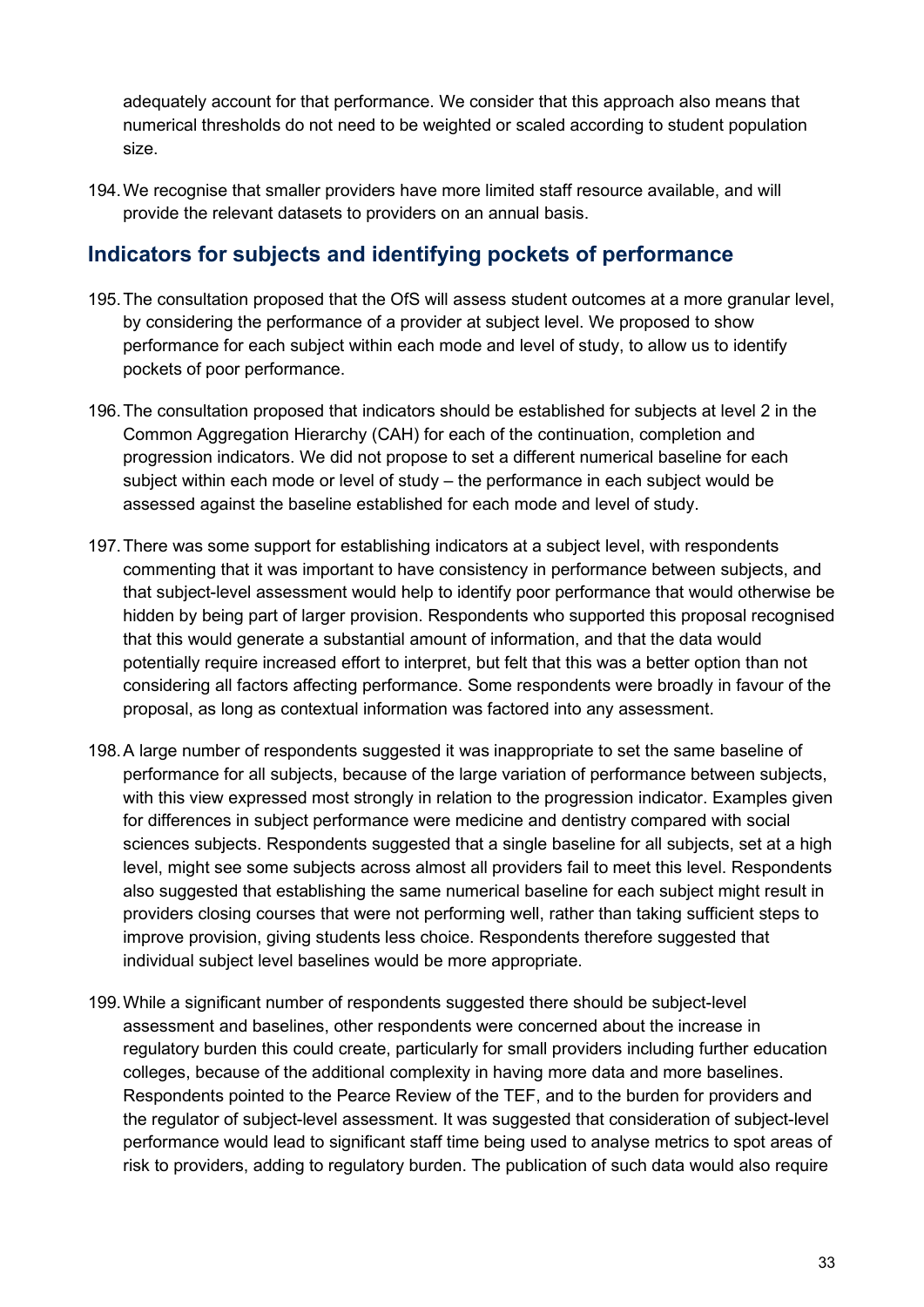significant staff time and energy to interpret, contextualise and explain, so that the public has an accurate and fair view of providers.

- 200.Some respondents suggested that assessment of student outcomes should focus on assessment at provider level in the first instance, deferring subject-level considerations to a later date, to enable a more focused and manageable agenda for reform of regulation. Other respondents suggested that subject-level assessment could be removed for providers that were consistently above the baseline.
- 201.Other suggestions to mitigate the potential additional burden of looking at data at a more granular level were that the OfS should only look at pockets of performance for limited numbers of providers on a risk-based approach, or else define a zone just above the numerical baseline where the data might indicate that some provision could be below the baseline, and use this as the basis for further investigation and drilling down into data.
- 202.A number of respondents commented that constructing indicators at subject level would result in small sample sizes, and this would impact on the statistical robustness of the data and its ability to be interpreted. This was highlighted as a particular concern for small providers. It was suggested that there should be a minimum threshold for sample sizes for data validity, as some subject areas are relatively small, and there should be a threshold for inclusion according to the proportion of that provision in the provider's subject portfolio.
- 203.Some respondents suggested that subject-level granularity may mean that issues of genuine concern, relating to quality and standards at the institutional level, are overlooked because of the preoccupation with dense split subject-level data.
- 204.Some respondents also suggested that the consideration of interdisciplinary subjects would be difficult within subject-level indicators.
- 205.A few respondents commented that using the CAH might be difficult where this does not map neatly to a provider's own subject definitions. It was also noted that the change of reporting coding systems from the Joint Academic Coding System to the Higher Education Classification of Subjects may have consequences for the continuity of data from year to year.
- 206.It was suggested the OfS should also consider whether assessing at a more granular level represents value for money, and whether the benefits of detecting pockets of performance at subject level would make the added complexity and cost of the approach worthwhile. It was suggested that the OfS may wish to use the approach selectively where the size and type of courses would make it practical and informative.

# <span id="page-33-0"></span>**Our response**

207.We have considered comments suggesting it would be inappropriate to set the same numerical threshold for all subjects because of the variability in performance. We recognise that there may be differences in subjects, particularly for progression, but setting a single numerical threshold would take account of the performance across all subjects. Therefore, to use the example above, it would take account of medicine and dentistry and social sciences. We would not be performing a comparative assessment between subjects, but comparing all subjects against a threshold we would expect all subjects to be able to achieve. However, by breaking indicators down to show subject-level performance we would be better able to see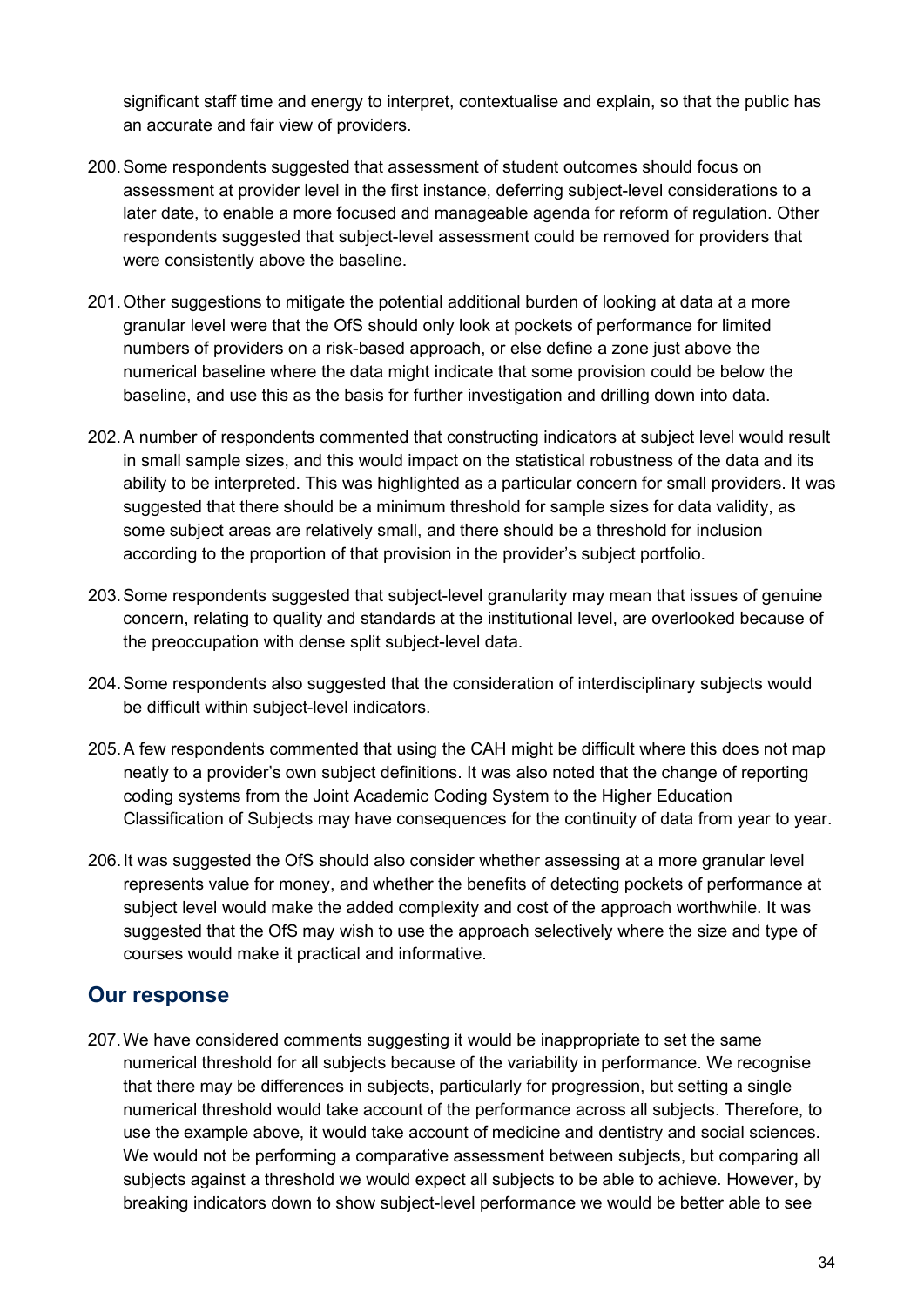the context of the provider – for example, whether it only delivered social science courses – and can take this into account through our assessment. We are also mindful of the large number of responses that raised concerns about the complexity of the data and regulatory burden. We have looked carefully at the data as we have developed our detailed proposals and, on balance, our phase three consultation sets out proposals for the consideration of indicators at a subject level without setting individual subject numerical thresholds.

- 208.Our view remains that it is important for us to identify smaller pockets of weak performance within larger student populations. Our phase three consultation has set out proposals for how we would prioritise assessment each year. This exercise recognises that we do not have unlimited resources available to assess performance and will therefore prioritise accordingly, enabling us to adopt a risk-based approach and use our resources efficiently. Using a prioritisation exercise will also enable us to use an increasingly risk-based approach, the practical consequence of which is that providers that are consistently above the numerical thresholds are unlikely to fall within the prioritisation exercise.
- 209.In relation to comments that consideration of subject-level indicators might lead to the closure of some courses, we accept this is the case. As set out in paragraph 38, our intervention is generally likely to be escalatory, and providers will normally be given the opportunity to improve over an appropriate timescale. If they are unable or unwilling to do so, removing courses that do not or cannot meet minimum requirements will be a positive thing.
- 210.In relation to the small cohort sizes that subject indicators might produce, we have explained in the phase three consultation how we propose to address this and the proposed condition sets out our proposal for a minimum population size. We propose that very small populations will be excluded entirely from our assessment, with the practical consequence of excluding subject-level assessment for very small providers. Where population sizes are too small to consider the performance in subject-level indicators we will only consider performance at level of study.
- 211.In our phase three consultation we have set out how we intend to approach assessment so that we can consider provider-level performance as well as identifying pockets of performance.
- 212.We acknowledge that producing indicators for providers delivering interdisciplinary courses may not be straightforward, and that CAH may not align with the subject definitions used by providers. Our data consultation provides further detail on how interdisciplinary subjects will be treated, and seeks further views on the approach the OfS should take in relation to these subjects.
- 213.In relation to the points made about regulatory burden for staff in interpreting data and spotting areas of concern, our view is that providers should be monitoring student outcomes and identifying areas of risk as a normal part of their academic governance arrangements. Providers that already have appropriate academic governance arrangements should not, therefore, see additional burden. We will be providing an annual dataset to each registered provider, which is constructed from the data it provides to either HESA or the Education and Skills Funding Agency. This will show the provider its performance in relation to the numerical thresholds set by the OfS, as well as information about the statistical confidence associated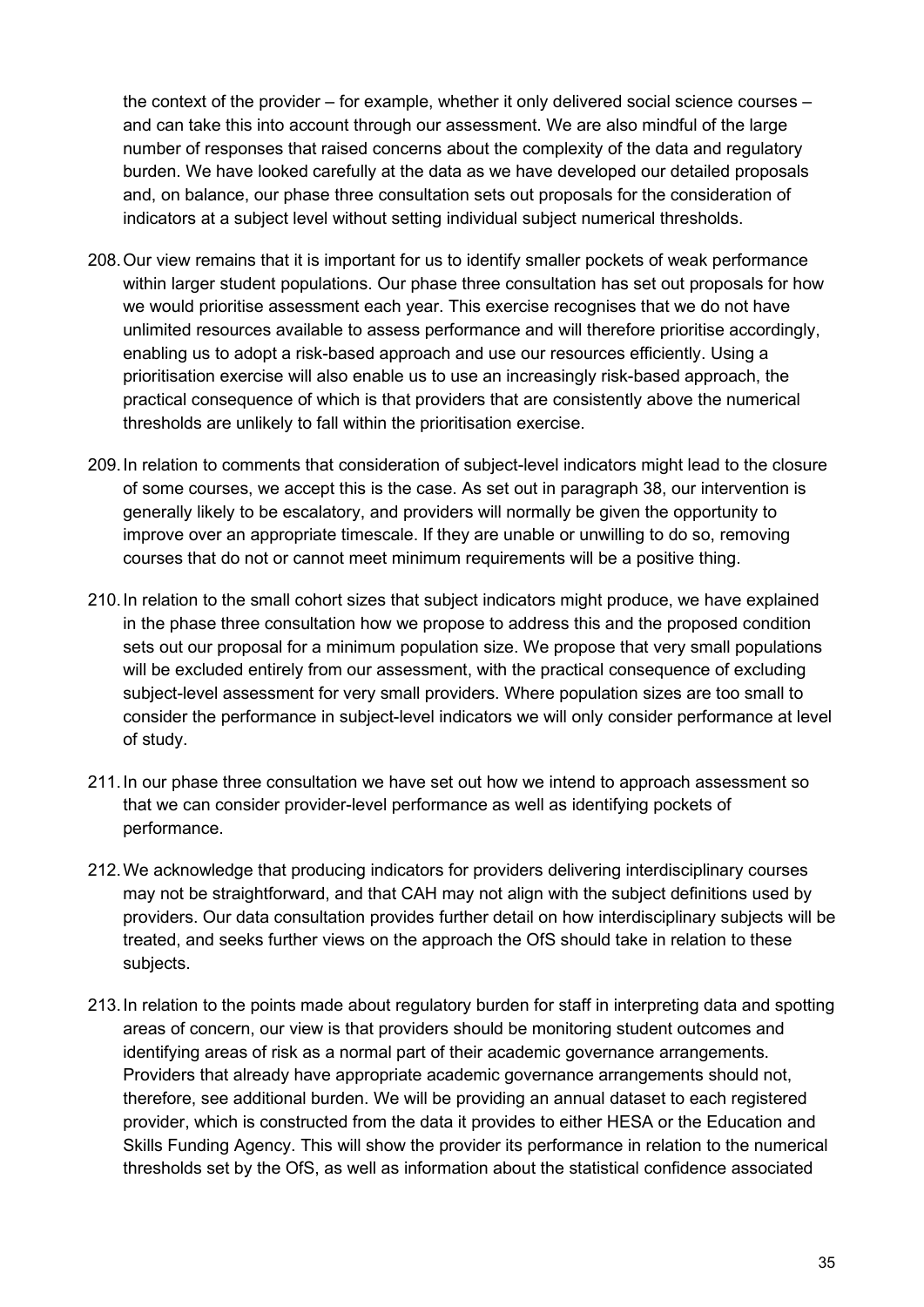with its indicators. We anticipate that this will support providers of all sizes to understand which of their courses may be subject to regulatory action.

# <span id="page-35-0"></span>**Partnerships**

- 214.The consultation proposed that the OfS would construct indicators to be assessed in relation to condition B3 in a way that would reflect a 'universal' view of a provider's obligations for the quality and standards in all its courses. This would mean that the indicators we produced for a provider would include all the students it taught, and the students it registered and for whom it was the awarding body. Students registered at one provider and taught by another would contribute to the indicators for both registered providers.
- 215.The consultation recognised that there are a number of ways in which indicators could be constructed and the disaggregation of data presented, and that, while there is a benefit to identifying differences in performance at a more granular level, this could lead to a substantial volume of information that could be challenging to interpret.
- 216.Several respondents commented that it was appropriate to construct indicators to reflect all a provider's students because they recognised that both providers in sub-contractual arrangements have responsibility for the quality of courses, and that constructing indicators in this way would help the OfS to identify and intervene where courses delivered through partnerships did not meet minimum required quality.
- 217.Other respondents commented that constructing indicators in this way would increase regulatory burden on providers, if both partners had to make data returns in relation to the same students. Respondents suggested that this increased burden might be felt in particular by further education colleges. The burden of collecting data in relation to students studying at unregistered providers was also mentioned as a burden for validating bodies and one that might threaten the sustainability of some partnerships.
- 218.Some respondents did not agree with the inclusion of validated courses within indicators because they stated that the validating body's role is to provide oversight but the content and delivery of courses are the responsibility of the delivery provider.
- 219.A small number of respondents suggested that constructing and assessing data through a 'universal' view might disincentivise validating bodies from entering or continuing with partnership arrangements, because of the potential impact on their performance against numerical baselines of aggregating their data with that of their delivering partners. This could in turn restrict entry to the higher education market, with implications for access to higher education.
- 220.One respondent suggested that set numerical baselines may not be appropriate for some forms of partnership arrangement, particularly where students receive joint or double awards, because the measures may be inadequate or skewed, and that the OfS assessment of such courses may need more nuance.
- 221.One respondent also pointed out that interpreting student outcomes indicators that are based on lagged data may be complicated where partnerships have changed.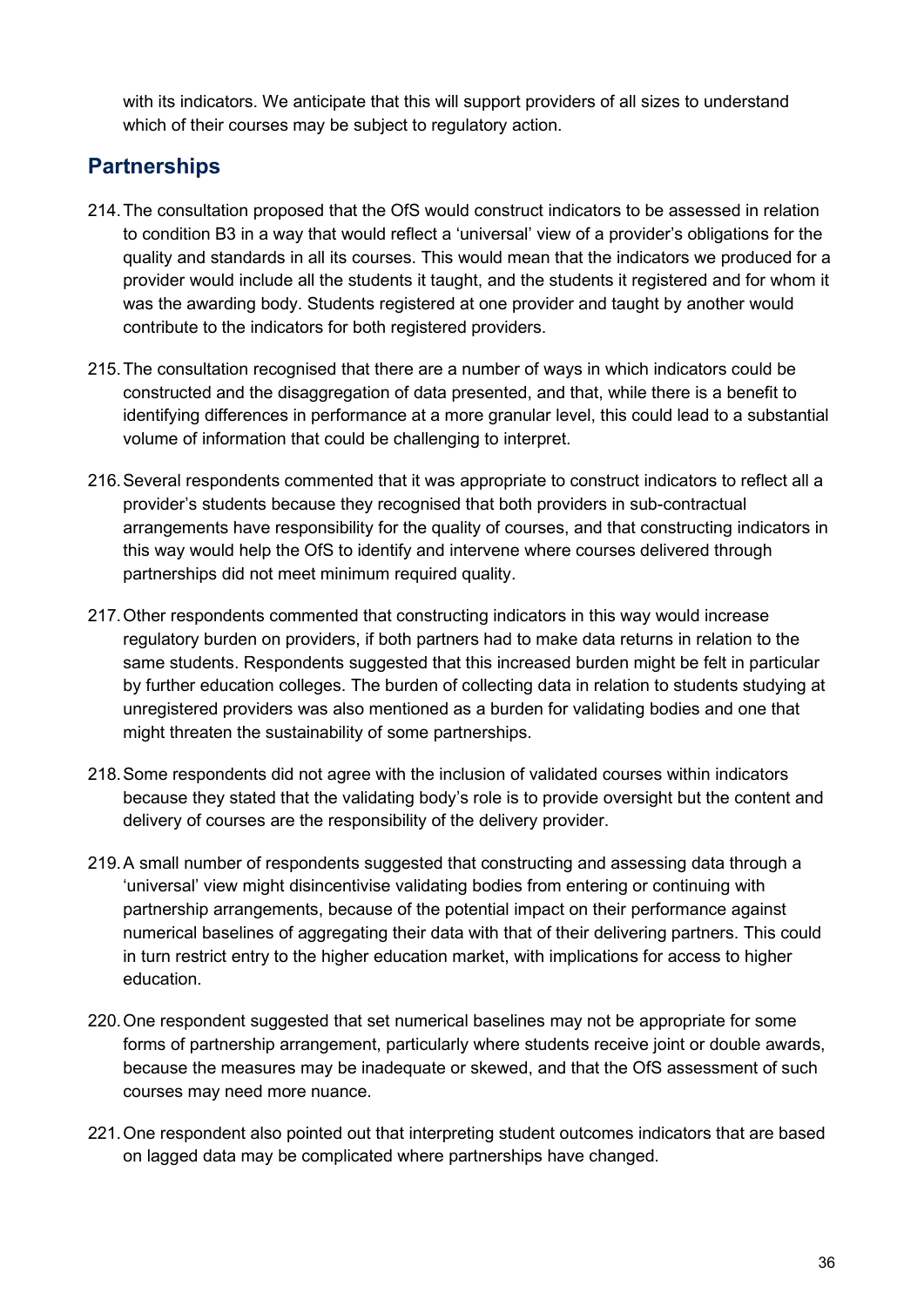222.Several respondents requested further information about how the OfS may intervene in relation to courses delivered in partnership arrangements where these do not meet the minimum numerical baselines, and whether and how the OfS would engage with providers involved in the partnership provision that are not registered with the OfS.

- <span id="page-36-0"></span>223.In relation to comments about the increased burden in data returns, it is not the intention that providers in a sub-contractual arrangement would both return data relating to the same students. As is the case now, the provider that has the contractual responsibility for the student and that registers the student will be responsible for returning the data relating to that student.
- 224.We will require additional information about the partnerships that providers have, and about changes to these. This information is also required to enable us to fulfil our statutory duty to publish information on the Register, and by statutory order a list of providers that meet the definition of 'Listed Body' in the Education Reform Act 1988. We propose to do this by conducting a one-off data collection exercise to collect core information about partnerships arrangements, following which providers would, as now, be asked to update information when partnerships change. We expect to consult on our approach to the collection of this information and anticipate proposing that registered providers that validate courses at providers that are not registered with the OfS will be required to collect and return that data from their partners.
- 225.In relation to points that the validating body's role relates to 'oversight' of the partnership rather than students' outcomes, and that constructing and assessing data through a 'universal' view might disincentivise validating bodies from entering or continuing with partnership arrangements, we consider that providers that hold degree awarding powers are responsible for the secure exercise of those powers and should ensure that the courses they validate are of appropriate quality and standards.
- 226.Our interest in looking at the outcomes achieved through courses delivered by validated partners is to ensure that a provider is using its awarding powers appropriately, and that students on courses delivered through those partnerships are receiving positive outcomes and are protected from unacceptably weak outcomes on the same basis as other students. If the outcomes are below our regulatory requirements, and the delivery partners are also registered, then the requirement to improve outcomes would rest with both providers. The delivery provider might have a specific condition imposed requiring it to improve outcomes for the students it teaches, and the validating provider might have a specific condition imposed to ensure that outcomes delivered by its partner providers are improved. We consider that this is consistent with the oversight role described by respondents, and that both providers would have a role to play in ensuring performance improved.
- 227.We might also want to engage with the validating body about the operation of its degree awarding powers. Where the outcomes are delivered by providers that are not registered, we will not engage directly with those providers, and we would expect to engage with the validating provider. Further information about our approach to assessment, including the consideration of validated provision, is set out in our phase three consultation.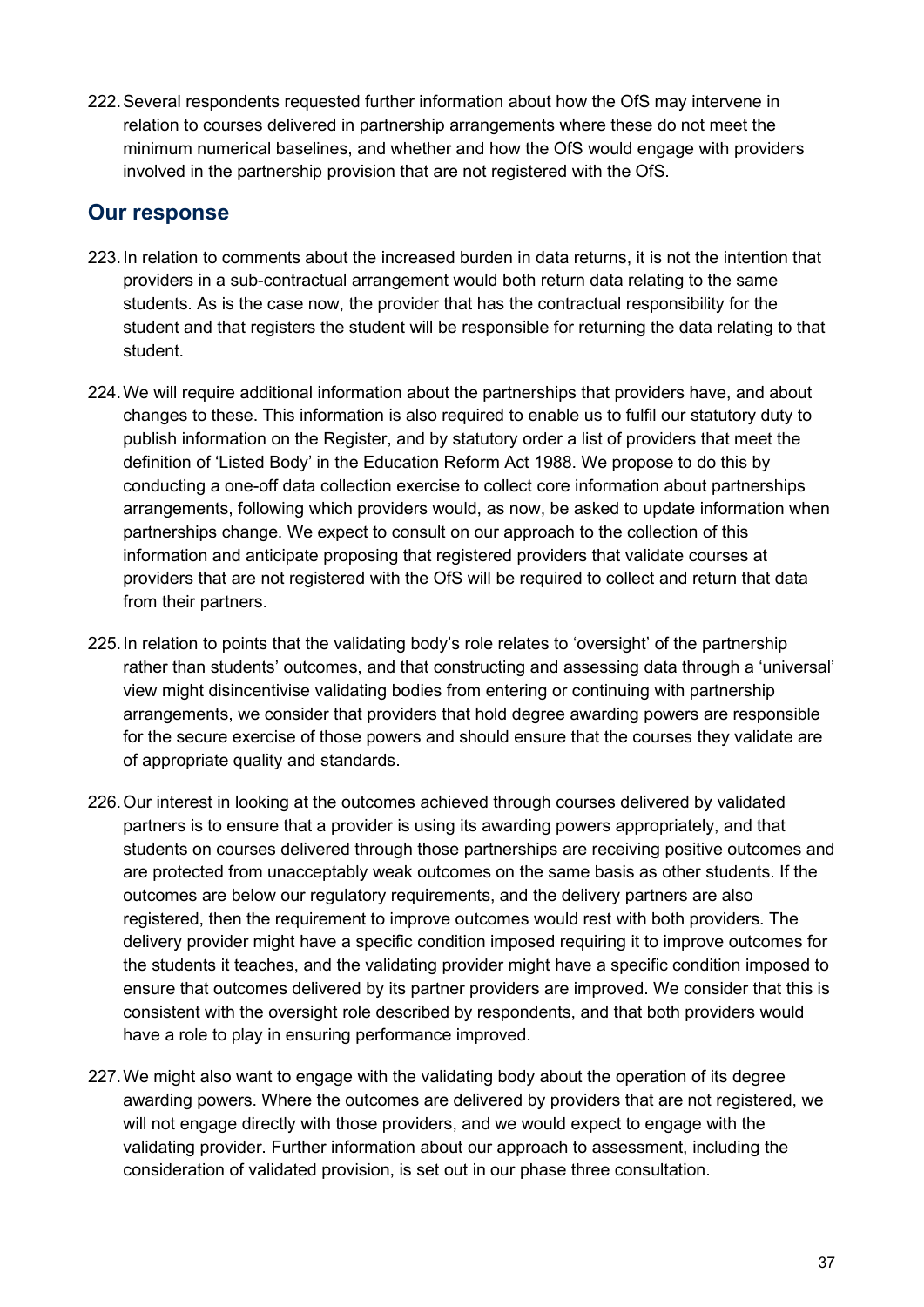- 228.We consider that providers' ability to operate their awarding powers securely, and the protection of students, must take precedence over concerns about the impact on partnership arrangements. Partnerships should not operate where these result in poor quality, including outcomes, for students. However, we recognise that there may be a risk to high quality partnership arrangements, due to perceptions of increased burden for the validating body. We are therefore proposing in our phase three consultation that we will not prioritise courses delivered under partnership arrangements for regulatory investigation in the first year of the implementation of condition B3. Further details are set out in the phase three consultation.
- 229.In relation to joint awards, our view is that both providers would be responsible for the outcomes because there is a joint responsibility for the students.
- 230.We recognise that data is lagged and that changes in partnerships can occur frequently. However, we would not expect partnerships to change within the delivery to a particular cohort of students, and therefore the data and our assessment should be able to cope with changes in arrangements.

# <span id="page-37-0"></span>**Indicators for transnational higher education courses**

- 231.The consultation proposed that we would construct indicators for continuation and completion outcomes in broad terms, based on information returned via the aggregate offshore record from 2019-20 onwards. We proposed that these indicators should be constructed at an aggregate level and included in the assessment of condition B3. This would allow us to regulate quality for the relevant students, and to ensure that outcomes are above a minimum level of performance.
- 232.The use of indicators for transnational education (TNE) courses was generally welcomed and there was broad recognition that some form of TNE outcome indicator should be required. However, there were a significant number of comments about difficulties with data collection and verification, and as a result whether data could be considered sufficiently reliable. Respondents suggested that providers that deliver TNE courses could find themselves at a regulatory disadvantage if TNE data is used as an indicator for quality, given that there are significant and longstanding issues with TNE data collection and verification which have not yet been addressed.
- 233.Some respondents suggested that English providers may not have the influence or leverage to compel overseas partner institutions and employers to provide the necessary data to the required standard. This would particularly affect the construction of progression indicators in relation to TNE. Some respondents suggested that further information was required about data collection, and there were concerns about the potential increase in regulatory burden.
- 234.Several respondents commented that the context in which the TNE courses are delivered should be accounted for when considering these indicators, and specifically that it would be necessary the local labour market in the country when considering employment outcomes.
- 235.Some respondents suggested that it is not appropriate to compare UK-based student outcome data with TNE student outcome data, as the two will vary so significantly that no meaningful conclusions could be drawn from the results. Other respondents suggested that TNE data should not be aggregated with other validated provision, because this would risk masking poor performance or concerning behaviour within a partner institution or country.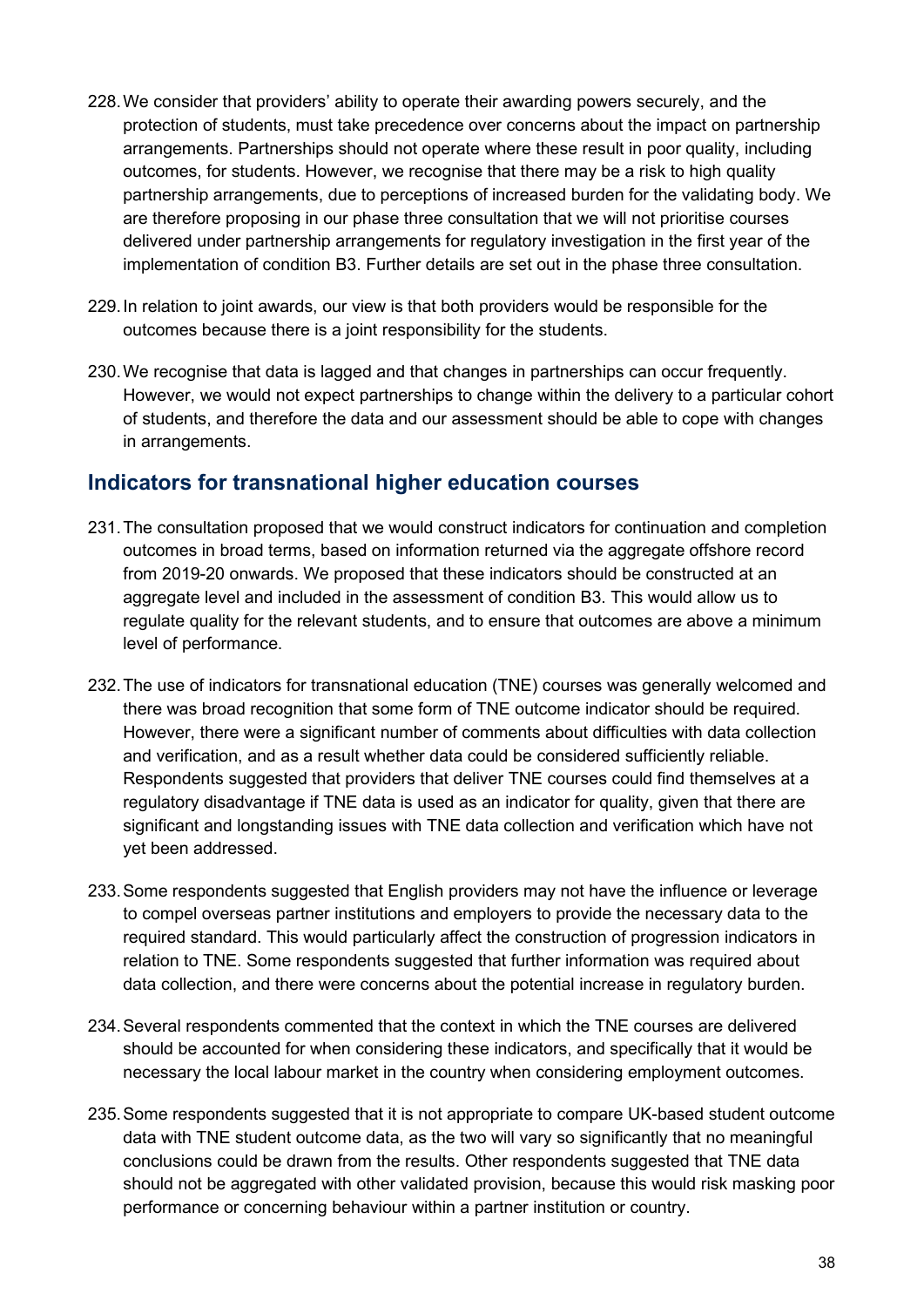- 236.Other respondents suggested that TNE student data should not be part of the quality indicators at all, because, while it is important that students studying for an English award at an overseas partner should receive the same quality of provision as English-based students, the culture and context the partner provider operates in may mean the student experiences is overall very different.
- 237.It was suggested by one respondent that a universal view that incorporated TNE courses overreached the OfS's authority and overlooked the fact that overseas partners delivering courses in partnership with an English provider are subject to their own national quality requirements. Intervention by the OfS could damage the reputation of UK higher education and undermine TNE partnership arrangements. Another point made was that numerical baselines that are appropriate for courses based in England may not be suitable for TNE because of the effect on outcomes of socioeconomic factors specific to the geographical context in which the courses are delivered.

### <span id="page-38-0"></span>**Our response**

- 238.We have considered comments about the challenges of data collection and verification. We maintain that constructing indicators in relation to transnational education is necessary to allow us to regulate quality for its students, and to ensure that positive outcomes are delivered for students, taking account the context in which they are delivered. However, we accept that there are still a number of unresolved issues with data collection, which mean that we do not think it appropriate for us to propose to set numerical thresholds and to assess performance in these indicators on the same timescales as for courses delivered in England. Once data is sufficiently reliable, we will look to construct indicators and set numerical thresholds according to the same principles and methods set out in the phase three consultation, and would expect to consult separately about this.
- 239.We have therefore amended our proposal and will undertake and publish sector-level analysis of data based on 2019-20 and 2020-21 data from the aggregate offshore record in spring 2022. We will use this analysis as regulatory intelligence to inform our regulation of other quality conditions in relation to TNE courses, to inform our understanding of student outcomes in TNE courses and to inform priorities for improving data collection about TNE students. We will initiate conversations with providers about the data to inform the construction and use of provider-level indicators.
- 240.For clarification, our original proposal suggested that we would construct indicators for students studying outside the UK for continuation and completion only, and not for progression. We recognise the different context of student outcomes delivered outside the UK, and agree that it needs to be considered separately. In due course, we expect to consult on the detail of how continuation and completion indicators for students on TNE courses will be constructed, and about how data collections may change to facilitate this.

### <span id="page-38-1"></span>**Considering data about higher education courses that are not eligible for funding by the OfS as context**

241.The consultation proposed that we would include information about the overall numbers of students studying on higher education courses that are not eligible for funding by the OfS (also known as non-prescribed courses) in the contextual data included in a provider's B3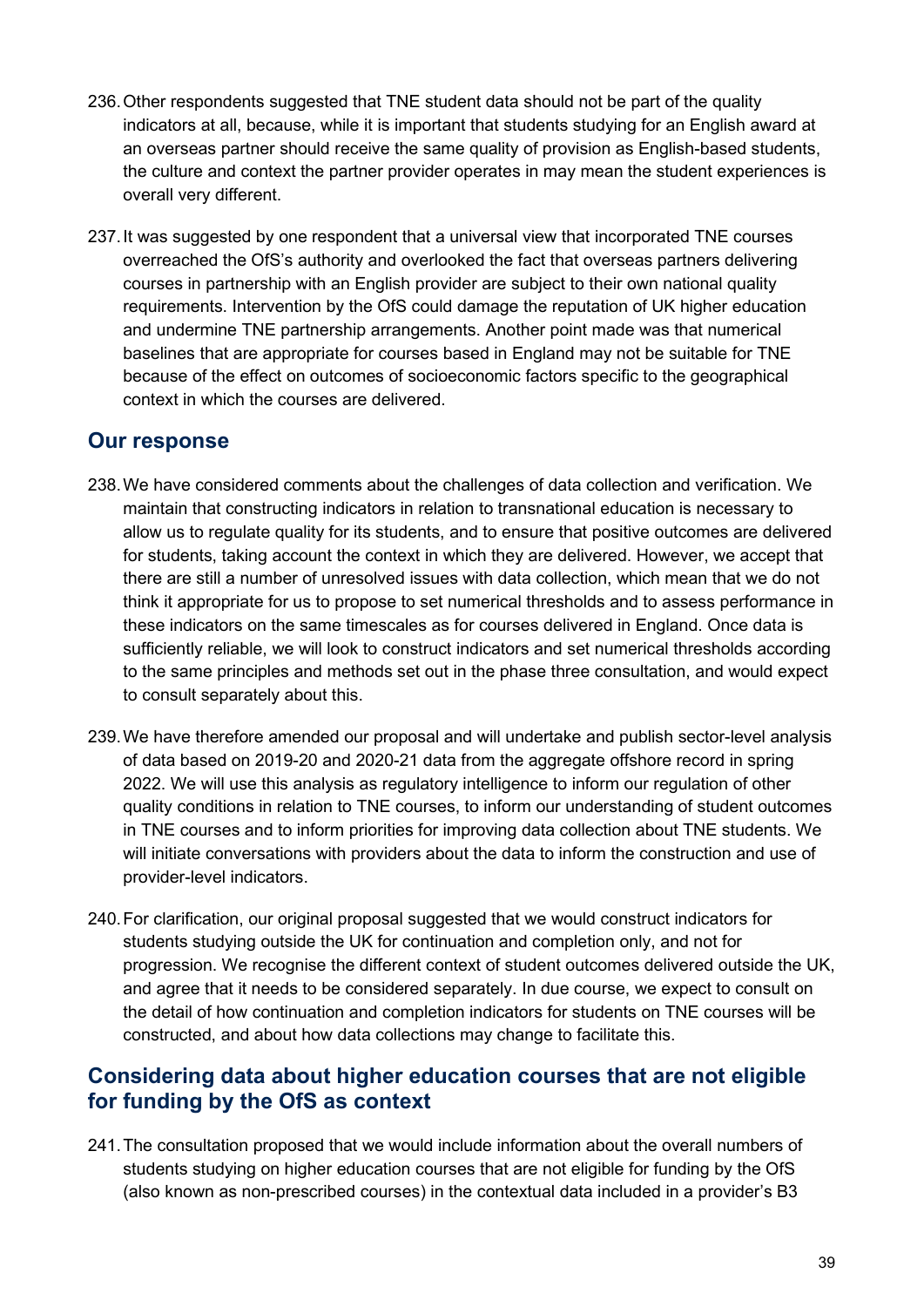workbook, so that our assessment is informed by the broad scale of this provision for any individual provider. We also proposed that in the longer term we would wish to integrate courses that are not eligible for funding by the OfS into the coverage of our student outcomes indicators.

242.A small number of respondents commented on the nature of these courses, which are often less than one year in duration, and that this needed to be factored into the OfS's plans, and asked for further information about how baselines might apply to higher education courses that are not eligible for funding by the OfS.

### <span id="page-39-0"></span>**Our response**

- 243.Our proposal was to consider the overall numbers of students studying on courses that are not eligible for funding by the OfS and to consider this as context of a provider's higher education offer. We were not at this stage suggesting that we would construct indicators or set numerical thresholds for courses that are not eligible to be funded by the OfS because the data was incomplete.
- 244.However, the return of data on these courses is now a mandatory element of both HESA and Individualised Learner Record returns, and we are therefore proposing in the phase three consultation that students aiming for these qualifications will be included in the construction of the indicators and will therefore also contribute to setting numerical thresholds. This means that, for example, an indicator for the continuation of part-time other undergraduate courses would include students aiming for any Level 4 or 5 qualification, regardless of whether it is eligible to be funded by the OfS or not. Modules and micro-credentials will not be captured in the construction of the indicators at this stage, and the measurement of outcomes for those types of courses will be subject to further consultation. Further details are set out in our phase three consultation.

# <span id="page-39-1"></span>**Additional indicators**

- 245.In the phase one consultation we welcomed views on whether we should consider any other quantitative measures of student outcomes, for example an indicator that projects rates of students progressing from entry to professional employment or further study (such as Proceed data), or measures that might provide supplementary or additional contextual information about a provider's performance.
- 246.There was limited support for additional measures to be used when setting requirements in relation to student outcomes, other than a measure of value added. Respondents suggested that a measure that captured the value added by the provider was particularly important if benchmarking was not being used.
- 247.Other suggestions were that the OfS should develop a value for money indicator based on cost and other factors. There was also a suggestion that we should adopt numerical proxies for the quality of undergraduate taught provision, as set out by Graham Gibbs in the Advance HE report 'Dimensions of quality',<sup>[12](#page-39-2)</sup> or combine indicator values to measure performance of higher education systems in terms of inputs, outputs and outcomes rather than treating them

<span id="page-39-2"></span><sup>12</sup> Available at [https://www.advance-he.ac.uk/knowledge-hub/dimensions-quality.](https://www.advance-he.ac.uk/knowledge-hub/dimensions-quality)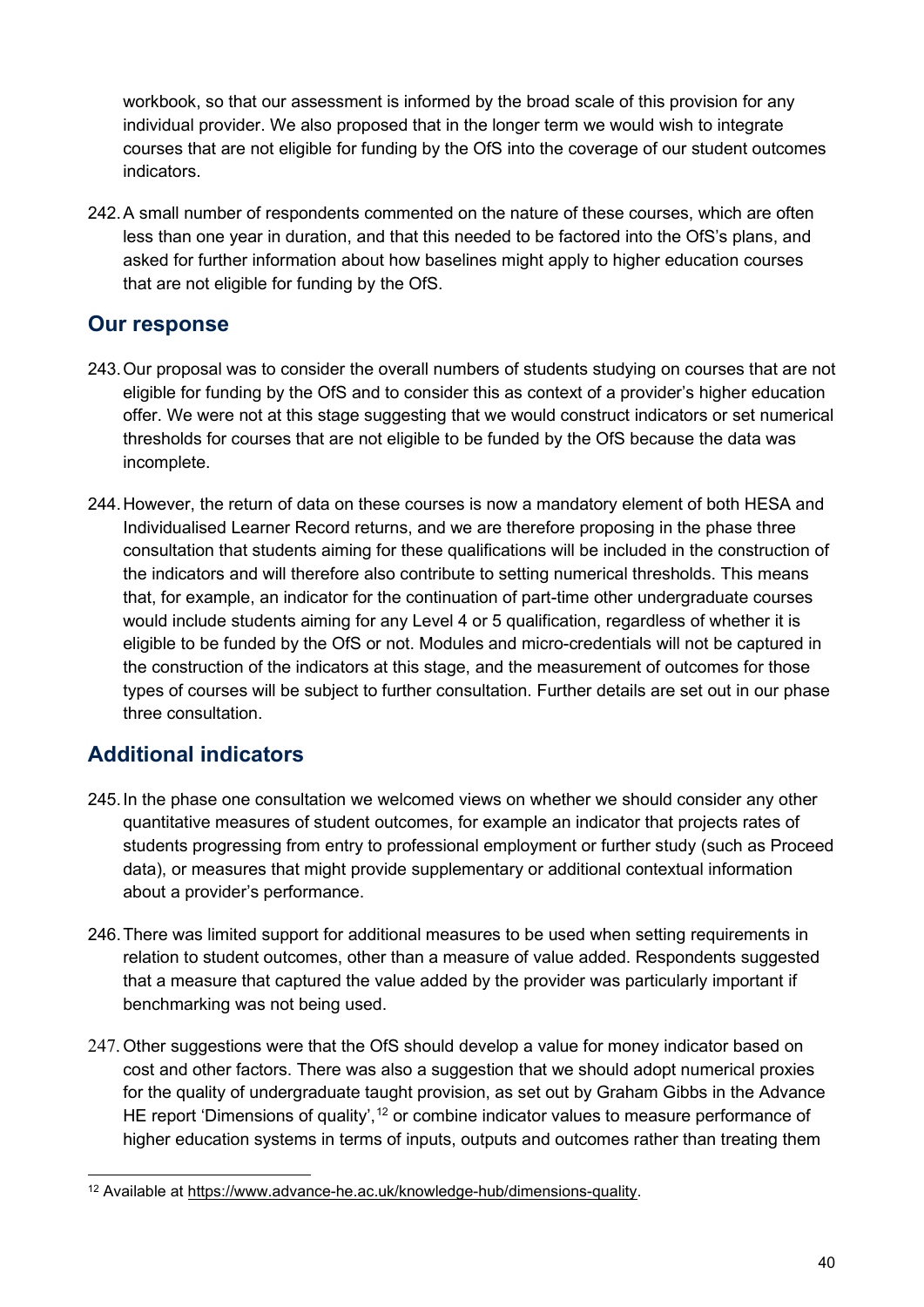individually, as described in the 2019 Organisation for Economic Cooperation and Development report 'Benchmarking higher education systems performance'.<sup>[13](#page-40-2)</sup>

248.Other respondents were strongly not in favour of indicators based on combinations of indicators, and in particular projections of outcomes such as the Proceed data, because as a projected rate they did not think it was appropriate for regulatory purposes.

### <span id="page-40-0"></span>**Our response**

- 249.Previous work carried out by the Higher Education Funding Council for England and the OfS identified useful information that may support the future development of a measure of value added or learning gain, but we consider that there is not currently an appropriate measure for use across the sector. This is also recognised in our proposals for the new TEF, where we propose that there would be a focus on the educational gains providers deliver for their students.
- 250. In relation to the other suggestions, there are practical considerations of data availability or applicability across the sector associated with some of the other suggested indicators. While some of these measures are potentially interesting and valuable, having considered their likely additional value, we have concluded that it would not be proportionate to impose additional data requirements on providers or direct OfS resources to develop additional indicators at this point.

# <span id="page-40-1"></span>**How baselines would be set for each indicator**

- 251.The consultation proposed that in setting numerical baselines for performance, we would be informed by:
	- a. The range of performance in the sector in relation to each indicator.
	- b. Our policy intention to set a high bar for quality and protect students from poor outcomes, including by setting higher more challenging minimum numerical baselines that apply to each indicator and all providers.
	- c. Our view of what a student, parent or member of the public and taxpayer might think was 'high quality' in relation to successful outcomes (we refer to this as the public interest test).
	- d. Statutory guidance from the Secretary of State issued under section 2(3) of the Higher Education and Research Act 2017.
	- e. Equality considerations.
	- f. The OfS's general duties in section 2 of the Higher Education and Research Act 2017.
- 252.We proposed that the numerical baselines should continue to be set by reference to the performance of the sector as a whole, and that we should use a range of data to inform this.

<span id="page-40-2"></span><sup>13</sup> See [https://www.oecd.org/education/benchmarking-higher-education-system-performance-be5514d7](https://www.oecd.org/education/benchmarking-higher-education-system-performance-be5514d7-en.htm) [en.htm.](https://www.oecd.org/education/benchmarking-higher-education-system-performance-be5514d7-en.htm)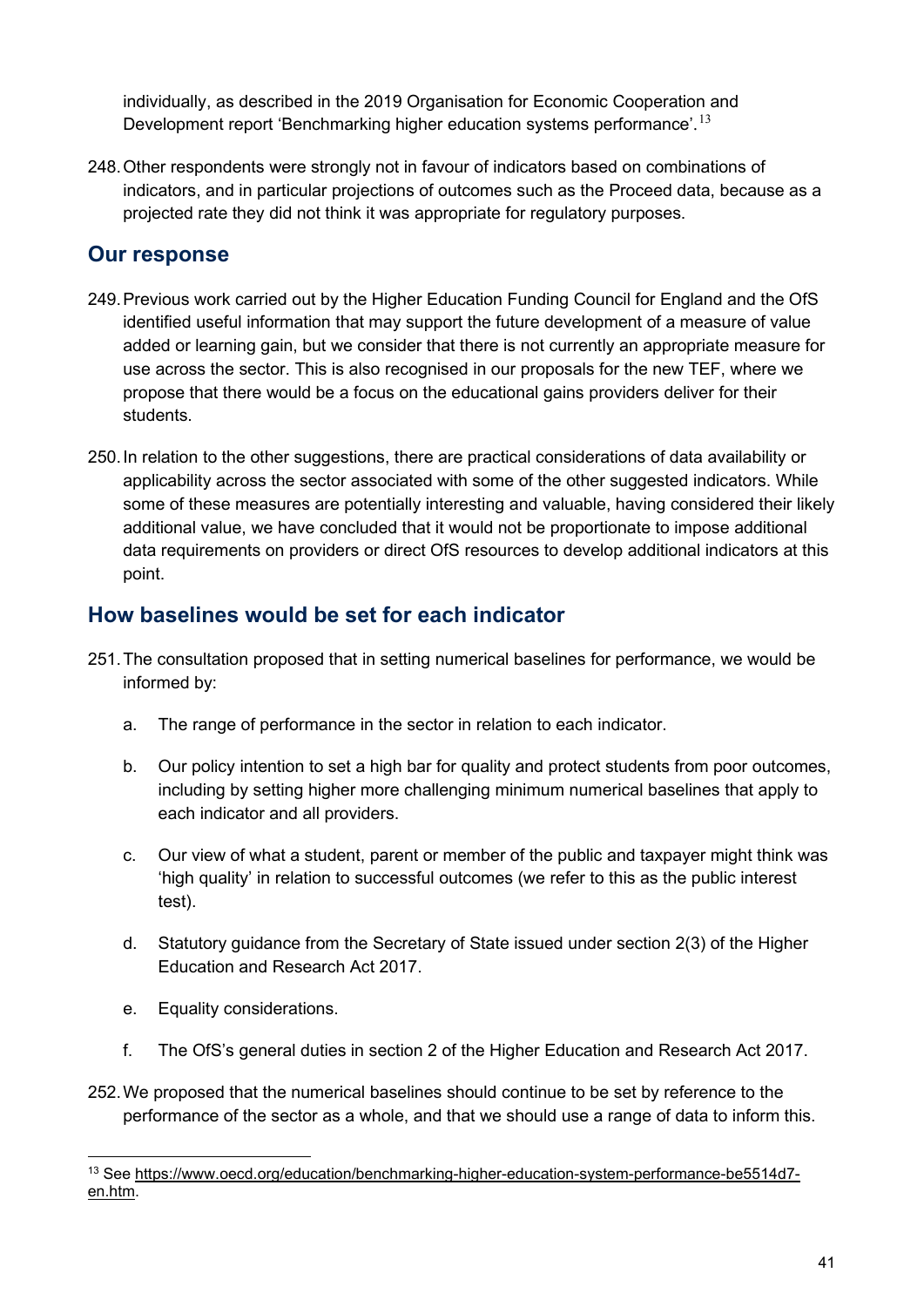The phase one consultation sought views on how the range of sector-level performance should be taken into account when setting numerical baselines, and gave as an example setting the numerical baseline at a level that would seek to improve the bottom 10 to 20 per cent of provider performance in the sector for a given indicator.

- 253.Several respondents made comments in relation to how baselines should be set. They agreed that sector-level performance should be considered to ensure that baselines are relevant and achievable, including, for example, evidence of achievement by groups of students and students dependent on mode of study. It was suggested that the policy aim of improving outcomes for all students should be balanced with the acknowledgement of the reduced likelihood of successful outcomes for some groups of students. Respondents suggested that baselines should not be set at a level that might disincentivise providers from admitting students from underrepresented groups.
- 254.Respondents sought clarification about how sector performance would inform baseline setting, for example whether this would make use of average performance in the sector, separate figures for each institution, and regional adjustments, and the weighting to be given in the process to contextual factors. Respondents also suggested that baselines should be set largely based on evidence and analysis, for example of economic factors, including in the context of impact on graduate employment prospects following the pandemic.
- 255.Some respondents suggested that an intersectional analysis of student characteristics in the consideration of the data and when setting baselines would provide a greater insight into weaker outcomes and facilitate improvement of quality in these areas.
- 256.Some respondents supported the idea of setting baselines that would target the lowestperforming providers, taking account of sector-level performance for a given indicator, and that a baseline set with reference to the bottom 10 to 20 per cent of providers would be in keeping with a risk-based, low-burden approach. However, the vast majority of respondents did not like this approach and suggested that it would contradict the use of absolute baselines. This is because setting a baseline based on comparative performance, e.g. the bottom 10 to 20 per cent, denies the possibility that all providers at a given time could be performing very well in absolute terms, or the opposite situation where there is widespread weakness across the whole sector.
- 257.Alternatives suggested were considering outliers in performance or using the data characteristics from the whole sample of providers to calculate standardised scores for each provider (T or Z scores, for example), to enable accurate comparison across providers.
- 258.Other respondents suggested that individual baselines could be set for each provider based on a number of contextual factors that impact that provider, effectively giving it a bespoke baseline and target. Others favoured an assessment against a benchmark value rather than an absolute baseline, and many respondents commented on what they understood to be the removal of benchmark values from the current system.
- 259.Respondents also suggested that the OfS should seek to understand the potential impact of the baselines considered, to avoid adverse consequences; for example, providers with high proportions of students recruited from underrepresented groups, or students with certain protected characteristics, being placed in the lower performance range.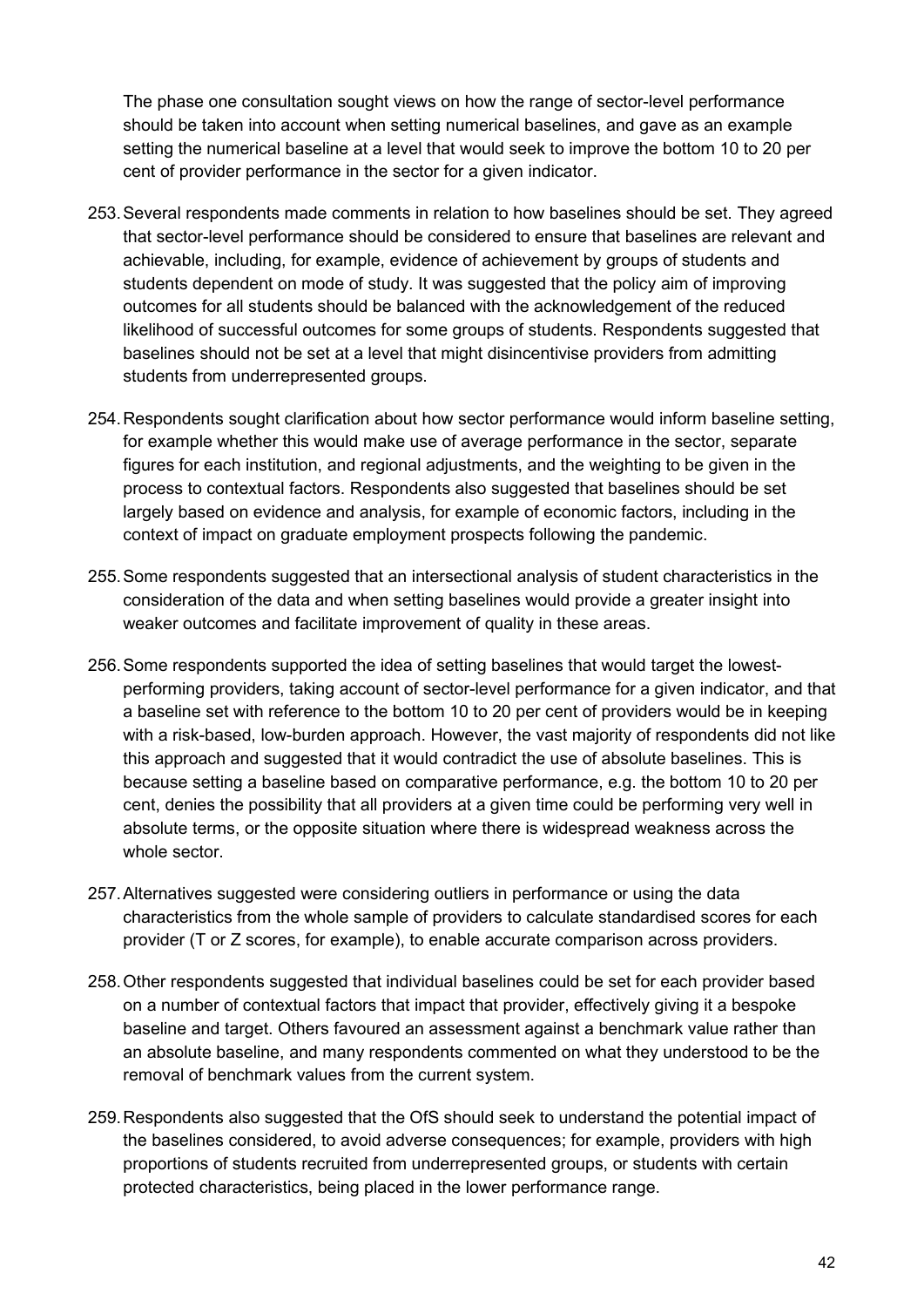- 260.It was suggested that the OfS should consider international comparisons and the position of UK higher education in an international context when considering baselines.
- 261.Several respondents commented on the proposals to set baselines in relation to outcomes, considering what minimum level of performance would seem appropriate to members of the public, or a 'public interest test'. A few respondents were in favour of this proposal, while suggesting that providers would need time to achieve this, as with access and participation goals, and seeking more information about how the baseline would be set considering this information.
- 262.However, others were not in favour of a public interest consideration because they felt that members of the public are likely to lack relevant or sufficient knowledge to inform a view about where regulatory performance indicators should be set. Others felt that such a test would give too much latitude to the OfS in setting baselines and making its assessments.
- 263.Some respondents requested additional information or clarification about how baselines would be set and reviewed, whether they would change over time and the process for doing this.
- 264.Respondents wanted clarification about whether a lower baseline will be set for students studying part-time, and the reasoning if this is proposed. It was suggested that establishing different baselines for part-time courses would run contrary to the proposal to apply the same minimum baselines to all courses, although it was acknowledged that some groups of students, including part-time and mature students, may have specific requirements beyond those set within baselines.

- <span id="page-42-0"></span>265.We have carefully considered the comments that setting baselines should take account of context, in particular the historical variation in outcomes between different groups of students, to ensure that providers are not disincentivised from recruiting students from underrepresented groups. This did not feature in our phase one proposals because we were concerned that setting baselines in this way might result in double counting the effect of the impact of student characteristics, because we proposed to consider context in our assessment of individual providers.
- 266.We have set out in our phase three consultation an explanation of how we propose to use data on sector performance to set numerical thresholds, and how we propose to use analysis to inform where these are set in order to ensure that appropriate consideration is given to student characteristics. As part of this we have also explained our consideration of the impact of setting numerical thresholds on different student groups and type of provider.
- 267.We have noted comments that targeting a certain percentage of providers would result in a comparative rather than absolute approach, and agree with comments that it should be possible for all providers to achieve an absolute minimum level of performance. We have therefore not included this approach in our phase three proposals. For the same reasons we are not proposing an approach that would identify and focus on outliers of performance.
- 268.In relation to the suggestion that we should create standardised scores, we are proposing that we consider a provider's performance against an individual benchmark as part of the assessment process. This is explained further in our phase three consultation.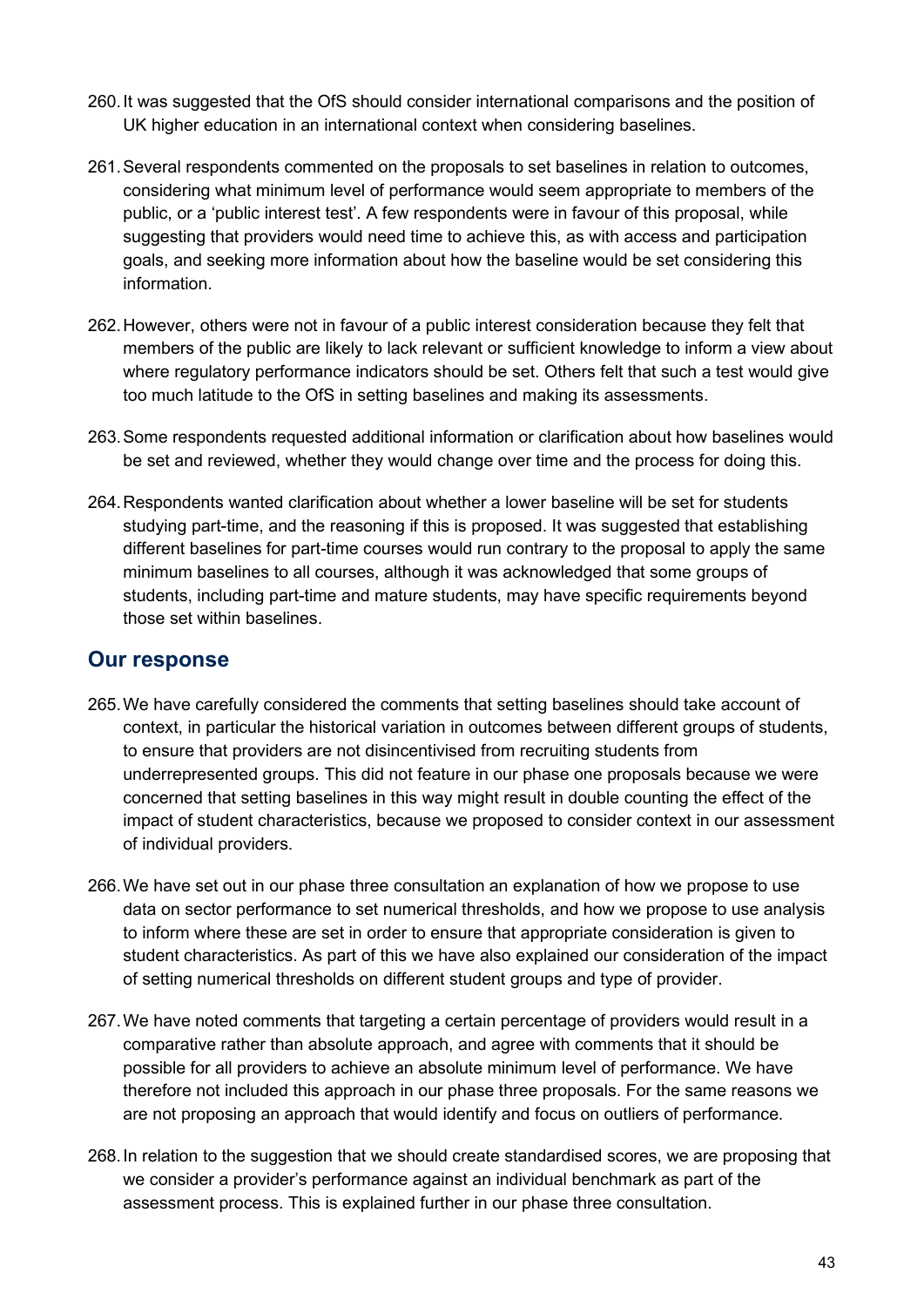- 269.In relation to the use of benchmarks as individual targets, we have not included this in our proposals. Our aim is to set minimum requirements that all providers should be expected to deliver for students from all backgrounds. Using individual provider benchmarks as targets could mean that if some benchmarks were at a low level because performance across the sector was weak, this performance would be tolerated. This system would not allow the OfS to impose a mechanism to that protected students from weak outcomes that were in line with wider sector performance.
- 270.We note that several respondents commented on their understanding that we were proposing to remove the use of benchmarks from the current system. The regulatory framework is clear (paragraph 350) that we do not use benchmarked performance in an assessment of student outcomes. This has never been part of our baseline regulation, and the phase one proposals did not represent a change from this established position.
- 271.We have considered whether it would be appropriate to make comparisons with international performance when setting baselines, and are not proposing this within our method. This is because each country has its own policy, regulatory aims and funding regimes, and, while we recognise that England has higher outcomes compared with some other nations, this does not justify choosing not to set regulatory requirements that apply in England and should not influence what those requirements are.
- 272.We have noted concerns that the suggested 'public interest' test is too broad and that the public is not sufficiently well informed to make a judgement. Our intention with this proposal was that we would challenge ourselves to take account of what a reasonable person might consider to be acceptable performance. It is also not the primary factor in determining where a baseline should be set, but a test of its appropriateness. In our phase three proposals we have amended this element to be clear that the purpose is primarily to test the student and taxpayer interest in relation to value for money. We consider this is an important factor, but as in phase one we propose that it is not determinative of where a baseline will be set.
- 273.The phase three consultation also sets out that we do not propose that baselines would automatically rise over time, but they should be reviewed on a periodic basis to align with the TEF assessment exercise.

### <span id="page-43-0"></span>**Baselines for different student characteristics**

- 274.The phase one consultation proposed that the performance of students from underrepresented groups and with protected characteristics should be assessed in relation to the same numerical baseline established for each indicator. This will ensure that all students are protected from low quality, including weak outcomes, by ensuring a minimum level of performance.
- 275.The majority of respondents who commented on this agreed that it would not be appropriate to set different baselines for different groups of students.
- 276.However, a small number argued that numerical baselines should be varied by student characteristics. Respondents cited the need to prevent perverse incentives that would discourage recruitment of students from certain groups, and the need to recognise the differential performance levels among different demographic groups.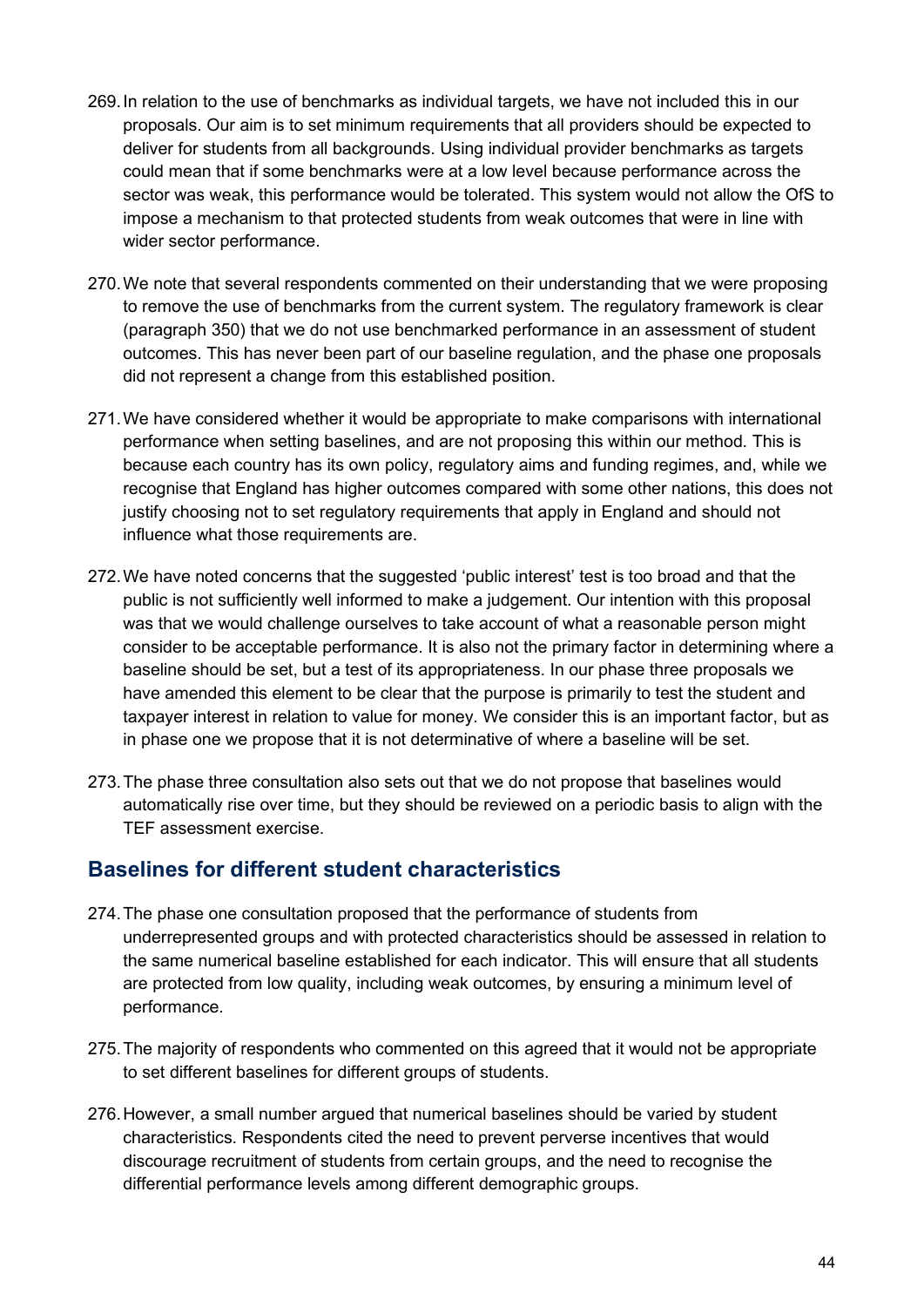# <span id="page-44-0"></span>**Our response**

277.As set out in the phase one consultation, we have proceeded with proposals to set a numerical threshold that applied to students from all backgrounds. In relation to preventing unintended disincentives for providers, our phase three proposals set out how we will consider the context of student characteristics in the setting of numerical thresholds and in the assessment of performance. We consider that these measures mean it is unnecessary to set numerical thresholds based on student characteristics.

# <span id="page-44-1"></span>**Publication of data about providers' performance**

- 278.In the phase one consultation, we proposed to improve transparency in relation to the assessment of student outcomes by publishing the indicators for individual providers, to show their performance in relation to the numerical baselines.
- 279.There was broad support for the proposal to improve transparency in relation to the indicators, as it was considered that this would maintain the confidence of the sector and ensure the indicators can be easily understood by all stakeholders. Some respondents thought that the indicators should be sufficiently granular that specific student groups and different types of provision can be reported separately, for instance higher apprenticeships, courses with an integrated foundation year and partnership provision. This would be more transparent and better enable the identification of pockets of poor performance.
- 280.Some respondents commented that the more indicators there were, the more difficult it would be to establish transparent baselines, and it would therefore be more difficult for students and other interested parties to interpret a provider's data.
- 281.A few respondents commented that the publication of data could mislead students, the public and stakeholders, presenting an inaccurate view of a provider's performance, unless it was presented with contextual information. It was suggested that this could particularly impact providers that recruit a large proportion of students from underrepresented groups, and may undermine the ability of students to make informed decisions about providers. A number of respondents considered that benchmarking rather than absolute data would provide more transparency and be more helpful for stakeholders in interpreting performance.
- 282.Several respondents argued that the publication of data about providers whose position based on absolute performance was below the baseline could damage the reputation of providers, particularly those that recruit large numbers of students from underrepresented groups. This could also damage the employment prospects of students who study at those providers if they are perceived as 'low value'. As with other aspects of the proposals, there was a suggestion that publication of the data could lead to providers changing their admissions requirements to avoid reputational risk.
- 283.A few respondents advocated complete transparency about how the baselines are set, and the assessment of each provider's performance including the process for considering context, so that they can be fully understood, along with advance availability of the data to enable opportunities for challenge and scrutiny. It was suggested that transparent criteria for baselines and indicators should be accompanied by effective support and guidance for providers, as this would prevent breaches. In addition, respondents suggested that the OfS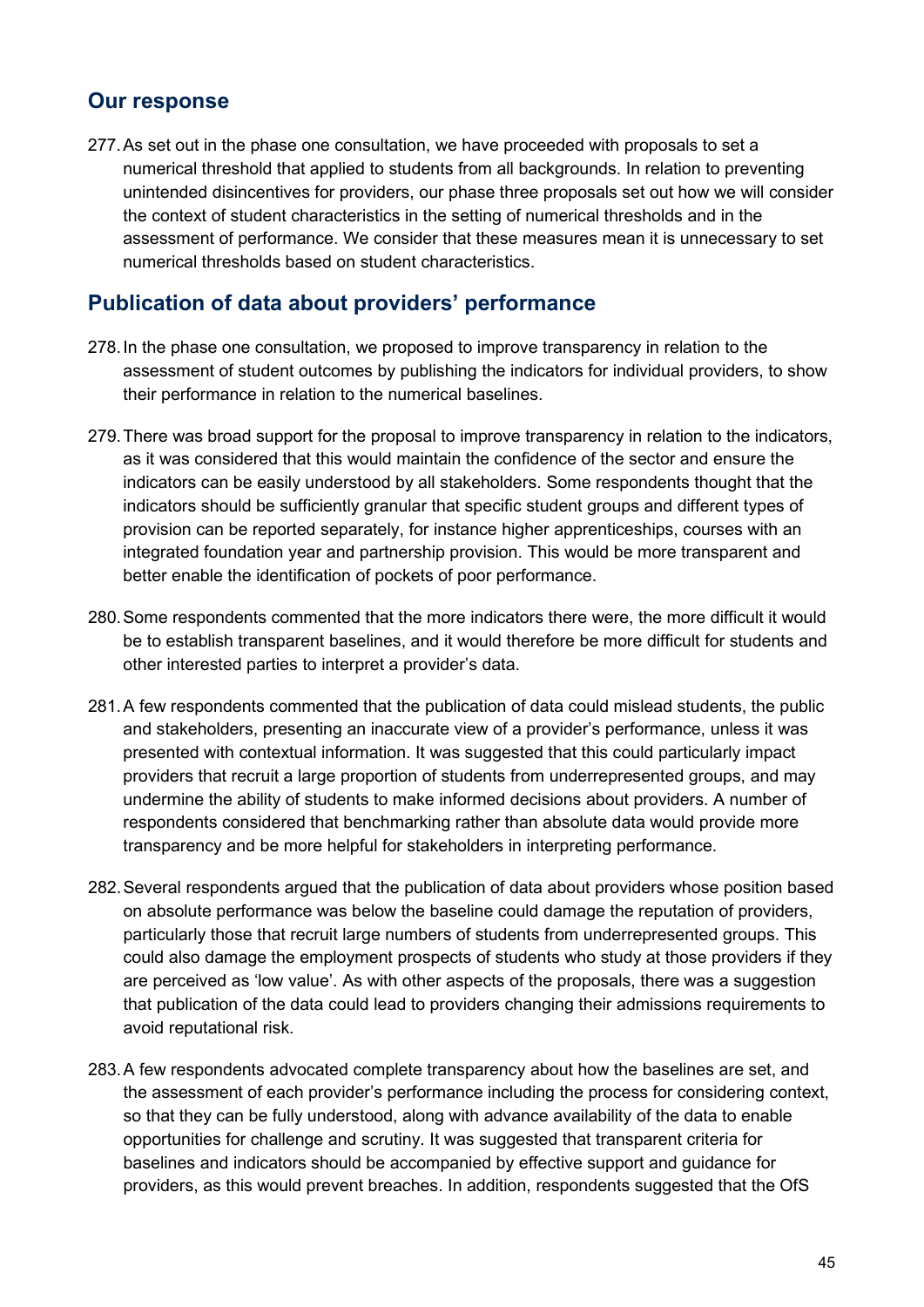should keep the methodology used under ongoing review, and this should be done in a transparent manner.

### <span id="page-45-0"></span>**Our response**

- 284.We recognise that the number of potential indicators and data that we proposed to publish would result in a lot of information being available and that this might make interpretation difficult. However, we do not think this overrides the public interest in the transparency about provider performance and our judgements about this. We have set out in the phase three consultation further proposals regarding the publication of information, and that each provider will be provided with its own B3 workbook to enable a better understanding of what the data will look like. We propose that there will be some commentary available, which explains the construction of the data that we publish and will help with interpretation.
- 285.We consider that publication of data is an important regulatory tool and acts as an incentive for providers to understand and improve their performance if necessary. We note that respondents to the phase one consultation were strongly in favour of transparency in regulatory decision making, and suggested that this is a principle of the Regulators' Code. We think the principle of transparency of information for students and other stakeholders should normally override concerns about reputational damage.
- 286.We have proposed in the phase three consultation that we will consider a provider's performance against a benchmark value, to help us interpret the extent to which its context is driving performance, and proposals for how we will publish information to help people interpret data. Where there is no context or other factors that adequately explain a provider's performance, this is likely to lead to a decision that there is a breach of condition B3 and regulatory intervention, including requiring a provider to improve. Subject to our general policy on publication, which is currently subject to consultation, it is our expectation that any information about a breach and the reasons for that breach would be published, to provide transparency about our regulatory decision making.
- 287.We have set out proposals for setting numerical thresholds and the assessment of condition B3 in the phase three consultation, and will publish our final decision on the approach we will take following consideration of responses to it.
- 288.In relation to providers changing their admissions requirements, we acknowledge that this is a possibility. However, we think it is unlikely that providers would be able to maintain their current student numbers if they did this. Therefore, unless they are prepared to reduce their numbers, the alternative is that they must act to improve outcomes for the particular students they recruit. We consider that if providers are recruiting students who are not able to succeed and benefit from higher education, then a change in recruitment behaviour will be a positive thing.

# <span id="page-45-1"></span>**Assessment of condition B3 and consideration of context**

289.The consultation proposed that assessment of compliance with condition B3 would rely heavily on a provider's absolute performance shown in the proposed indicators, although the OfS would also consider the provider's operating context and other relevant factors to ensure proper interpretation of its absolute performance.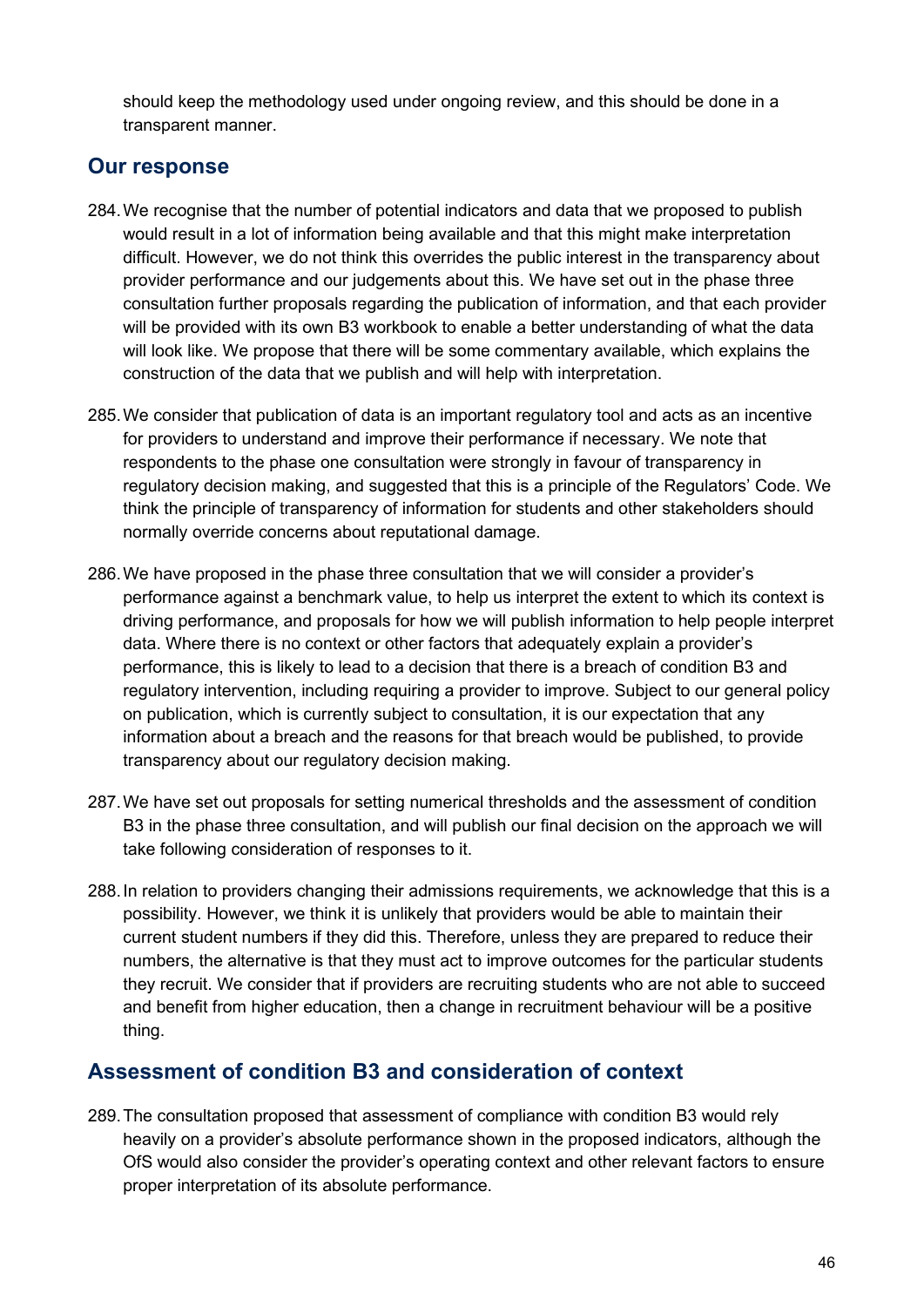- 290.We proposed to set numerical baselines for student outcomes and to assess a provider's performance in relation to these. In addition, we said we would consider a provider's context to ensure we have properly understood its absolute performance. Paragraph 67 of Annex B of the phase one consultation listed four categories of contextual factors we proposed to take into account when assessing performance:
	- a. Evidence that a provider no longer delivers, or no longer plans to deliver, courses that are included in the indicators, and the reasons for ceasing the delivery of such courses.
	- b. Any external factors outside the provider's control that might affect performance in relation to the numerical baselines; for example, in the immediate future, any impact of the coronavirus pandemic on a provider's performance.
	- c. Evidence of any actions a provider has already taken to improve its performance in relation to numerical baselines, and the effectiveness of those actions.
	- d. Evidence of a provider's plans to improve its future performance in relation to numerical baselines, and the credibility of those plans.
- 291.The consultation asked respondents for their views about these factors and any others we should take into account, and what weight we should place on them.
- 292.There was significant support for the inclusion of contextual factors when assessing performance shown in outcomes data, and respondents stated this was necessary to ensure its correct assessment and interpretation. Respondents suggested that the OfS should contextualise data when it generates it, rather than seeking additional contextual information from individual providers where courses fall below the baseline, because additional information submitted by providers may not be available to the public.
- 293.A large number of respondents suggested the use of benchmarking as the most effective and transparent way of taking context into account within any assessment. Respondents expressed concern about how context could be taken into account fairly and consistently without the use of benchmarking.
- 294.The most commonly mentioned contextual factor that respondents thought the OfS should consider was student characteristics, and their potential impact on performance against an indicator, including between different levels of award (because some awards attract larger numbers of students from underrepresented groups). It was suggested that acknowledging this does not equate 'baking in' inequalities to the sector.
- 295.It was suggested that ignoring evidence of the ways student demographics impact on student outcomes in setting and assessing against baselines risks reduced access to higher education by students from underrepresented groups, because providers focused on widening participation, whose students' outcomes may be lower, will be disproportionately affected and may reduce their focus or exit the higher education sector. Some respondents took the view that this may result in indirect discrimination.
- 296.Many respondents were of the view that in any assessment the OfS should use an intersectional approach to considering the student characteristics, which recognises the multiple characteristics that students have and the potential impact this has on their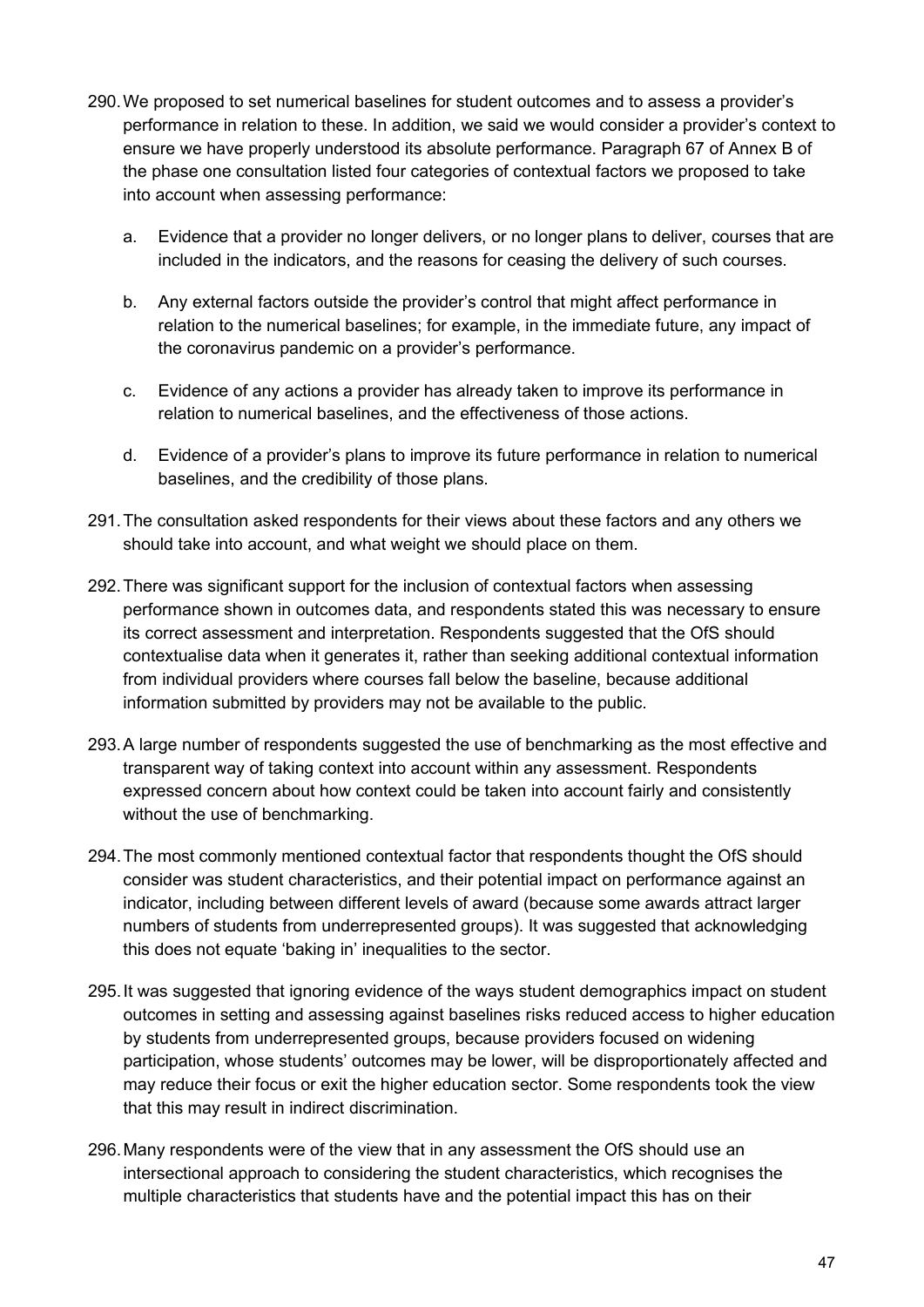performance. An example was mature students , with a respondent indicating that it was established that outcomes for these students have been heavily influenced by intersections of inequality such as race and class.

- 297.Only a small number of respondents commented in relation to the specific proposed contextual factors, but those who did disagreed that we should consider evidence that a provider no longer delivers, or no longer plans to deliver, courses that are included in the indicators, and the reasons for ceasing the delivery of such courses. The objections were that this was an infringement of institutional autonomy, as respondents suggested it sought to influence the management of a provider's provision and that providers sometimes decide to continue delivering courses with weaker student outcomes because of the development and learning opportunities that they offer to students who would otherwise not be engaged in higher education.
- 298.There was a substantial number of responses on a range of other factors that respondents considered were beyond a provider's control and should therefore be taken into account. The main factors cited were:
	- a. International, national, regional and local economic and political events.
	- b. Changes in government education, research and funding policies.
	- c. Structural and social inequalities, notably in the labour market.
	- d. Students' personal circumstances, including life events that may occur while they are studying or shortly after achieving their qualifications, which have an impact on their ability to complete their studies and to seek employment.
- 299.There was also a large number of comments about the impact of the pandemic and how this should be considered. Respondents suggested that the effects of the pandemic would be felt for many years and may result in reduced employment opportunities for graduates. Others suggested that providers have been affected differently by the pandemic, depending on where they are located, the type of provision and subjects taught and the students they expect to recruit. It was suggested that it would be difficult to quantify the impact of the pandemic consistently in order to assess providers' performance fairly. In particular, respondents suggested that those providers that recruit more students from underrepresented groups will have felt the disproportionate impact of digital poverty on their students' performance.
- 300.In addition to the contextual factors proposed in the consultation, respondents suggested that the OfS should take into account further contextual factors as follows:
	- a. A provider's mission and strategy, which would include its access and participation plan, the role it plays in its locality, other higher education provision in the area and its history and tradition.
	- b. A provider's funding, including the amount of premium funding, and the length of time the provider had been eligible for the funding.
	- c. The provider's entry tariff, as this was stated to be a key driving factor in high quality student outcomes.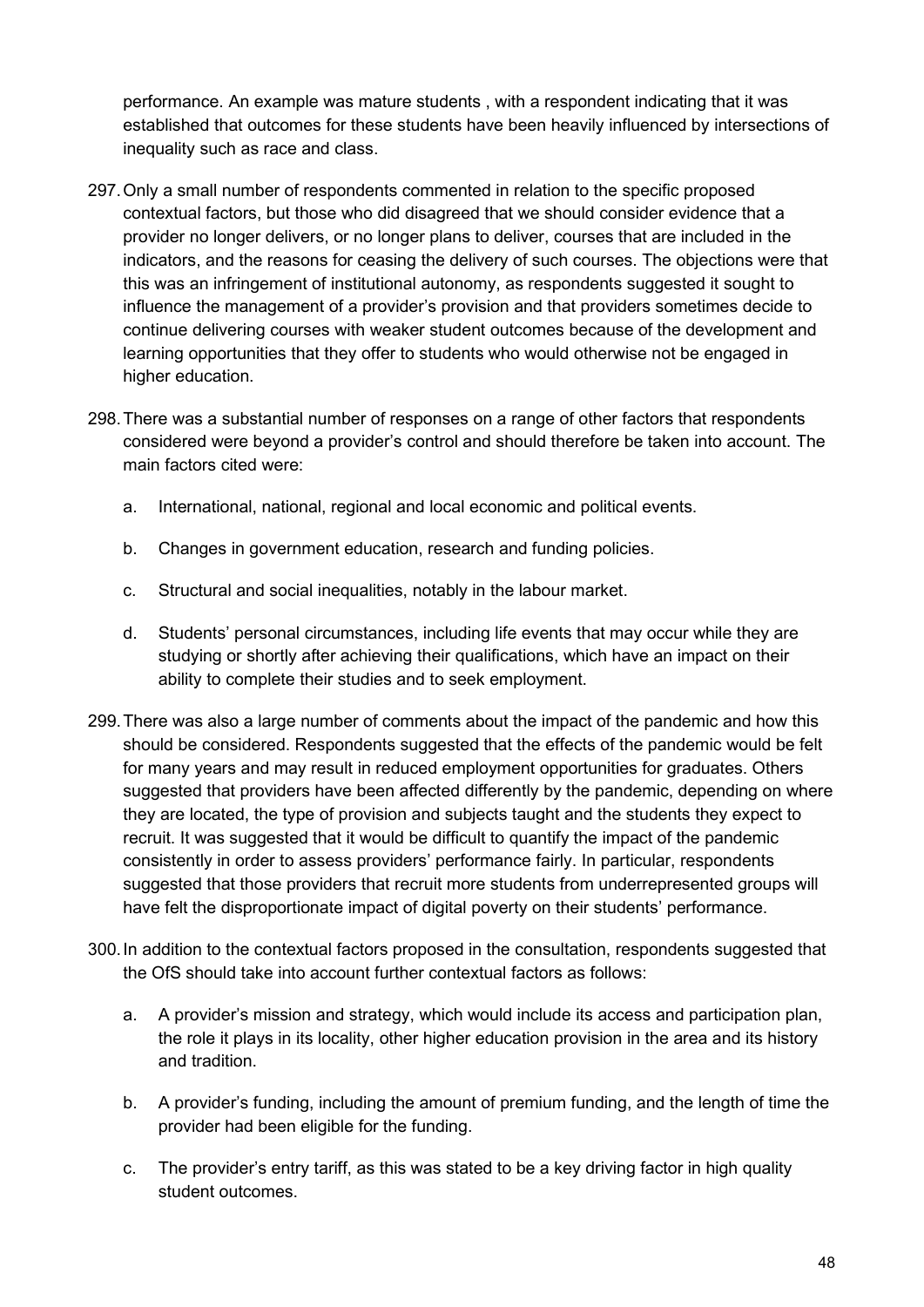- d. Whether a provider is operating in its New degree awarding powers phase.
- e. The views of a provider's students and graduates as expressed through the NSS and Graduate Voice data, although respondents also suggested that the OfS should canvass student opinion more widely to obtain qualitative input.
- f. Efforts taken by providers in relation to improving performance against numerical baselines.
- g. Provider trends and previous performance.
- h. The sustainability of performance, specifically in relation to providers that may lack resource or capability to sustain acceptable performance even if able to demonstrate it at the point of assessment.
- i. A provider's reputation among its peers, and comparative performance.
- 301.Some respondents suggested that contextual factors need to be applied at a granular level, taking into account specific courses and student cohorts, rather than just at provider level.
- 302.A few respondents suggested that the proposed approach to setting and assessing against numerical baselines should be used to guide judgement, rather than the process becoming mechanistic or automated. Respondents suggested the OfS should consider the risk threshold that would trigger enforcement, to ensure this is proportionate, as it was suggested that enforcement should be in response to a trend in performance, shown across several indicators, rather than to isolated instances of performance below single baselines.
- 303.Several respondents also suggested that where the data flags potential risks or adverse changes, this should initiate dialogue between the OfS and providers, including, for example, to identify 'pockets of performance', rather than triggering decisions. While there was some reservation in responses about the burden of responding to the OfS with additional information, there was a clear wish among several respondents to be given opportunities to contextualise information from numerical data. Others suggested that a benchmark value for a provider could be used as a trigger for intervention, while setting a high absolute value that would exclude providers with an unambiguously 'good' performance.
- 304.Some respondents were of the view that the use of contextual information appeared to be a marginal part of the proposals, rather than integral to them, because of the limited detail on how these will be incorporated into assessment and what precise factors will be considered. More information was sought about the use of contextual information in the next phase of consultation, such as about how contextual information including student demographics will form part of assessment, the weighting of contextual information against other factors, and the precise factors to be included.
- 305.Other questions were whether assessment would only consider numerical data, how the OfS would assess the progression to graduate employment of international students, and the balance between the three student outcome indicators in the assessment process. For example, would performance below baseline in one area, such as continuation, lead to regulatory action if the other two were clearly above the baseline, or would overall performance take precedence?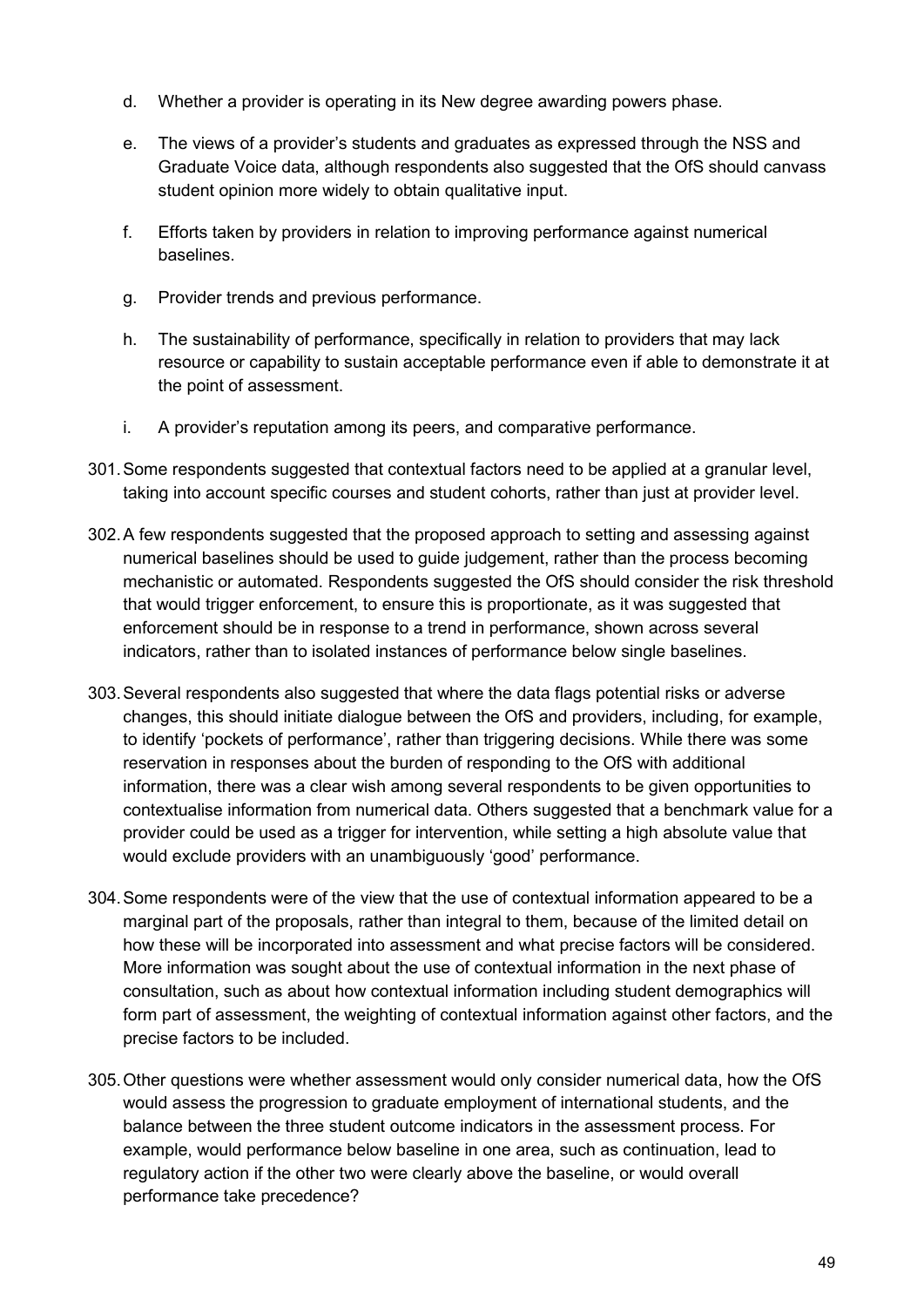- 306.Clarification was also sought about whether providers would be considered to be in breach of the condition if their performance fell below baselines for some indicators, such as subject indicators, but were satisfactory at the level of study or provider.
- 307.Some respondents also asked how the OfS would manage the possibility that low percentages would disguise the number of students affected at providers with large numbers of students or inflate the perceived change against percentages for providers with small number of students.
- 308.Another suggestion was that providers should be assessed in comparator groups. It was suggested that comparing a large multi-faculty university to a small further education college would not provide a helpful evaluation, and that providers tend to compete with similar providers in micro-markets, as opposed to there being one higher education market. One suggested comparator factor was entry tariff.
- 309.One respondent suggested that outcomes in relation to quality for condition B3 ought to be assessed by the Quality Assurance Agency for Higher Education rather than by the OfS, because condition B3 is concerned with quality and the Quality Assurance Agency is the designated quality body.

- <span id="page-49-0"></span>310.We have considered the comments about how context should be taken into account, in particular student characteristics and the suggestion that an intersectional approach is needed to understand the impact that combinations of characteristics have. We have set out in our phase three consultation how we will use our Exploring Student Outcomes analysis, which shows the effect of combined characteristics, in setting numerical thresholds. We are also proposing an approach that would use provider benchmark values to help us interpret the context of the performance of a provider. We think this will address points about how the impact of student characteristics can be considered in a consistent way, because all providers will have a benchmark value calculated based on a set of common factors.
- 311.In relation to comments that we should not take into account evidence that a provider has stopped or has planned to stop delivering poor performing courses, because this infringes on institutional autonomy, our experience of regulating tells us that this is something providers put forward as evidence in relation to their likely future performance. We understand that respondents were concerned this might incentivise provider behaviour in an undesirable way. However, we consider that it is relevant and we should take into account evidence that a provider has identified for itself that certain courses are not performing well and has as a result stopped delivering those courses. In these circumstances we are able to consider what performance looks like when these courses are removed. We therefore consider that this is relevant context and, as it is evidence of actions the provider has already taken, it is not an infringement on autonomy. We have set out in the phase three consultation that we would want to understand the timing and reasons for courses being discontinued, so that we could establish whether a provider was taking action only to avoid regulatory consequences. If this was the case then we would not be likely to give significant weight to the impact of the removal of courses in our assessment.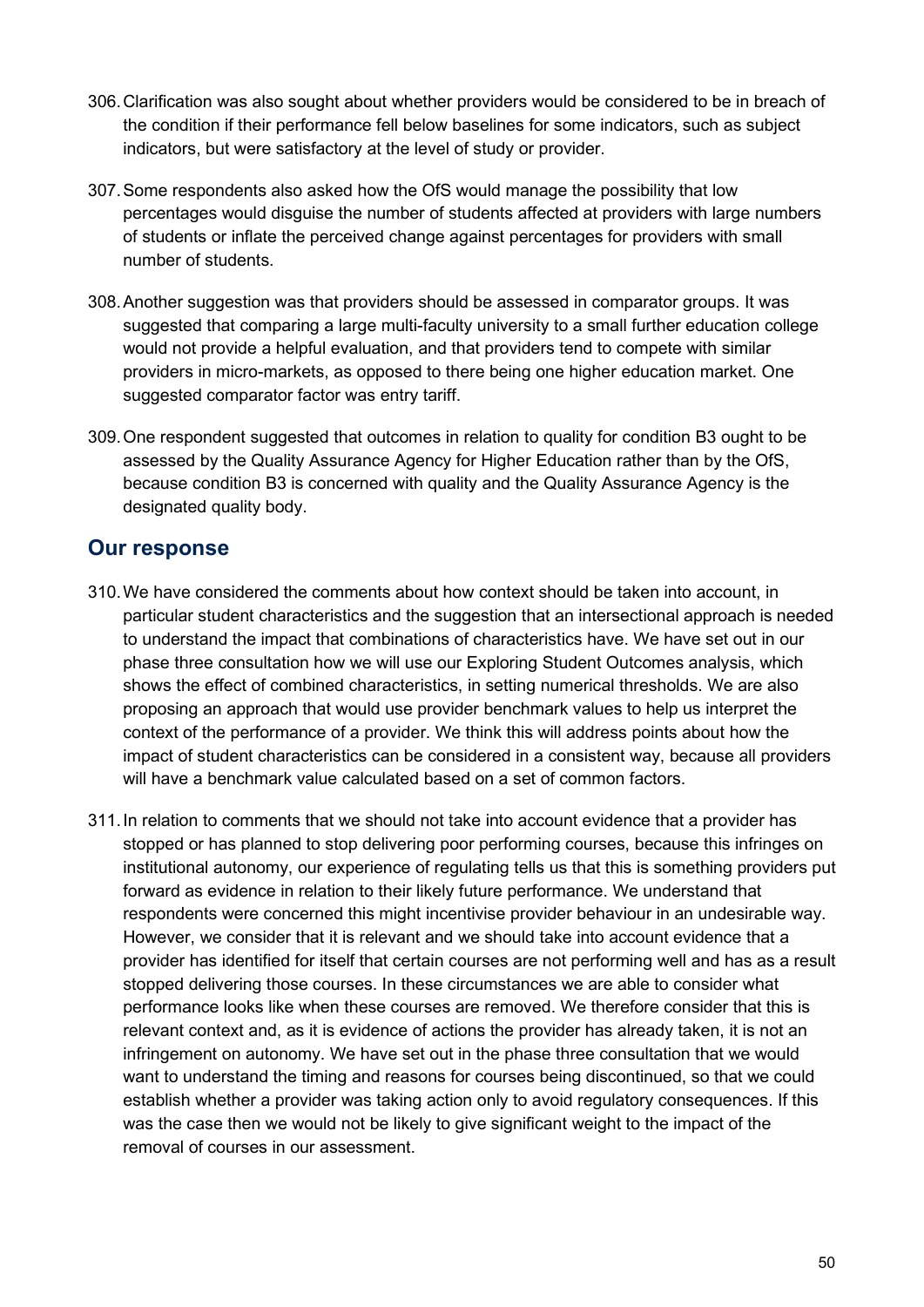- 312.Respondents raised a large number of other factors that might be taken into account as context. We are proposing in the phase three consultation that providers will be able to provide any evidence that they consider relevant context as part of the assessment process for condition B3, and therefore all of the factors mentioned could be considered as part of our assessment. In presenting evidence of context, a provider should be able to demonstrate how that evidence has affected its performance such that it does not meet the numerical thresholds we have proposed. We are likely to put more weight on the evidence of factors that have not been accounted for already in the process of setting baselines and the assessment of performance, and that are genuinely outside the control of the provider. A provider's mission and strategy, the type of students it recruits, and its entry requirements are all things that we consider are within its control, and therefore are not likely to be given as much weight, although this will be dependent on the circumstances of the particular case. More detail and examples of context are provided in our phase three consultation.
- 313.In relation to comments about the differential impact of the pandemic on providers, we recognise that context is specific to a provider and the same factors will have a different influence on different providers. This is why we cannot provide a definitive answer on what weight we will give to particular factors – factors that are very relevant in one case may not have as much relevance in another. Providers are able to provide evidence of context and the particular impact it has had on performance, and this will be taken into account in our assessment.
- 314.Our phase three consultation has set out further details of our proposals for the assessment of condition B3, including the balance between indicators and the process for regulatory intervention. As set out in the phase one consultation, condition B3 will be assessed by the OfS itself, because we have significant expertise and capacity to produce the relevant indicators and to use them to analyse performance.

# <span id="page-50-0"></span>**Assessment of initial condition B3 for providers seeking registration with the OfS**

315.The consultation document suggested that initial condition B3 may not apply to a provider seeking registration without a track record of delivery of higher education. One respondent sought more information about how this would work in practice and how long the condition would not apply. Another sought further information about what would happen to a new provider that failed to meet baselines once sufficient data became available.

- <span id="page-50-1"></span>316.The proposal was that condition B3 would not apply as an initial condition in the circumstances where a provider had not previously delivered higher education and there are therefore no outcomes to assess. Condition B3 would still be applied as an ongoing condition, and the provider would be assessed against the condition as soon as sufficient data was available to draw reliable conclusions about its performance.
- 317.Our proposed condition B3 sets out that the initial condition will only apply to providers where recent data about higher education students has been submitted to either HESA or the Education and Skills Funding Agency. More detail of our proposed approach to the assessment of initial condition B3 is in Proposal 5 of the phase three consultation.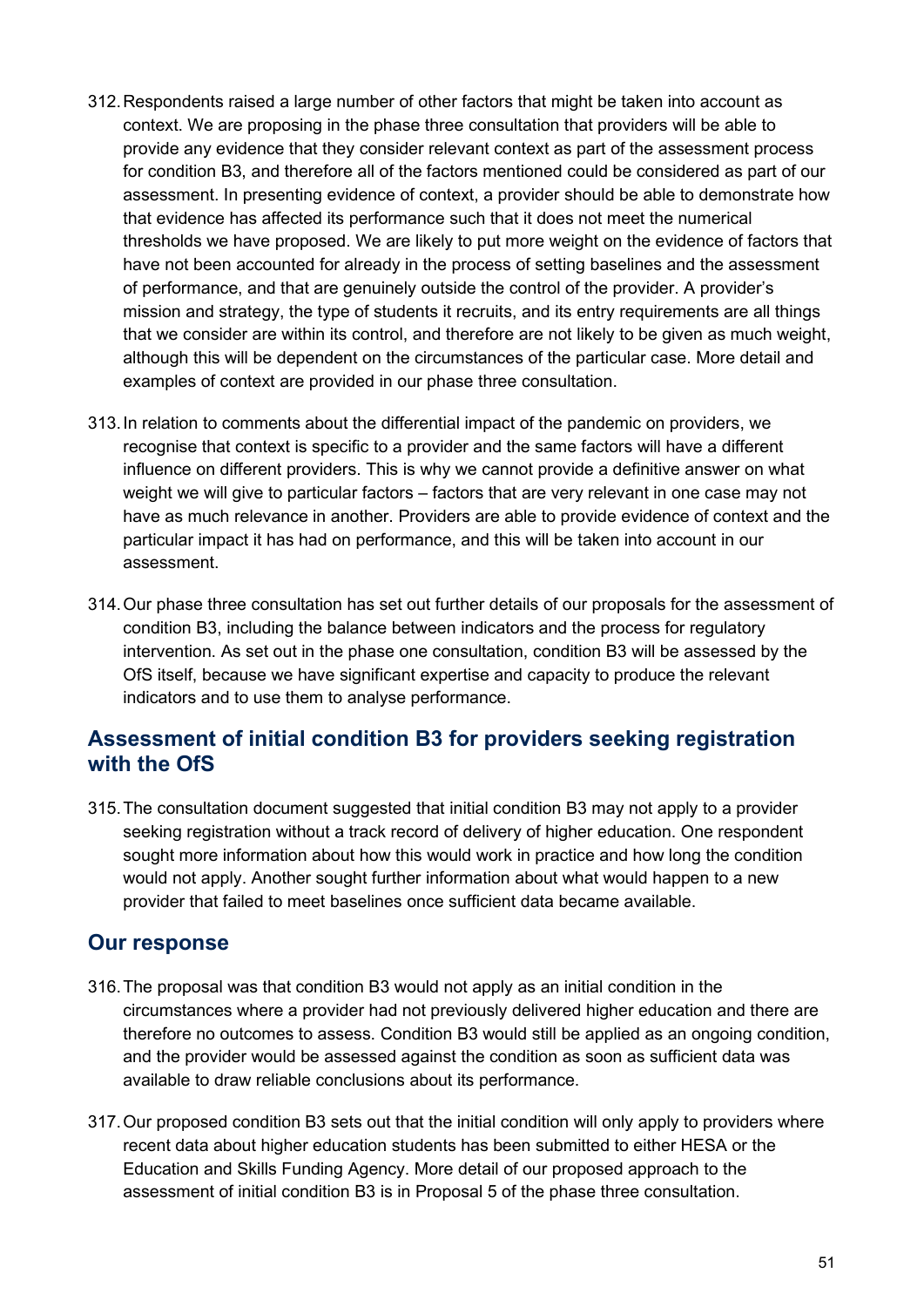# <span id="page-51-0"></span>**Definition of successful student outcomes**

- 318.The phase one consultation proposed that the definition of quality and standards for successful outcomes included 'Students have the right skills from their course once in employment and employers are satisfied with the graduates they employ'.
- 319.Some respondents agreed that it was important to include employer perspectives within a definition of successful outcomes, and this was a valid part of any assessment of quality. However, a larger number suggested it was not appropriate to use employer satisfaction as a measure. It was suggested that there are a large number of variables outside of the provider's control that may impact on an employer's satisfaction, significant issues with measurement and barriers to collecting reliable data.
- 320.Respondents were not clear how a numerical baseline would be derived for the definition 'Students have the right skills from their course once in the employment and employers are satisfied with the graduates they employ'; whether there was an intention to survey employers to confirm that they are satisfied with the graduates they employ, and have the relevant skills and knowledge; and how this would relate back to individual providers and programmes of study, or take into account graduates who are self-employed.
- 321.Some respondents questioned whether the intention was to require a provider to be 'above the baseline,' and suggested that the definition should be revised to 'at or above the OfS numerical baseline' to confirm that, if performance is the same level as the baseline, the minimum expected requirement must have been met.

### <span id="page-51-1"></span>**Our response**

322.We consider that students developing the right skills for employment from the employer perspective is an important element of quality. It was not our intention to set a numerical baseline in relation to employer satisfaction with the graduates they employ, since as noted by respondents there would be difficulties with collecting reliable data. The development of appropriate skills was proposed as a part of condition B1, and we are not proposing to use this element in condition B3.

### <span id="page-51-2"></span>**Coherence with our approach to access and participation**

- 323.Some respondents made comments about the coherence of our proposed approach to the assessment of condition B3 with our approach to access and participation. Respondents commented that assessing the same outcomes for underrepresented groups in different ways as part of the process to approve an APP and for condition B3 would risk creating an inconsistent and confusing regulatory landscape. Additionally, respondents suggested it would be unhelpful to use different data, for instance the inclusion of international students for B3 but not for APPs.
- 324.It was also noted that awarding bodies would be held accountable for the performance of autonomous providers in partnership arrangements, often registered in their own right, but would not have the data for the same students counted for the purpose of their APP performance.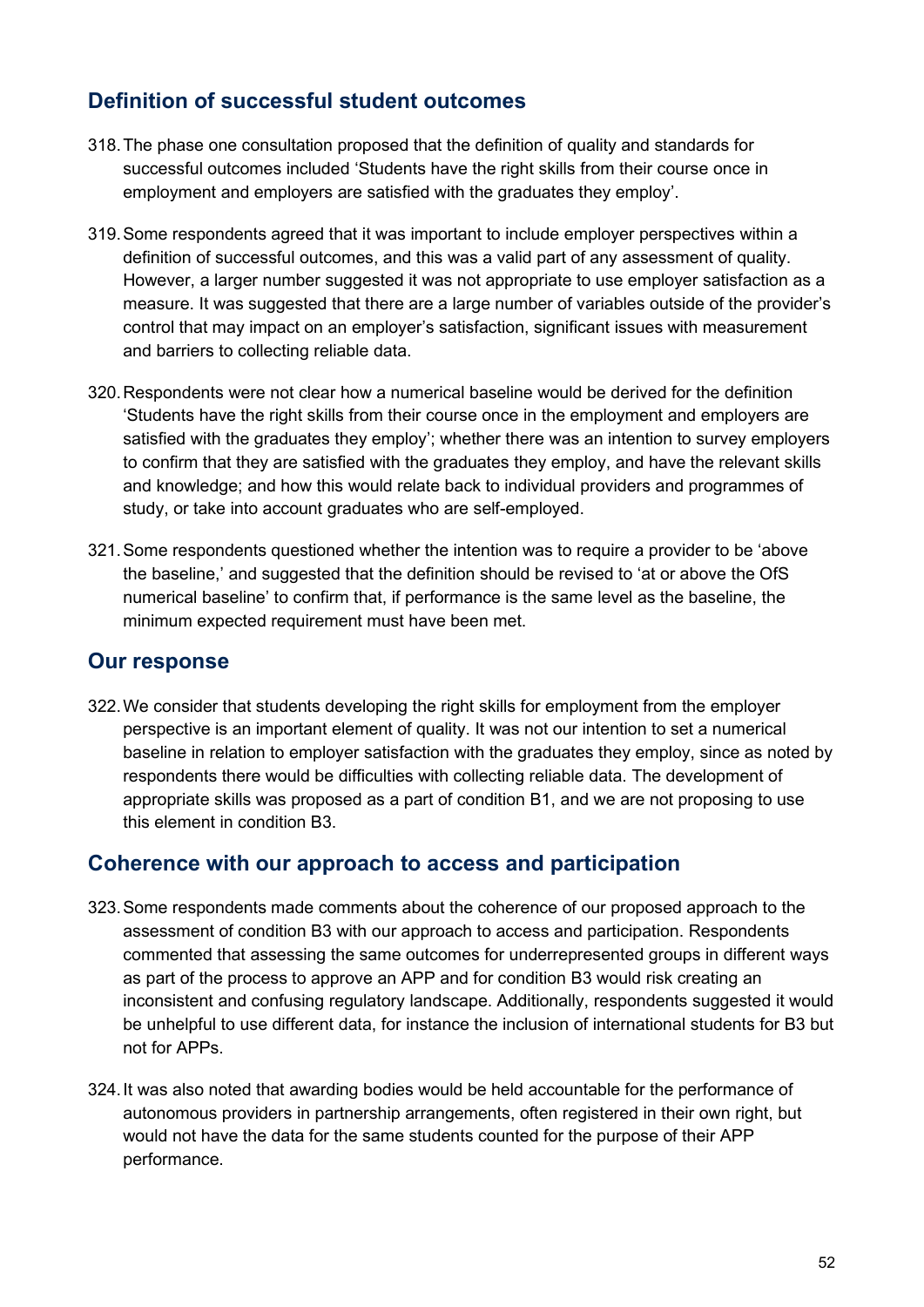- 325.Responses also suggested that requiring providers to improve their outcomes in absolute terms was likely to cause providers to increase their entry requirements or reduce their use of contextualised admissions, in order to recruit students with a better chance of achieving positive outcomes, and this could adversely affect providers' performance against the targets in their APPs.
- 326.Similarly, it was suggested that if the benchmarking approach used for APPs were not adopted for assessing performance against condition B3, closing an access and participation gap could mean a provider dropping below a B3 baseline, thus breaching the condition.

### <span id="page-52-0"></span>**Our response**

- 327.In our document 'Consultation on regulating quality and standards in higher education: Analysis of responses', published in July 2021, we set out our view that we consider the approach to assessment of condition B3 to be fully aligned with our approach to access and participation delivered through access and participation plans and condition A1.[14](#page-52-2) APPs currently set out the actions being taken by a provider to reduce gaps between different student groups with reference to access, success and progression. Our proposals for condition B3 would provide a further safeguard, in the form of a minimum requirements for student outcomes that would apply to students from all backgrounds. Our view is that regulating minimum requirements for quality and standards is a safeguard for both quality and equality, because it ensures that all student groups (including those with protected characteristics) do not receive an education where the quality or standards are below a minimum acceptable level.
- 328.In relation to the comment about awarding bodies, APPs relate specifically to qualifying persons on qualifying courses and therefore do not allow for the inclusion of the outcomes of students at partner providers.<sup>[15](#page-52-3)</sup>
- 329.We will be considering our approach to APPs, having due regard to the guidance from the Secretary of State, and will ensure that the approach aligns with condition B3.
- 330.We have set out in our phase three consultation proposals that we would look at benchmarked performance as a way of helping us to understand the context of a provider's performance.

# <span id="page-52-1"></span>**Coherence with TEF**

331.A few respondents made comments about the coherence of our proposed approach to regulating student outcomes with our approach to the TEF. The main themes related to whether the proposals were consistent with our operation of the TEF, and how easy it would be for external stakeholders to interpret providers' performance.

<span id="page-52-2"></span><sup>14</sup> OfS 2021.23, available at [www.officeforstudents.org.uk/publications/consultation-on-regulating-quality](http://www.officeforstudents.org.uk/publications/consultation-on-regulating-quality-and-standards-in-higher-education-analysis-of-responses/)[and-standards-in-higher-education-analysis-of-responses/.](http://www.officeforstudents.org.uk/publications/consultation-on-regulating-quality-and-standards-in-higher-education-analysis-of-responses/)

<span id="page-52-3"></span><sup>&</sup>lt;sup>15</sup> Further detail of the coverage of access and participation plans can be found in paragraphs 7 to 11 of 'Regulatory Notice 1: Access and participation guidance' (OfS 2021.38), available at [www.officeforstudents.org.uk/publications/regulatory-notice-1-access-and-participation-plan-guidance/.](http://www.officeforstudents.org.uk/publications/regulatory-notice-1-access-and-participation-plan-guidance/)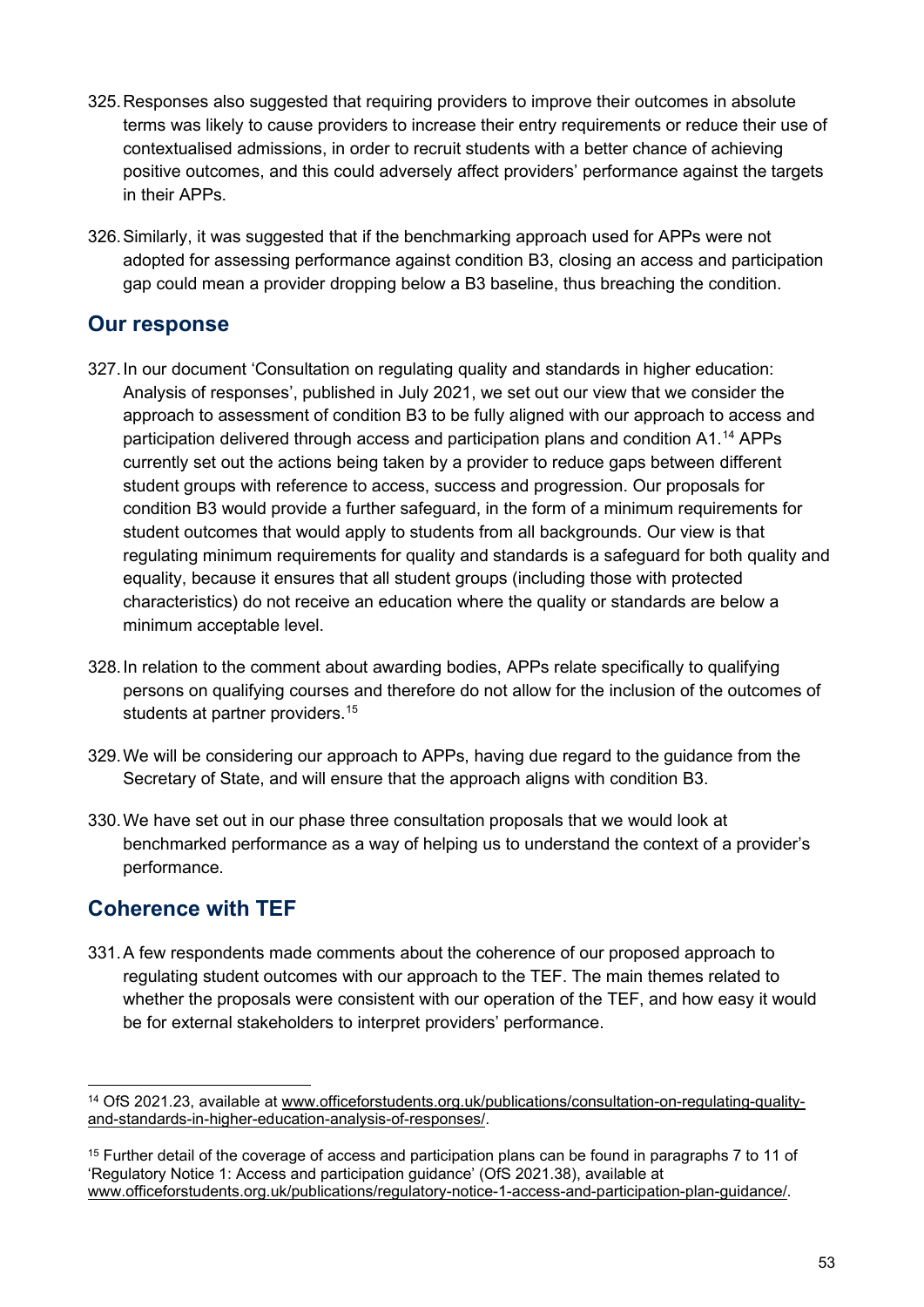- 332.Responses suggested that for TEF to continue to use benchmarks and adjust for student diversity would be in contradiction to the proposed approach to condition B3. If TEF and B3 assessments used different approaches, this would imply that baselines are absolute whereas excellence is contextual.
- 333.However, it was considered positive that a system of weighting as used in the TEF (i.e. weighting for NSS metrics and for graduate outcomes) was not included in the proposals, as this could place undue emphasis on graduate outcomes at the expense of other metrics.
- 334.In addition, respondents suggested that the differences in the approaches to condition B3 and TEF means that stakeholders would need to ascertain whether a provider meets the baselines as well as whether it exceeds them to correctly interpret a provider's performance.

### <span id="page-53-0"></span>**Our response**

335.As stated in 'Consultation on regulating quality and standards in higher education: Analysis of responses', published in July 2021,<sup>[16](#page-53-2)</sup> our proposed approach is to regulate to secure a minimum baseline for student outcomes and to use TEF to incentivise excellence and innovation above this baseline and ensure continuous improvement. The consultation on TEF sets out proposals for how it will interact with our baseline requirements expressed in the quality conditions, such that a provider would not be eligible for participation in TEF unless it was judged to have also satisfied the baseline requirements for quality.

# <span id="page-53-1"></span>**Regulatory burden**

- 336.A large number of respondents thought the proposals would increase regulatory burden and also commented on the cumulative additional burden of the proposals in relation to access and participation and the TEF, suggesting there could be duplication between these regulatory activities.
- 337.Respondents suggested that there would be increased burden in relation to an increase in data returns to inform the proposed indicators, particularly for providers acting as validating bodies if they are required to collect and submit data for students registered with the validating partner and for TNE courses. Respondents suggested that any additional returns should align with other returns already made by providers to governmental and other regulatory, statutory, or professional bodies.
- 338.Other respondents suggested that the increased volume and complexity of indicators, particularly if levels of study were extended or indicators for subjects were introduced, would add regulatory burden due to the volume of data that would need to be analysed and understood by providers. It was suggested that this would be disproportionate in the context of a high-performing sector and what are likely to be a small number of pockets of poor performance.
- 339.It was suggested that the effect for small providers and further education colleges would be disproportionate because these providers generally have fewer staff and resources than larger

<span id="page-53-2"></span><sup>16</sup> Available at [www.officeforstudents.org.uk/publications/consultation-on-regulating-quality-and-standards-in](http://www.officeforstudents.org.uk/publications/consultation-on-regulating-quality-and-standards-in-higher-education-analysis-of-responses/)[higher-education-analysis-of-responses/.](http://www.officeforstudents.org.uk/publications/consultation-on-regulating-quality-and-standards-in-higher-education-analysis-of-responses/)